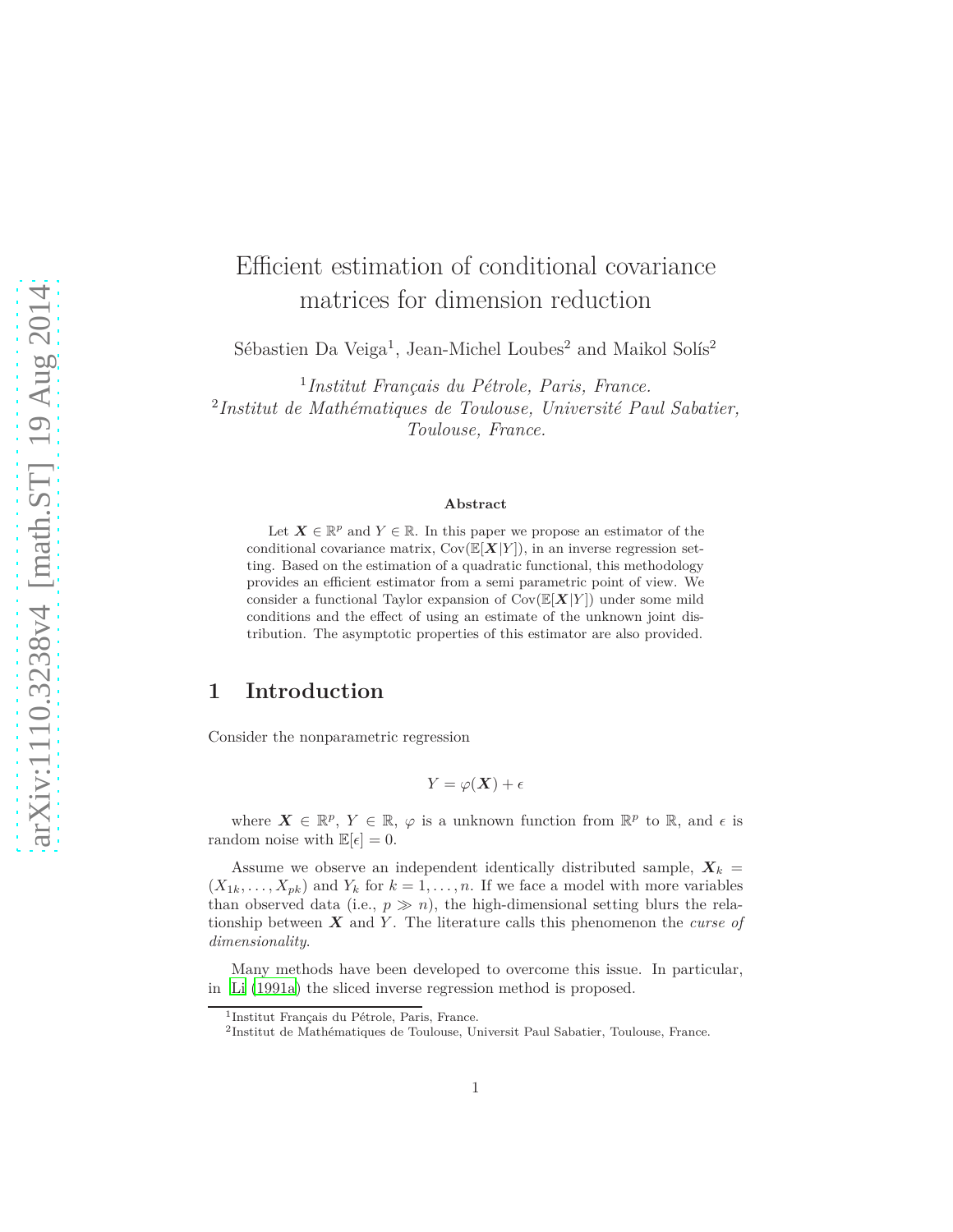The authors considered the following model

<span id="page-1-0"></span>
$$
Y = \phi(v_1^\top \mathbf{X}, \dots, v_K^\top \mathbf{X}, \epsilon) \tag{1}
$$

where the *v*'s are unknown vectors in  $\mathbb{R}^p$ , the  $\epsilon_k$ 's are independent of  $X_k$ , and  $\phi$  is an arbitrary function in  $\mathbb{R}^{K+1}$ .

This model gathers all the relevant information about the variable, *Y* , with only a projection onto the  $K \ll p$  dimensional subspace,  $(v_1^\top X, \dots, v_K^\top X)$ . If *K* is small, this method reduces the dimension by estimating the *υ*'s efficiently.

We call the *υ*'s effective dimension reduction directions. This method is a semi parametric method since the unknown density blurs the estimation of the parameters *υ*'s which are the projection directions.

For a review on sliced inverse regression methods, we refer to [Li \(1991a](#page-20-0)[,b\)](#page-20-1), [Duan and Li \(1991\)](#page-19-0) [Hardle and Tsybakov \(1991\)](#page-19-1), and references therein. In short, the eigenvectors associated with the largest eigenvalues of  $Cov(\mathbb{E}[X|Y])$ are the model [\(1\)](#page-1-0) effective dimension reduction directions. Therefore, if we better estimate the conditional covariance,  $Cov(\mathbb{E}[X|Y])$ , then we will better approximate the reduction dimension space. This conditional covariance can be written as

$$
\Sigma = \mathrm{Cov}(\mathbb{E}[\boldsymbol{X}|Y]) = \mathbb{E}[\mathbb{E}[\boldsymbol{X}|Y]\mathbb{E}[\boldsymbol{X}|Y]^{\top}] - \mathbb{E}[\boldsymbol{X}]\mathbb{E}[\boldsymbol{X}]^{\top}.
$$

where  $A^{\top}$  denotes the transpose of *A*. Since  $\mathbb{E}[X]\mathbb{E}[X]^{\top}$  can be estimated easily, we point out that the estimation of the matrix,  $\mathbb{E}[\mathbb{E}[X|Y]\mathbb{E}[X|Y]^\top]$ , is the part that we should focus on.

Therefore, we refer for instance to [Zhu and Fang \(1996](#page-20-2)) and [Ferré and Yao](#page-19-2) [\(2003,](#page-19-2) [2005\)](#page-19-3) who used kernel estimators. Also, we refer to [Hsing \(1999](#page-19-4)) who combined the nearest neighbor and the sliced inverse regression and to [Bura and Cook](#page-19-5) [\(2001\)](#page-19-5) who assumed a parametric form for the conditional vector,  $\mathbb{E}[\mathbf{X}|Y]$ . Lastly, we refer to [Setodji and Cook \(2004\)](#page-20-3) who used a k-means method and to [Cook and Ni \(2005\)](#page-19-6) who rewrote the sliced inverse regression as a least square minimization.

The estimation of each element of  $\Sigma = (\sigma_{ij})$  for  $i, j = 1, \ldots, p$  depends on the joint distribution of  $(X, Y)$ . Therefore, we propose a plug-in estimator for each parameter,  $\sigma_{ij}$ . The quadratic functional estimator of  $\mathbb{E}[\mathbb{E}[X|Y]\mathbb{E}[X|Y]^\top]$  is obtained using a Taylor expansion based on the ideas of [Da Veiga and Gamboa](#page-19-7) [\(2013\)](#page-19-7). The first order term drives the asymptotic convergence while the higher order terms will be shown to be negligible. These ideas are driven by previous studies from [Laurent \(1996\)](#page-20-4) on the estimation of quadratic integrals. Finally, we obtain a semi parametric estimate which is shown to be efficient. This estimator offers an alternative method for plug-in methods for conditional covariance matrices with minimum variance properties.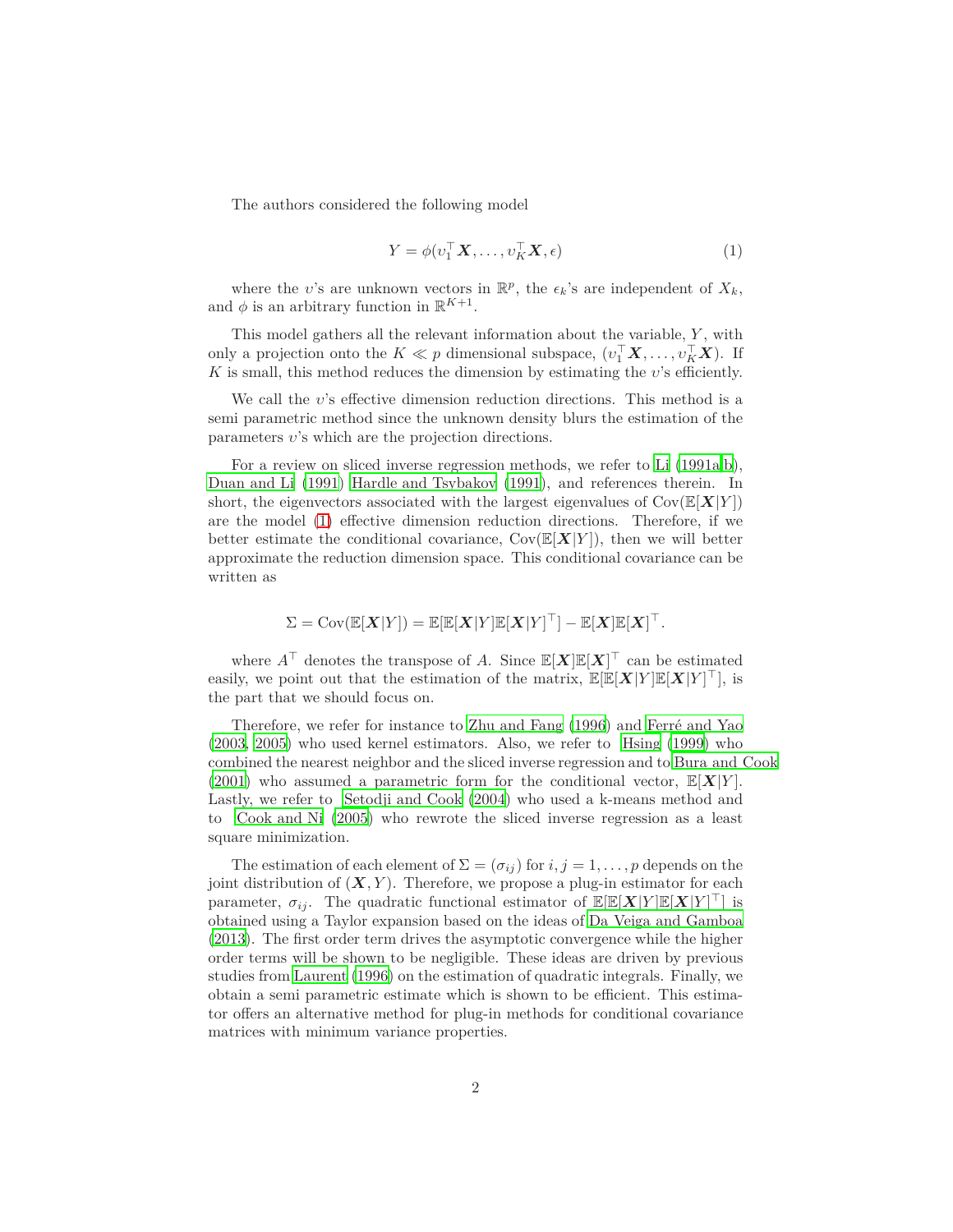The organization of this paper is as follows. Section [2](#page-2-0) motivates our investigation of  $\text{Cov}(\mathbb{E}[\boldsymbol{X}|Y])$  using a Taylor approximation. In Section [3.1](#page-5-0) the notations and hypotheses are set up. We demonstrate, in Section [3.2,](#page-8-0) the efficient convergence of each coordinate for our estimator. We also state the asymptotic normality for the whole matrix. For the quadratic term of the Taylor expansion of  $Cov(\mathbb{E}[X|Y])$ , we find an asymptotic bound for the variance in Section [4.](#page-9-0) All of the technical Lemmas and related proofs will be found in Sections [6.2](#page-21-0) and [6.1,](#page-12-0) respectively.

## <span id="page-2-0"></span>**2 Methodology**

Let  $X \in \mathbb{R}^p$  be a squared integrable random vector with  $p \geq 1$  and let  $Y \in \mathbb{R}$  be a random variable. We will denote  $X_i$  and  $X_j$  as the *i*-th and *j*-th coordinates of **X**, respectively. We denote by  $f_{ij}(x_i, x_j, y)$  the joint density of the vector,  $(X_i, X_j, Y)$  for  $i, j = 1 \dots p$ . Recall that the density function,  $f_{ij}$ , depends on the indices, *i* and *j*, namely for each triplet  $(X_i, X_j, Y)$  there exists a joint density function called  $f_{ij}(x_i, x_j, y)$ . For the sake of simplicity, we will denote  $f_{ij}$  only by  $f$  to avoid cumbersome notation. When  $i$  is equal to  $j$ , we will call the joint density of  $(X_i, Y)$  by  $f_i(x_i, y)$ , for  $i = 1, \ldots, p$ . When the context is clear, we can name  $f_i$  simply by  $f$ . Finally, let  $f_Y(\cdot) = \int_{\mathbb{R}} f(x_i, x_j, \cdot) dx_i dx_j$  be the marginal density function with respect to *Y* . Also, without loss of generality, we assume that the variables,  $X$  are centered, i.e.,  $\mathbb{E}[X] = 0$ .

Given a sample of  $(X, Y)$ , we aimed to study the asymptotic and efficiency properties of  $\sigma_{ij}$ . Then we will obtain similar results for the whole matrix  $\Sigma$ .

The work of [Laurent \(1996\)](#page-20-4) and [Da Veiga and Gamboa \(2013\)](#page-19-7) already deals with the estimation of the diagonal of  $Cov(\mathbb{E}[X|Y])$ . In this work, we shall extend their methodologies to the case  $i \neq j$  in order to find an alternative estimator for the sliced inverse regression directions.

Recall that

$$
\Sigma = \mathrm{Cov}(\mathbb{E}[\boldsymbol{X}|Y]) = \mathbb{E}[\mathbb{E}[\boldsymbol{X}|Y]\mathbb{E}[\boldsymbol{X}|Y]^{\top}].
$$

We then defined each entry of the conditional covariance matrix,  $\Sigma$  as

<span id="page-2-1"></span>
$$
\sigma_{ij} = \mathbb{E}[\mathbb{E}[X_i|Y]\mathbb{E}[X_j|Y]^\top] \quad i,j = 1,\ldots,p.
$$

Notice that we can write each  $\sigma_{ij}$  for  $i \neq j$  as

$$
T_{ij}(f) = \sigma_{ij} = \int \left( \frac{\int x_i f(x_i, x_j, y) dx_i dx_j}{f_Y(y)} \right)
$$

$$
\left( \frac{\int x_j f(x_i, x_j, y) dx_i dx_j}{f_Y(y)} \right) f(x_i, x_j, y) dx_i dx_j dy. \tag{2}
$$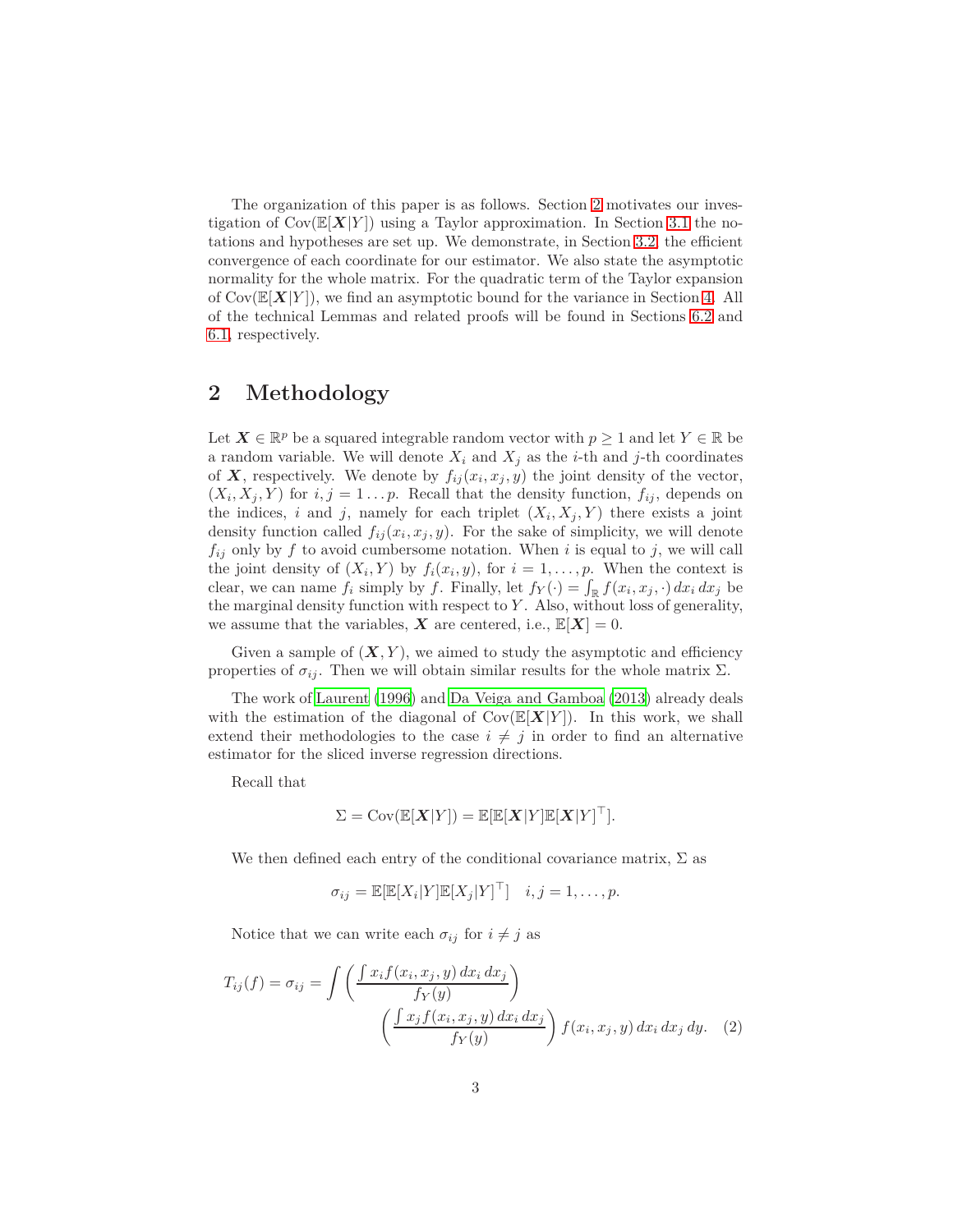where

$$
T_{ij}(\psi) = \int \left( \frac{\int x_i \psi(x_i, x_j, y) dx_i dx_j}{\int \psi(x_i, x_j, y) dx_i dx_j} \right) \left( \frac{\int x_j \psi(x_i, x_j, y) dx_i dx_j}{\int \psi(x_i, x_j, y) dx_i dx_j} \right) \psi(x_i, x_j, y) dx_i dx_j dy.
$$
 (3)

and  $\psi$  is a square, integrable function in  $\mathbb{E}^2(dx_i dx_j, dy)$ .

The functional,  $T_{ij}(\psi)$ , is defined for any square integrable,  $\psi$ . If we take specifically  $\psi = f$ , then the functional,  $T_{ij}(f)$ , is equal to the parameter  $\sigma_{ij}$ defined in equation [2.](#page-2-1)

In order to obtain an estimator for  $\sigma_{ij}$ , we used a non parametric estimator of *f* and computed the estimation error. Suppose that we observe  $(X_{ik}, X_{jk}, Y_k)$ ,  $k = 1, \ldots, n$  as an independent and identically distributed sample of  $(X_i, X_j, Y)$ . To get rid of any dependency issues, we split this sample into two independent subsamples of size  $n_1$  and  $n_2 = n = n_1$ . The first sample is used to build  $\hat{f}$  as a preliminary estimator of  $f$ . The other subsample will be used to estimate the parameters of the conditional covariance matrix,  $\sigma_{ij}$ . The main idea is to expand  $T_{ij}(f)$  in a Taylor series around a neighborhood of  $\hat{f}$ .

More precisely, we defined an auxiliar function,  $F : [0, 1] \to \mathbb{R}$ ;

<span id="page-3-0"></span>
$$
F(u) = T_{ij}(uf + (1-u)\hat{f})
$$

with  $u \in [0, 1]$ .

The Taylor expansion of *F* between 0 and 1 up to the third order is

<span id="page-3-1"></span>
$$
F(1) = F(0) + F'(0) + \frac{1}{2}F''(0) + \frac{1}{6}F'''(\xi)(1 - \xi)^3
$$
\n(4)

for some  $\xi \in [0, 1]$ .

Moreover, we have

$$
F(1) = T_{ij}(f)
$$
  

$$
F(0) = T_{ij}(\hat{f})
$$

To simplify the notation set

$$
m_i(f_u, y) = \frac{\int x_i f_u(x_i, x_j, y) dx_i dx_j}{\int f_u(x_i, x_j, y) dx_i dx_j},
$$

where  $f_u = uf + (1 - u)\hat{f}$ , for all *u* belonging to [0, 1]. Notice that if  $u = 0$  then  $m_i(f_0, y) = m_i(\hat{f}, y).$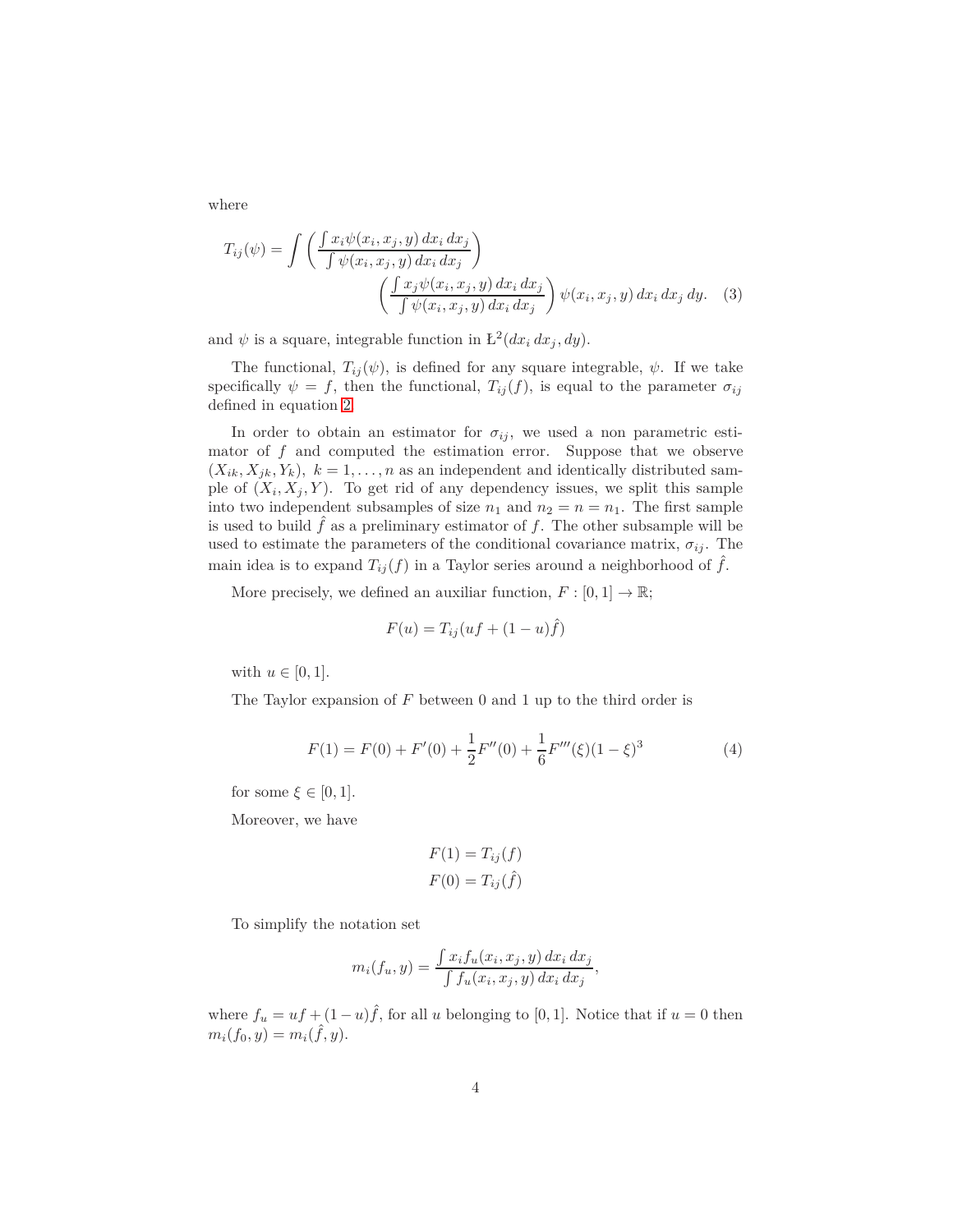We can rewrite  $F(u)$  as

<span id="page-4-0"></span>
$$
F(u) = \int m_i(f_u, y) m_j(f_u, y) f_u(x_i, x_j, y) dx_i dx_j dy.
$$

The next Proposition provides the  $T_{ij}(f)$  of the Taylor expansion.

<span id="page-4-1"></span>**Proposition 1** (Linearization of the operator *T*). For the functional  $T_{ij}(f)$ *defined in Equation* [\(3\)](#page-3-0)*, the following decomposition holds*

$$
T_{ij}(f) = \int H_1(\hat{f}, x_i, x_j, y) f(x_i, x_j, y) dx_i dx_j dy
$$
  
+ 
$$
\int H_2(\hat{f}, x_{i1}, x_{j2}, y) f(x_{i1}, x_{j1}, y) f(x_{i2}, x_{j2}, y) dx_{i1} dx_{j1} dx_{i2} dx_{j2} dy
$$
  
+ 
$$
\Gamma_n \quad (5)
$$

*where*

$$
H_1(\hat{f}, x_i, x_j, y) = x_i m_j(\hat{f}, y) + x_j m_i(\hat{f}, y) - m_i(\hat{f}, y) m_j(\hat{f}, y)
$$
  
\n
$$
H_2(\hat{f}, x_{i1}, x_{j2}, y) = \frac{1}{\int \hat{f}(x_i, x_j, y) dx_i dx_j} (x_{i1} - m_i(\hat{f}, y))(x_{j2} - m_j(\hat{f}, y))
$$
  
\n
$$
\Gamma_n = \frac{1}{6} F'''(\xi)(1 - \xi)^3,
$$
\n(6)

*for some*  $\xi \in ]0,1[$ *.* 

This decomposition splits  $T_{ij}(f)$  into three parts. A linear functional of  $f$ , which is easily estimated, a quadratic functional, and an error term, Γ*n*. The main part of this work was to control the quadratic term of Equation [\(5\)](#page-4-0). Since we used  $n_1 < n$  to build a preliminary approximation,  $\hat{f}$ , we then used a sample of size  $n_2 = n - n_1$  to estimate  $\sigma_{ij}$ . Note that the first term in Equation [\(5\)](#page-4-0) is a linear functional in *f*, therefore its empirical estimator is

<span id="page-4-2"></span>
$$
\frac{1}{n_2} \sum_{k=1}^{n_2} H_1(\hat{f}, X_{ik}, X_{jk}, Y_k).
$$
 (7)

Conversely, the second term is a nonlinear functional of *f*. It is a particular part of the issue of the estimation of general quadractic functionals.

$$
\theta(f) = \int \eta(x_{i1}, x_{j2}, y) f(x_{i1}, x_{j1}, y) f(x_{i2}, x_{j2}, y) dx_{i1} dx_{j1} dx_{i2} dx_{j2} dy
$$

for  $\eta : \mathbb{R}^3 \to \mathbb{R}$  is a bounded function. A general estimation procedure will be given in Section [4,](#page-9-0) extending the method developed by [Da Veiga and Gamboa](#page-19-7) [\(2013\)](#page-19-7).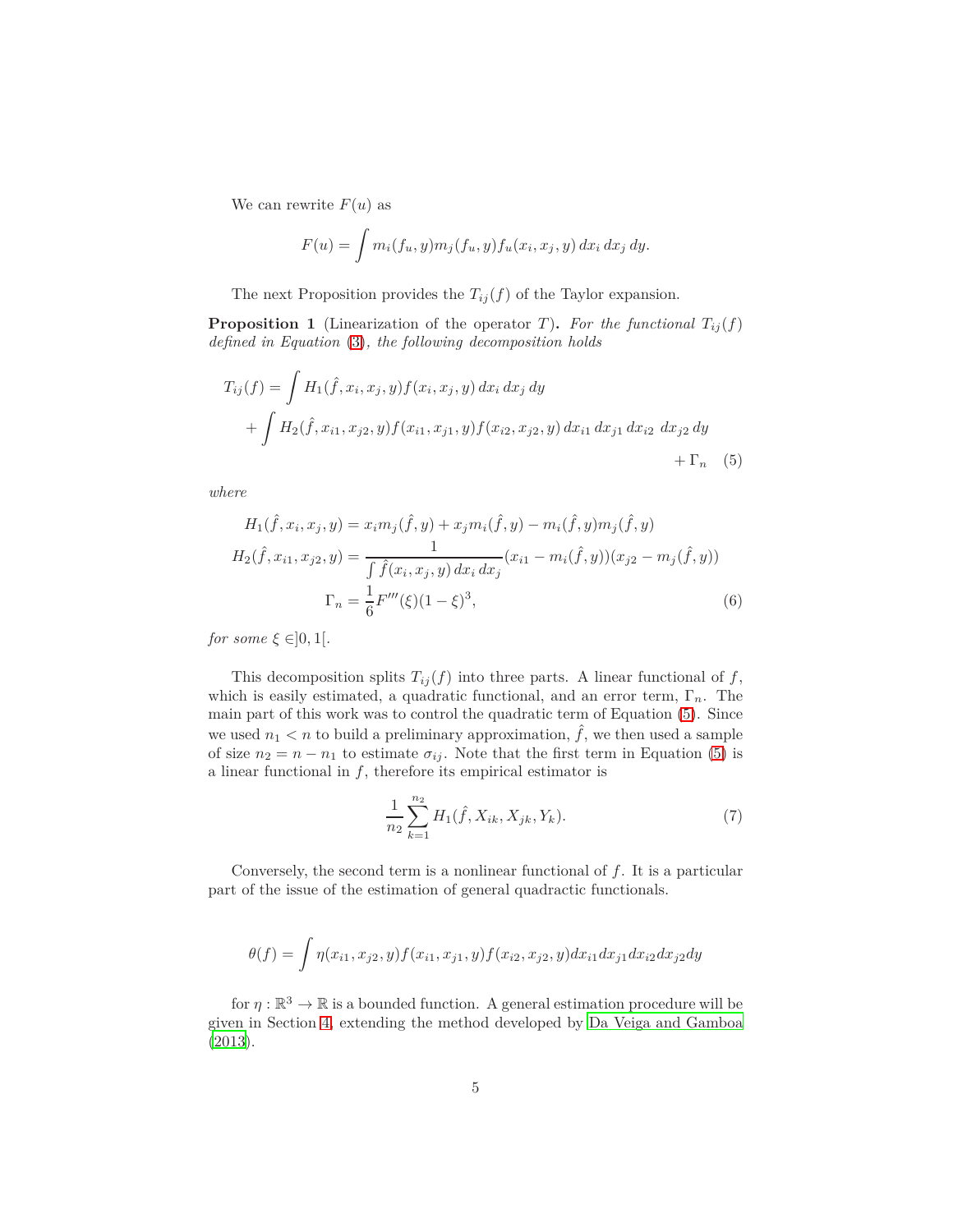The estimation of this term suggests to plug-in a preliminar estimator of *f*, namely  $f$  (built on an independent sample of size  $n_1$ ), then an estimator of the quadratic functional. We chose to consider projection type estimators onto a finite subset,  $M_n$ , of functional basis,  $p_l(x_i, x_j, y)$ , for  $l \geq 1$ . This leads to the final estimator that will be studied in this paper

$$
\hat{\sigma}_{ij} = \frac{1}{n_2} \sum_{k=1}^{n_2} H_1(\hat{f}, X_{ik}, X_{jk}, Y_k) + \frac{1}{n_2(n_2 - 1)} \sum_{l \in M_n} \sum_{k \neq k'=1}^{n_2} p_l(X_{ik}, X_{jk}, Y_k)
$$

$$
\int p_l(x_i, x_j, Y_{k'}) H_3(\hat{f}, x_i, x_j, X_{ik'}, X_{jk'}, Y_{k'}) dx_i dx_j
$$

$$
- \frac{1}{n_2(n_2 - 1)} \sum_{l,l' \in M_n} \sum_{k \neq k'=1}^{n_2} p_l(X_{ik}, X_{jk}, Y_k) p_{l'}(X_{ik'}, X_{jk'}, Y_{k'})
$$

$$
\int p_l(x_{i1}, x_{j1}, y) p_{l'}(x_{i2}, x_{j2}, y) H_2(\hat{f}, x_{i1}, x_{j2}, y) dx_{i1} dx_{j1} dx_{i2} dx_{j2} dy. \tag{8}
$$

<span id="page-5-1"></span>where  $H_3(f, x_{i1}, x_{j1}, x_{i2}, x_{j2}, y) = H_2(f, x_{i1}, x_{j2}, y) + H_2(f, x_{i2}, x_{j1}, y)$  and  $n_2 = n - n_1$ . Note that the term,  $\Gamma_n$ , of Equation [\(5\)](#page-4-0) is a remaining term that will be shown to be negligible compared to the other terms.

We will prove that under some smoothness conditions, the only term that drives the asymptotic properties of this estimator is  $H_1$ , which will ensure the efficiency of the estimation procedure.

## **3 Main Results**

In this section we provide the asymptotic behavior of the estimator for  $\sigma_{ij}$ . Recall that in Section [2](#page-2-0) we constructed the functional operator,  $T_{ij}(f)$ , by plugging-in a preliminary estimator of the joint density,  $f(x_i, x_j, y)$ , into Equation [\(5\)](#page-4-0). However, in Equation [\(8\)](#page-5-1), we have introduced the functional basis,  $p_l(x_i, x_j, y)$ , which allows an estimate of  $\sigma_{ij}$  using a projection onto a finite subset,  $M_n$ .

In the next Subsection, we will describe some regularity conditions on these components in order to ensure the convergence of our estimator. Moreover, in Subsection [3.2](#page-8-0) we shall prove the asymptotic normality and efficiency of  $\hat{\sigma}_{ij}$ .

#### <span id="page-5-0"></span>**3.1 Notations and Assumptions**

Consider the following notations. Let *a* and *b* be real numbers where *a < b*. Let, for a fixed *i* and *j*,  $\mathbb{L}^2(dx_i dx_j dy)$  be the squar integrable functions in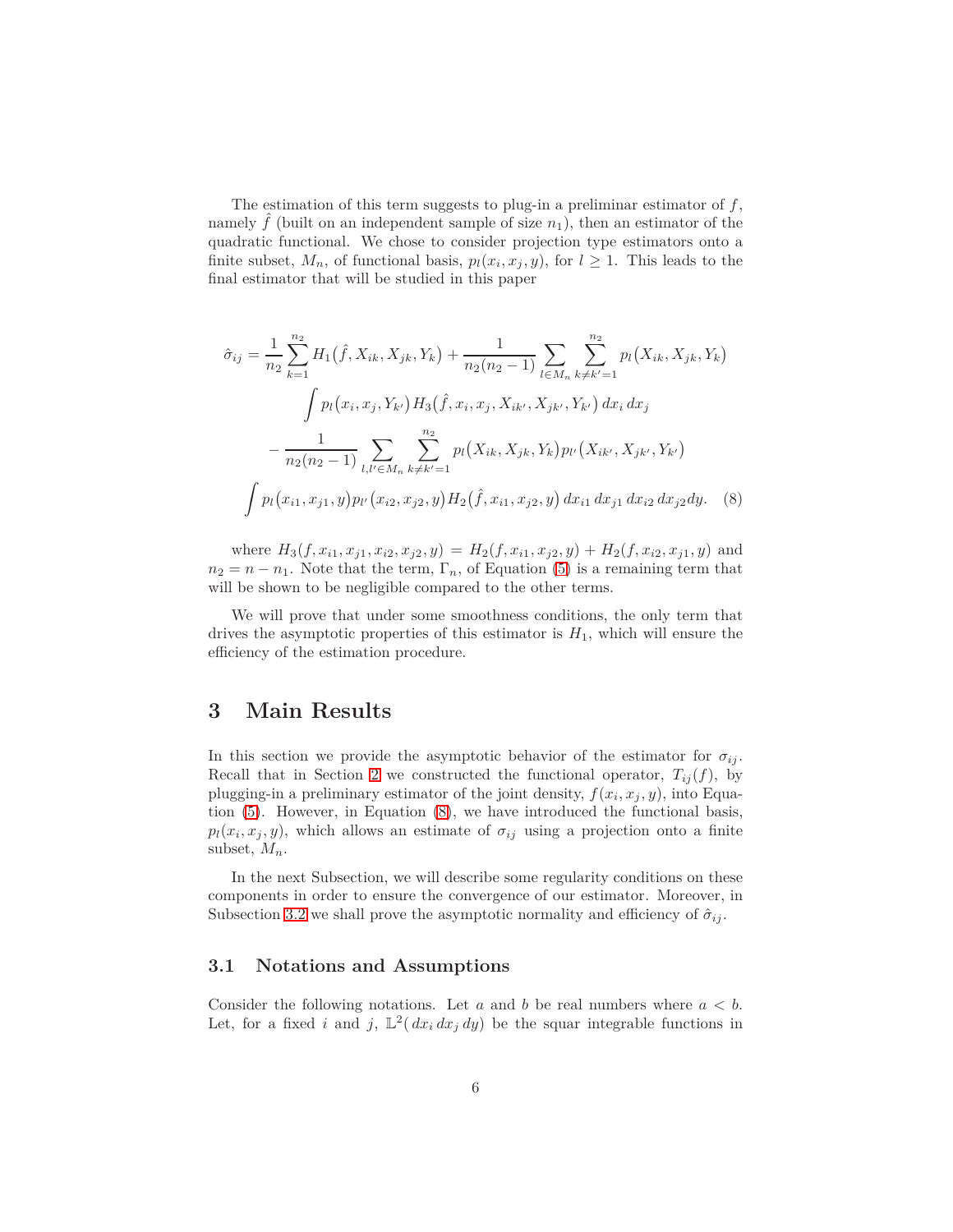the cube,  $[a, b]^3$ . Moreover, let  $(p_l(x_i, x_j, y))_{l \in \mathbb{N}}$  be an orthonormal basis of  $\mathbb{L}^2(dx_i dx_j dy)$ . Let us denote  $a_l = \int p_l f$  as the scalar product of f with  $p_l$ .

Moreover, we can decompose the basis,  $p_l(x_i, x_j, y)$ , as  $\alpha_{l_\alpha}(x_i, x_j) \beta_{l_\beta}(y)$  with  $l_{\alpha}, l_{\beta} \in \mathbb{N}$ . The set of functions,  $\alpha_{l_{\alpha}}(x_i, x_j)$  and  $\beta_{l_{\beta}}(y)$ , are orthonormal bases in  $\mathbb{L}^2(dx_i dx_j)$  and  $\mathbb{L}^2(dy)$ , respectively.

We considered the following subset of  $\mathbb{L}^2(dx_i dx_j dy)$ 

$$
\mathcal{E} = \left\{ \sum_{l \in \mathbb{N}} e_l p_l, \text{ such as } (e_l)_{l \in \mathbb{N}} \text{ satisfies } \sum_{l \in \mathbb{N}} \left| \frac{e_l}{c_l} \right|^2 < 1 \right\}
$$

where  $(c_l)_{l \in \mathbb{N}}$  is a decreasing fixed sequence.

Assume that the triplet,  $(X_i, X_j, Y)$ , has a bounded joint density,  $f$ , on  $[a, b]^3$ . Moreover, we suppose that *f* belongs to the ellipsoid,  $\mathcal{E}$ .

Furthermore,  $X_n \xrightarrow{\mathcal{D}} X$  (resp.  $X_n \xrightarrow{\mathcal{P}} X$ ) denotes the convergence *in distribution* or *weak* convergence (resp. convergence *in probability*) of  $X_n$  to  $X$ . Additionally, we denote the support of *f* as supp *f*.

For a fixed  $n$ , we chose a finite subset of indices belonging to  $N$  called  $(M_n)_{n\geq 1}$ . This sequence of indices,  $M_n$ , increases as *n* increases. Also,  $|M_n|$ will represent the cardinal of *Mn*.

We define the partial projection of  $f$  into the basis,  $p_l$ , with only  $M_n$  elements as  $S_{M_n} f = \sum_{l \in M_n} a_l p_l$ .

We shall make three main assumptions:

<span id="page-6-0"></span>**Assumption 1.** For all  $n \geq 1$  there is a finite subset,  $M_n \subset \mathbb{N}$ , such that

$$
\sup_{l \notin M_n} |c_l|^2 \approx \sqrt{|M_n|}/n
$$

 $(A_n \approx B \text{ means } \lambda_1 \leq A_n/B_n \leq \lambda_2 \text{ for some positives constants } \lambda_1 \text{ and } \lambda_2).$ 

<span id="page-6-1"></span>**Assumption 2.** *We assume that* supp  $f \subset [a, b]^3$  *and for all*  $(x, y, z) \in \text{supp } f$ *,*  $0 < c_1 \leq f(x, y, z) \leq c_2$  *with*  $c_1, c_2 \in \mathbb{R}$ .

<span id="page-6-2"></span>**Assumption 3.** *It is possible to find an estimator*  $\hat{f}$  *of*  $f$  *built with*  $n_1 \approx$  $n/\log(n)$  *observations, such that for*  $\epsilon > 0$ *,* 

$$
\forall (x,y,z) \in \mathrm{supp}\, f,\ 0 < c_1 - \epsilon \leq \hat{f}(x,y,z) \leq c_2 + \epsilon
$$

*and,*

$$
\mathbb{E}_f \|\hat{f} - f\|_3^6 \le Cn_1^{-6\lambda}
$$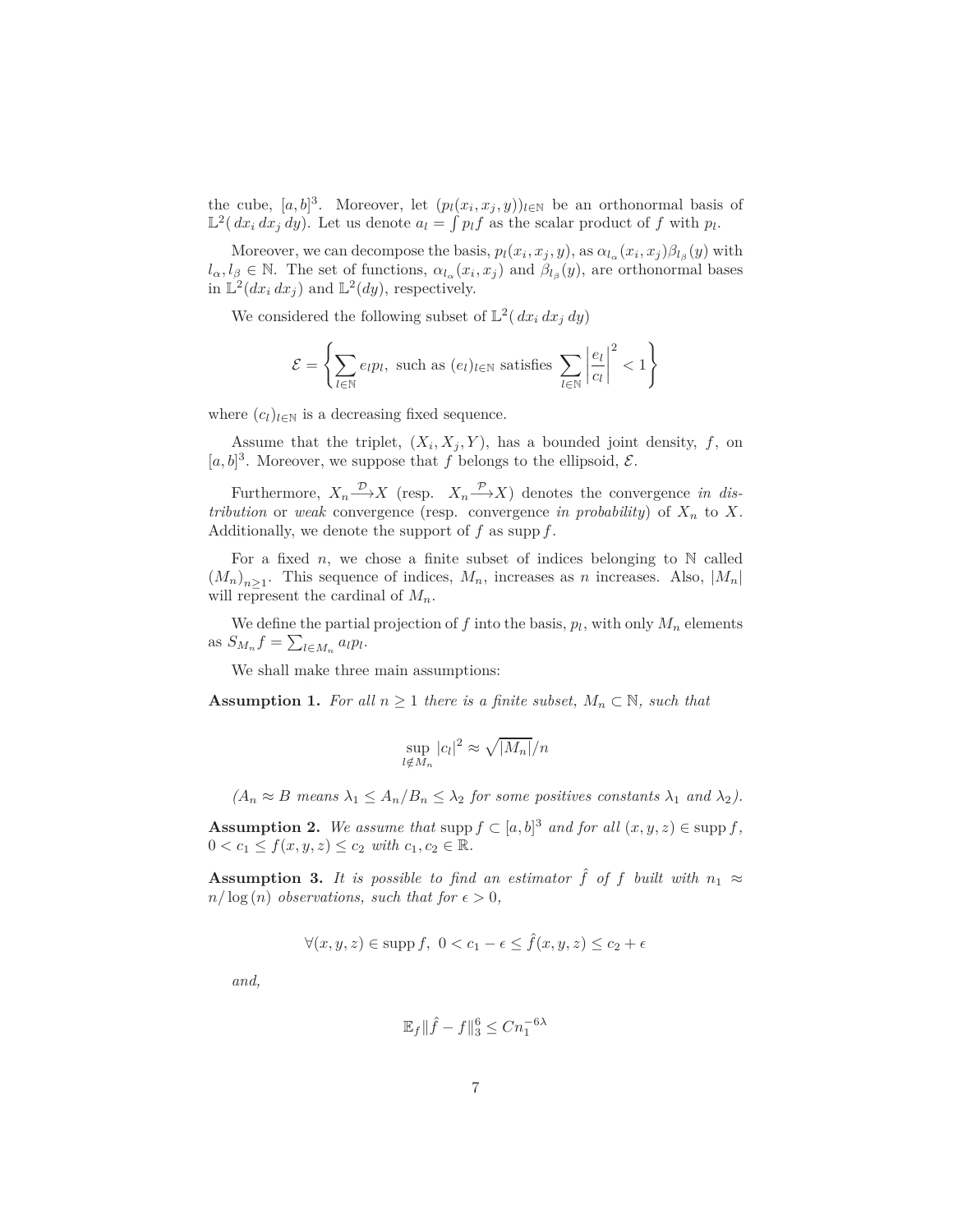*for some*  $\lambda > 1/6$  *and some constant C, not depending on f belonging to the ellipsoid* E*.*

Assumption [1](#page-6-0) is necessary to bound the bias and variance of  $\hat{\theta}_n$ . This condition allows us to control the mean square error of the queue when we estimate f by  $S_{M_n}$  *f*. In other words, Assumption [1](#page-6-0) balances the growing size of the set,  $M_n$ , with the decay rate of the sequence,  $c_l$ . This behavior is strongly related to the smoothness of the density function, *f*, and the size of the coefficients, *c<sup>l</sup>* .

One can find examples of a functional basis that satisfies Assumption [1.](#page-6-0) For instance, we used the Example 2 from [Laurent \(1996](#page-20-4)) and its notation. Assume that *f* belongs to some Hölder space with an index greater than *s*. If a wavelet basis,  $\psi$ , has regularity,  $r > s$ , then  $f \in \mathcal{E}$  where

$$
\mathcal{E} = \left\{ \sum_{j \geq 0} \sum_{\lambda \in \Lambda_j} a(\lambda) \tilde{\psi}_{\lambda} : \text{ where } \sum_{j \geq 0} \sum_{\lambda \in \Lambda_j} 2^{2js} |a(\lambda)|^2 \leq 1 \right\}.
$$

See [Meyer and Salinger \(1993](#page-20-5)) for further details.

Moreover, if *s > p/*4 and

$$
M_n = \left\{ \lambda \in \Lambda_j, j \le j_0, 2^{j_0} = n^{2/(p+4s)} \right\}
$$

then  $\sup_{l \notin M_n} |c_l|^2 \approx \sqrt{|M_n|}/n$ . Also,  $|M_n|/n \to 0$  with

$$
|M_n| \approx n^{2p/(d+4s)}, \quad \sup_{l \notin M_n} |c_l|^2 \approx 2^{-2j_0^2} = n^{-4s/(p+4s)}.
$$

Assumption [2](#page-6-1) and [3](#page-6-2) help to establish that  $\Gamma_n = O(1/n)$ , i.e. the error term in Equation [\(5\)](#page-4-0) is negligible.

Notice that in Assumption [3,](#page-6-2) the function,  $\hat{f}$ , converges to  $f$  faster than some given rates. This property is strongly related to the fact that the joint density function, *f*, is regular enough.

For instance, for  $x = (x_1, x_2, x_3) \in \mathbb{R}^3$ ,  $s > 0$  and  $L > 0$  we defined the Nikol'skii class of functions,  $\mathcal{H}_3(s, L)$ , as the set of functions,  $f : \mathbb{R}^3 \to \mathbb{R}$ , whose partials derivatives up to order  $r = |s|$  inclusive exist and for  $l = 1, 2, 3$ satisfy

$$
\left\|\frac{\partial^r f(\boldsymbol{x}+\boldsymbol{h})}{\partial x_l^r} - \frac{\partial^r f(\boldsymbol{x})}{\partial x_l^r}\right\|_3 \le L|h^{s-r}| \text{ where } \boldsymbol{h} = (h,h,h) \ \forall h \in \mathbb{R}.
$$

Therefore, if *f* belongs to  $\mathcal{H}_3(s, L)$  with  $s > 3/4$  $s > 3/4$  $s > 3/4$  then Assumption 3 is satisfied. The proof of this assertion can be found in the work of [Ibragimov and Khas' minskii](#page-19-8) [\(1983,](#page-19-8) [1984\)](#page-20-6). We refer the reader to [Laurent-Bonneau \(1993\)](#page-20-7) for more examples on a regular class of functions that satisfy Assumptions [1,](#page-6-0) [2,](#page-6-1) and [3.](#page-6-2)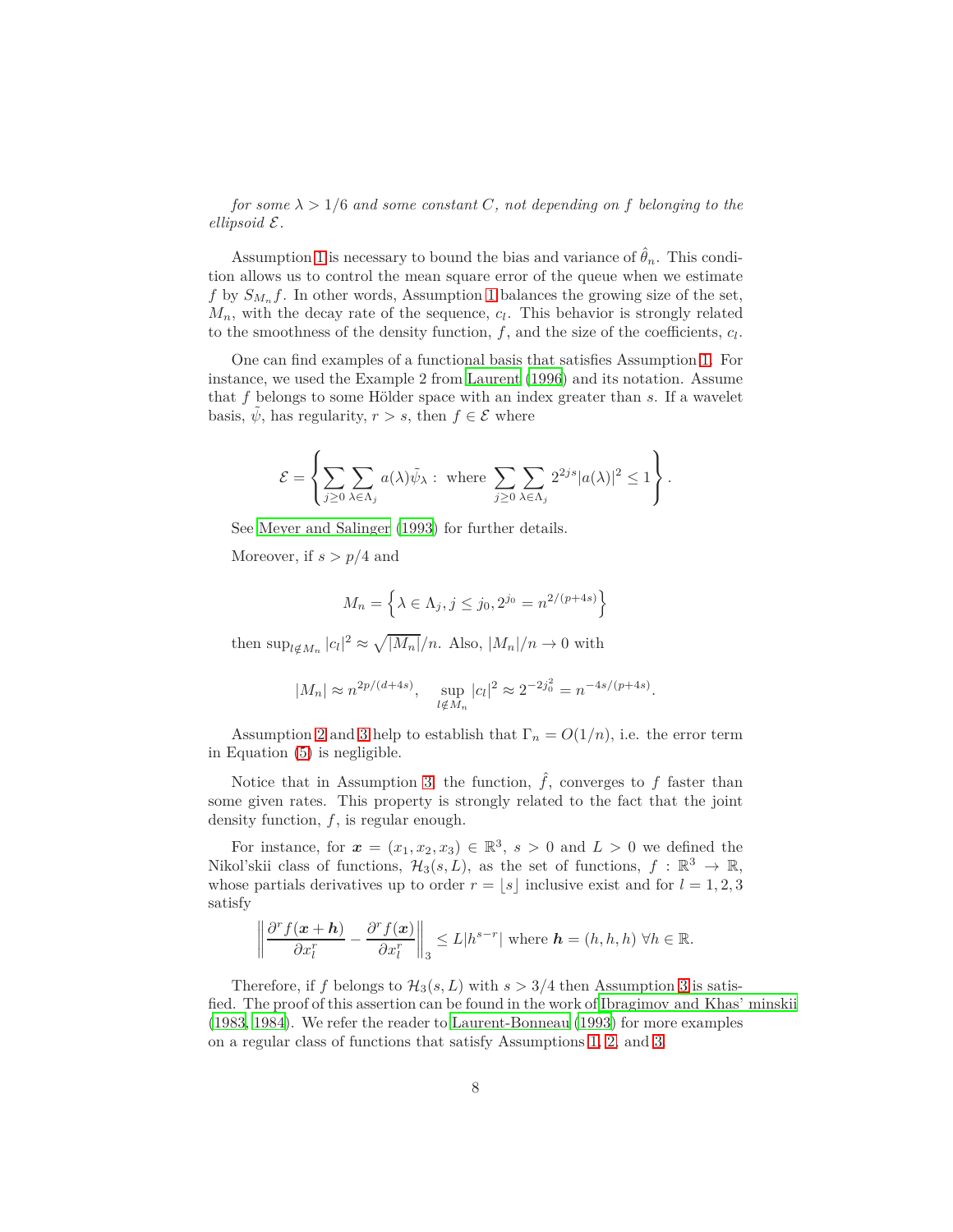#### <span id="page-8-0"></span>**3.2** Asymptotic behavior of the estimator of  $\sigma_{ij}$  and of the **conditional covariance matrix**

We have two separate asymptotics with respect to  $n_1$  and  $n_2$ . Both are allowed to grow to infinity as the the size of the sample, *n*, grows larger. Therefore in the theorems, the asymptotics will be given with respect to *n*.

<span id="page-8-1"></span>The following theorem provides the asymptotic behavior of  $\hat{\sigma}_{ij}$  for *i* and *j*. **Theorem 1.** Let Assumptions [1-](#page-6-0)[3](#page-6-2) hold and  $|M_n|/n \to 0$  when  $n \to \infty$ . Then,

<span id="page-8-3"></span>
$$
\sqrt{n}(\hat{\sigma}_{ij} - \sigma_{ij}) \xrightarrow{\mathcal{D}} \mathcal{N}(0, C_{ij}(f)),
$$
\n(9)

*and*

<span id="page-8-4"></span>
$$
\lim_{n \to \infty} n \mathbb{E}[\hat{\sigma}_{ij} - \sigma_{ij}]^2 = C_{ij}(f), \tag{10}
$$

*where*

$$
C_{ij}(f) = \text{Var}(H_1(f, X_i, X_j, Y))
$$

We can see that the asymptotic variance of  $\sigma_{ij}$  depends only on  $H_1(f, X_i, X_j, Y)$ . In other words, the linear part of Equation [\(5\)](#page-4-0) controls the asymptotic normality of  $\sigma_{ij}$ . This property entails the natural efficiency of  $\hat{\sigma}_{ij}$ .

The next theorem produces the  $\sigma_{ij}$ 's semi parametric Cramér-Rao bound.

<span id="page-8-2"></span>**Theorem 2** (Semiparametric Cramér Rao bound)**.** *Consider the estimation of*

$$
\sigma_{ij} = \mathbb{E}[\mathbb{E}[X_i|Y]\mathbb{E}[X_j|Y]^\top]
$$

*for a random vector,*  $(X_i, X_j, Y)$ *, with joint density,*  $f \in \mathcal{E}$ *.* 

*Let*  $f_0 \in \mathcal{E}$  *be a density verifying the assumptions of Theorem [1.](#page-8-1) Then, for any estimator,*  $\hat{\sigma}_{ij}$ , *of*  $\sigma_{ij}$  *and every family,*  $\{V_r(f_0)\}_{r>0}$ *, of neighborhoods of*  $f_0$ *we have*

$$
\inf_{\{\mathcal{V}_r(f_0)\}_{r>0}} \liminf_{n\to\infty} \sup_{f\in\mathcal{V}_r(f_0)} n \mathbb{E}_f \big[\hat{\sigma}_{ij} - \sigma_{ij}\big]^2 \ge C_{ij}(f_0)
$$

*where*  $V_r(f_0) = \{f : ||f - f_0||_2 < r\}$  *for*  $r > 0$ *.* 

Theorems [1](#page-8-1) and [2](#page-8-2) establish the asymptotic efficiency of the estimator,  $\hat{\sigma}_{ij}$ , defined in Equation [\(8\)](#page-5-1) which we summarize in the next Corollary.

**Corollary 1.** *Let the assumptions of Theorem [1](#page-8-1) and [2](#page-8-2) hold. Then, the estimator,*  $\hat{\sigma}_{ij}$ *, defined in Equation* [\(8\)](#page-5-1) *is asymptotically efficient.* 

We have proved asymptotic normality entry by entry of the matrix,  $\Sigma =$  $(\sigma_{ij})_{p \times p}$ , using the estimator,  $\Sigma = (\hat{\sigma}_{ij})_{p \times p}$ , defined in Equation [\(8\)](#page-5-1). To extend the result to the whole matrix, we introduce the half-vectorization operator, vech. This operator stacks only the columns from the principal diagonal of a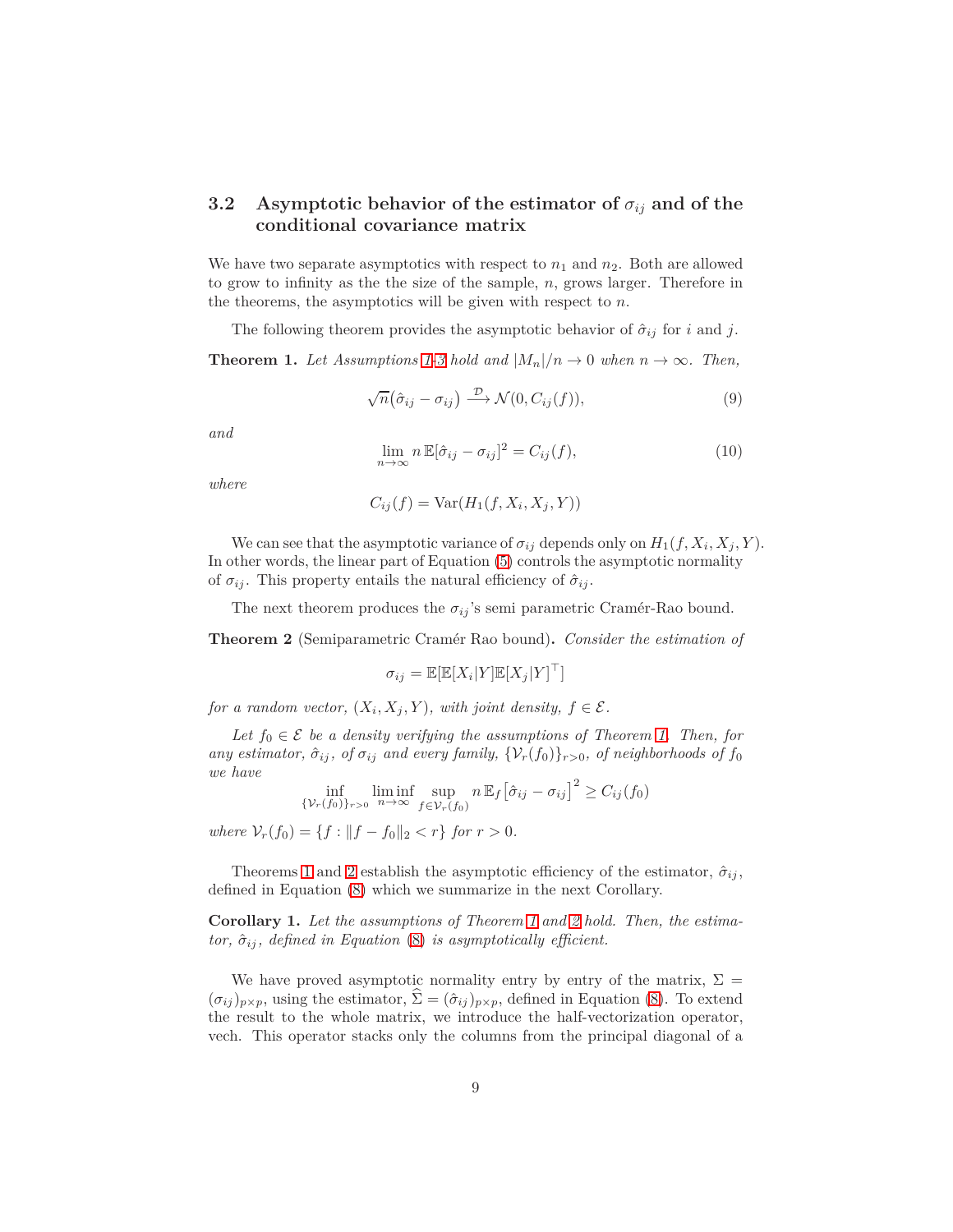square matrix downwards in a column vector. Formally, for a  $p \times p$  matrix,  $A = (a_{ij}),$ 

$$
\text{vech}(A) = [a_{11}, \cdots, a_{p1}, a_{22}, \cdots, a_{p2}, \cdots, a_{33}, \cdots, a_{pp}]^{\top}.
$$

Let  $H_1(f)$  be the matrix with entries defined by  $(H_1(f_{ij}, x_i, x_j, y))_{i,j}$  if *i* is different from *j* and  $(H_1(f_i, x_i, x_i, y))_{i,i}$  when *i* is equal to *j* and  $i, j = 1, \ldots, p$ .

Corollary [2](#page-9-1) generalizes our previous results to the vectorial case.

<span id="page-9-1"></span>**Corollary 2.** Let Assumptions [1](#page-6-0)[-3](#page-6-2) hold and  $|M_n|/n \to 0$  when  $n \to \infty$ . Then  $T_n$  has the following properties:

$$
\sqrt{n} \operatorname{vech}\left(\widehat{\Sigma} - \Sigma\right) \xrightarrow{\mathcal{D}} \mathcal{N}(0, \mathbf{C}(f)),
$$

$$
\lim_{n \to \infty} n \mathbb{E}\left[\operatorname{vech}\left(\widehat{\Sigma} - \Sigma\right) \operatorname{vech}\left(\widehat{\Sigma} - \Sigma\right)^{\top}\right] = \mathbf{C}(f)
$$

*where the limit is taking element-wise and*

 $\mathbf{C}(f) = \text{Cov}(\text{vech}(\mathbf{H}_1(f))).$ 

The estimator,  $\hat{\sigma}_{ij}$ , is asymptotically normal with a variance depending on the linear term of the Taylor development. Given this particular nature, it was possible to show the asymptotic efficiency of  $\hat{\sigma}_{ij}$ . Therefore, among all of the estimators of  $\sigma_{ij}$ , the estimator defined in Equation [\(8\)](#page-5-1) has the lowest variance. The conclusions in Theorems [1](#page-8-1) and [2](#page-8-2) depend on a precise estimation of the quadratic term of  $\hat{\sigma}_{ij}$ , which is handled in the following section.

### <span id="page-9-0"></span>**4 Estimation of quadratic functionals**

We have proved, in Section [3.2,](#page-8-0) the asymptotic normality and found an efficient semi parametric Cramér-Rao bound of the estimator,  $\hat{\sigma}_{ij}$  defined in Equation [\(8\)](#page-5-1). We used the Taylor decomposition [\(5\)](#page-4-0) to construct the estimator  $\hat{\sigma}_{ij}$ . In the present section, we will build an estimator for the quadratic term

$$
\int H_2(\hat{f}, x_{i1}, x_{j2}, y) f(x_{i1}, x_{j1}, y) f(x_{i2}, x_{j2}, y) dx_{i1} dx_{j1} dx_{i2} dx_{j2} dy.
$$

To this end, we built a general estimator of the parameter with the form:

$$
\theta = \int \eta(x_{i1}, x_{j2}, y) f(x_{i1}, x_{j1}, y) f(x_{i2}, x_{j2}, y) dx_{i1} dx_{j1} dx_{i2} dx_{j2} dy,
$$

for  $f \in \mathcal{E}$  and  $\eta : \mathbb{R}^3 \to \mathbb{R}$  is a bounded function.

Given  $M = M_n$ , a subset of N, consider the estimator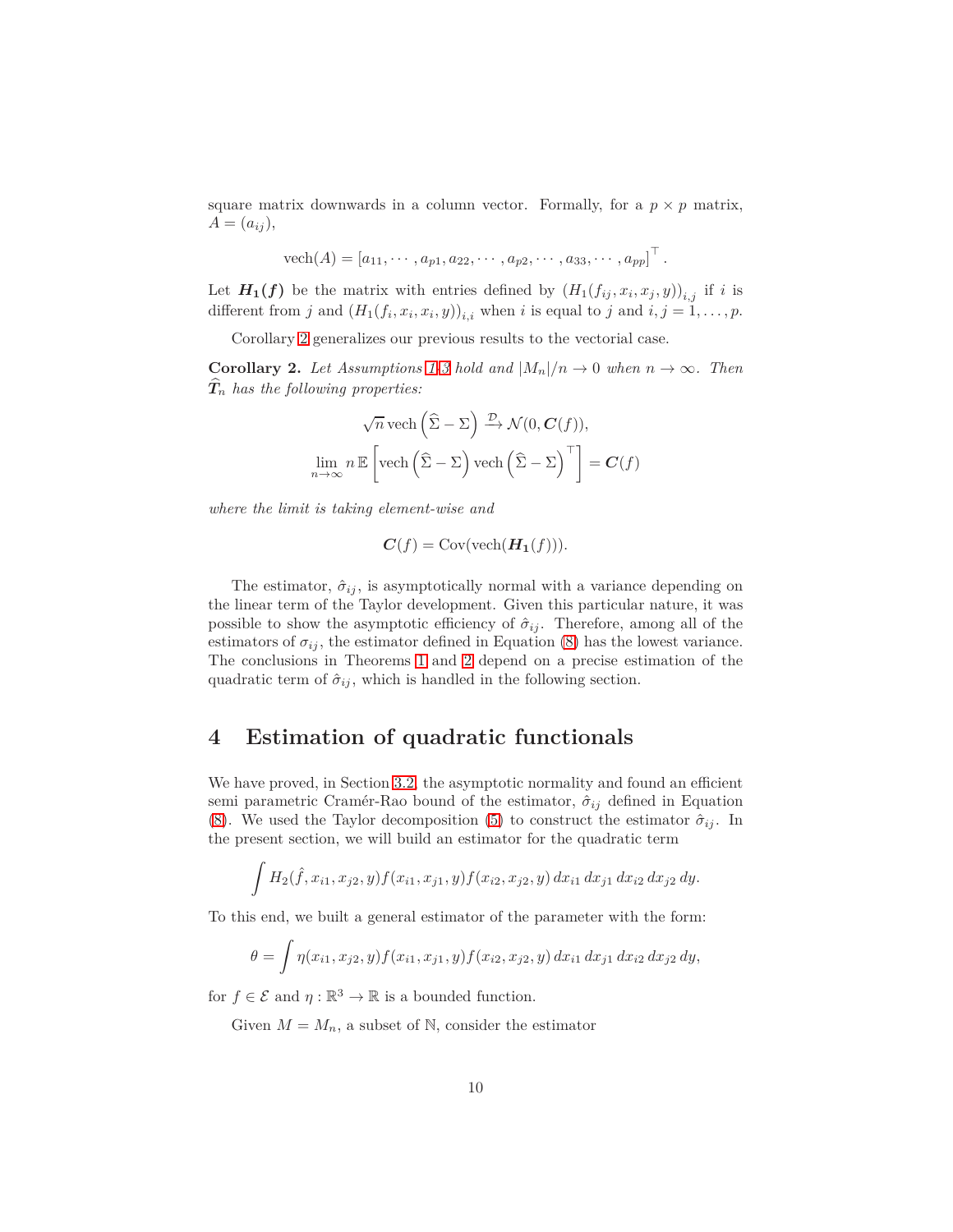$$
\hat{\theta}_n = \frac{1}{n(n-1)} \sum_{l \in M} \sum_{k \neq k'=1}^n p_l(X_{ik}, X_{jk}, Y_k)
$$
\n
$$
\int p_l(x_i, x_j, Y_{k'}) \left( \eta(x_i, X_{jk'}, Y_{k'}) + \eta(X_{ik'}, x_j, Y_{k'}) \right) dx_i dx_j
$$
\n
$$
- \frac{1}{n(n-1)} \sum_{l,l' \in M} \sum_{k \neq k'=1}^n p_l(X_{ik}, X_{jk}, Y_k) p_{l'}(X_{ik'}, X_{jk'}, Y_{k'})
$$
\n
$$
\int p_l(x_{i1}, x_{j1}, y) p_{l'}(x_{i2}, x_{j2}, y) \eta(x_{i1}, x_{j2}, y) dx_{i1} dx_{j1} dx_{i2} dx_{j2} dy. \quad (11)
$$

To simplify the presentation of Theorem [1,](#page-8-1) we write  $\psi(x_{i1}, x_{j1}, x_{i1}, x_{j2}, y) =$  $\eta(x_{i1}, x_{j2}, y) + \eta(x_{i2}, x_{j1}, y)$  verifying

<span id="page-10-0"></span>
$$
\int \psi(x_{i1}, x_{j1}, x_{i2}, x_{j2}, y) dx_{i1} dx_{j1} dx_{i2} dx_{j2} dy
$$
  
= 
$$
\int \psi(x_{i2}, x_{j2}, x_{i1}, x_{j1}, y) dx_{i1} dx_{j1} dx_{i2} dx_{j2} dy.
$$

With this notation we can simplify Equation [\(11\)](#page-10-0) into

$$
\hat{\theta}_n = \frac{1}{n(n-1)} \sum_{l \in M} \sum_{k \neq k'=1}^n p_l(X_{ik}, X_{jk}, Y_k)
$$
  

$$
\int p_l(x_i, x_j, Y_{k'}) \psi(x_i, x_j, X_{ik'}, X_{jk'}, Y_{k'}) dx_i dx_j
$$
  

$$
- \frac{1}{n(n-1)} \sum_{l,l' \in M} \sum_{k \neq k'=1}^n p_l(X_{ik}, X_{jk}, Y_k) p_{l'}(X_{ik'}, X_{jk'}, Y_{k'})
$$
  

$$
\int p_l(x_{i1}, x_{j1}, y) p_{l'}(x_{i2}, x_{j2}, y) \eta(x_{i1}, x_{j2}, y) dx_{i1} dx_{j1} dx_{i2} dx_{j2} dy. (12)
$$

<span id="page-10-2"></span>The bias of  $\hat{\theta}$  is equal to

$$
- \int (S_M f(x_{i1}, x_{j1}, y) - f(x_{i1}, x_{j1}, y))(S_M f(x_{i2}, x_{j2}, y) - f(x_{i2}, x_{j2}, y))
$$

$$
\eta(x_{i1}, x_{j2}, y) dx_{i1} dx_{j1} dx_{i2} dx_{j2} dy.
$$

The following Theorem gives an explicit bound for the  $\hat{\theta}_n$  variance.

<span id="page-10-1"></span>**Theorem 3.** Let Assumption [1](#page-6-0) hold. Then, if  $|M_n|/n \to 0$  when  $n \to \infty$ , then  $\hat{\theta}_n$  has the following property

$$
\left| n \mathbb{E}\left[ \left( \hat{\theta}_n - \theta \right)^2 \right] - \Lambda(f, \eta) \right| \leq \gamma \left[ \frac{|M_n|}{n} + \|S_{M_n}f - f\|_2 + \|S_{M_n}g - g\|_2 \right],
$$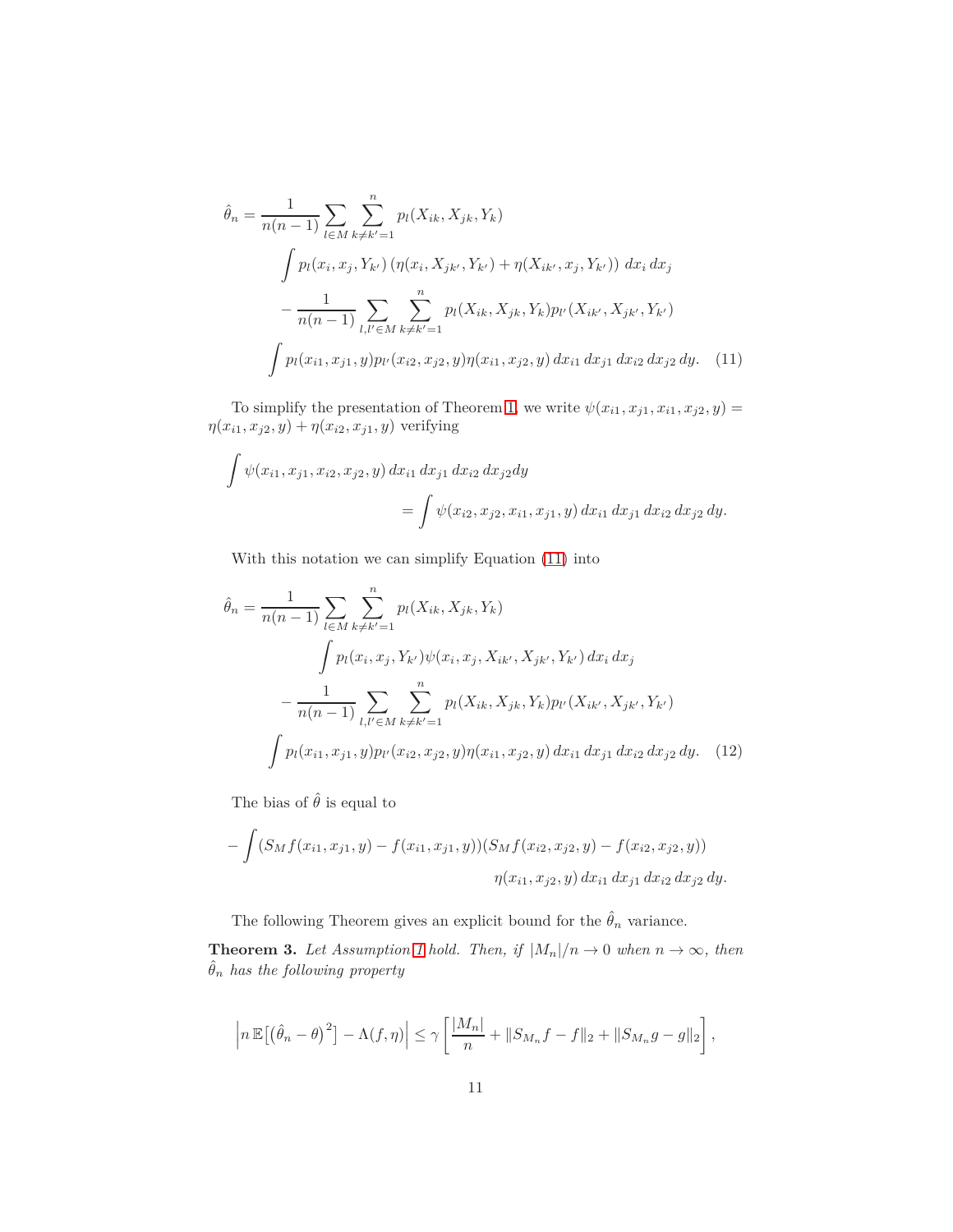where  $g(x_i, x_j, y) = \int f(x_{i2}, x_{j2}, y) \psi(x_i, x_j, x_{i2}, x_{j2}, y) dx_{i2} dx_{j2}$ , and

$$
\Lambda(f,\eta) = \int g(x_i, x_j, y)^2 f(x_i, x_j, y) dx_i dx_j dy
$$

$$
- \left( \int g(x_i, x_j, y) f(x_i, x_j, y) dx_i dx_j dy \right)^2,
$$

*where*  $\gamma$  *is a constant depending only on*  $||f||_{\infty}$ ,  $||\eta||_{\infty}$  *and*  $\Delta = (b-a)^2$ *. Moreover, this constant is an increasing function of these quantities.*

Note that Equation [\(3\)](#page-10-1) implies that

$$
\lim_{n \to \infty} n \mathbb{E} \big[ \big( \hat{\theta}_n - \theta \big)^2 \big] = \Lambda(f, \eta).
$$

We can control the quadratic term of  $\hat{\sigma}_{ij}$ , which is a particular case of  $\theta$ choosing  $\eta(x_{i1}, x_{j2}, y) = H_2(\hat{f}, x_{i1}, x_{j2}, y)$ .

We will show, in Proof [6.1,](#page-13-0) that  $\Lambda(f, \eta) \to 0$  when  $n \to \infty$ . Consequently, the linear part of  $\hat{\sigma}_{ij}$  governs its asymptotic variance, which also yields asymptotic efficiency.

## **5 Conclusion**

In this paper, we proposed a new way to estimate  $Cov(\mathbb{E}[X|Y])$ , which is different from the usual plug-in type of estimators. We used a general functional,  $T_{ij}(f)$ , depending on the joint density function, *f*, of  $(X_i, X_j, Y)$ . In particular, we chose a suitable approximation,  $\hat{f}$ , of  $f$  and constructed a coordinate-wise Taylor expansion around it up to the third order. We call this estimator  $\hat{\sigma}_{ij}$ . This expansion serves to estimate  $\text{Cov}(\mathbb{E}[X|Y])$  using an orthonormal base of  $\mathbb{L}^2$  $\left(dx_i\,dx_j\,dy\right).$ 

We highlighted that  $\hat{\sigma}_{ij}$  is asymptoticly normal with a variance lead by the first order term. This behavior also causes efficiency from the Cramér-Rao's point of view. Again, the Cramér-Rao bound depends only on the linear part of the Taylor series.

With the help of the vech operator, we expanded our results to the matrix estimator,  $\hat{\Sigma}$ , formed with the entries,  $\hat{\sigma}_{ij}$ . We showed that the  $T(f)$ 's linear term guides the variance for the  $\hat{\Sigma}$ 's asymptotic normality.

Even if we had principally aimed to study a new class of estimators for  $Cov(\mathbb{E}[X|Y])$ , we referred to [Da Veiga and Gamboa \(2013\)](#page-19-7) for some simulations in a context similar to ours. In general, their numerical result behaves reasonably well despite the complexity of its implementation. These results could also work in our framework and we will consider them in a future article.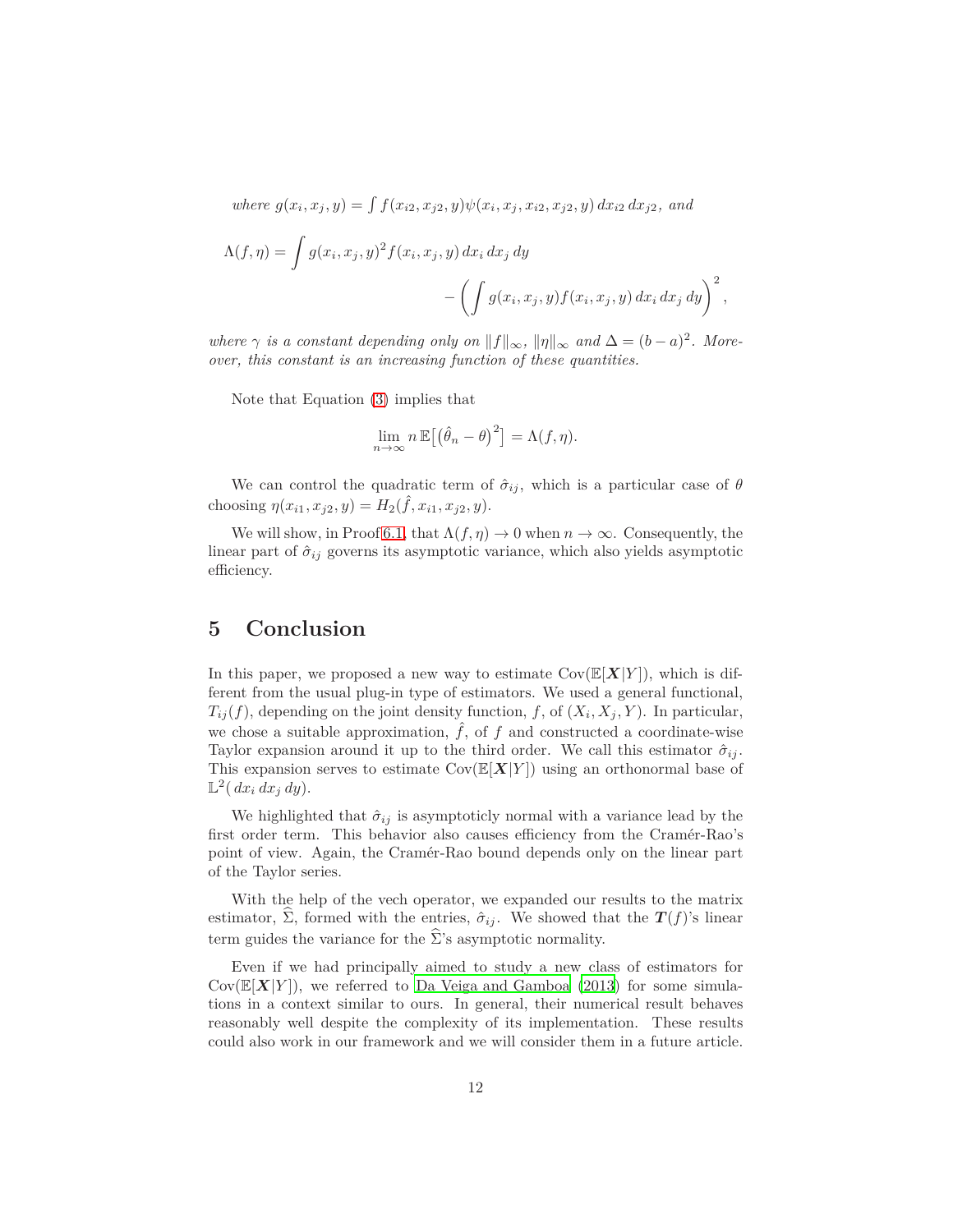The estimator,  $\hat{\Sigma}$ , could have negative eigenvalues, violating the semi positive definiteness of the covariance. From a practical point of view, we could project  $\Sigma$  into the space of positive semi definite matrices. Therefore, we would first diagonalize  $\Sigma$  and then replace negative eigenvalues by 0. The resulting estimator is then semi positive definite. The works of [Bickel and Levina](#page-19-9) [\(2008a](#page-19-9)[,b](#page-19-10)) and [Cai et al. \(2010](#page-19-11)), present an extended discussion about techniques on matrix regularization.

This research constitutes a first step in the study of estimators based on a Taylor series with minimum variance. To simplify the complex implementation of this estimator, we will explore another kind of technique like nonparametric methods for example.

# <span id="page-12-0"></span>**6 Appendix**

#### **6.1 Proofs**

#### *Proof of Proposition [1](#page-4-1).*

We need to calculate the first three derivatives of  $F(u)$ . To ease the calculations, notice first that

<span id="page-12-1"></span>
$$
\frac{d}{du}m_i(f_u, y)u = \frac{\int (x_i - m_i(f_u, y)) \Big( f(x_i, x_j, y) - \hat{f}(x_i, x_j, y) \Big) dx_i dx_j}{\int f_u(x_i, x_j, y) dx_i dx_j}.
$$
(13)

It is possible to interchange the derivate with the integral sign because *f* and  $\hat{f}$  are bounded. Now, using Equation [\(13\)](#page-12-1) and taking  $u = 0$  we have

<span id="page-12-2"></span>
$$
F'(0) = \int \left[ x_i m_j(\hat{f}, y) + x_j m_i(\hat{f}, y) - m_i(\hat{f}, y) m_j(\hat{f}, y) \right]
$$

$$
\left( f(x_i, x_j, y) - \hat{f}(x_i, x_j, y) \right) dx_i dx_j dy. \quad (14)
$$

Deriving  $m_i(f_u, y)m_j(f_u, y)$  using the same arguments as in Equation [\(13\)](#page-12-1) and again taking  $u = 0$  we get,

<span id="page-12-3"></span>
$$
F''(0) = \int \frac{2}{\int \hat{f}(x_i, x_j, y) dx_i dx_j} (x_{i1} - m_i(\hat{f}, y))(x_{j2} - m_j(\hat{f}, y))
$$

$$
(f(x_{i1}, x_{j1}, y) - \hat{f}(x_{i1}, x_{j1}, y))
$$

$$
(f(x_{i2}, x_{j2}, y) - \hat{f}(x_{i2}, x_{j2}, y)) dx_{i1} dx_{j1} dx_{i2} dx_{j2} dy. (15)
$$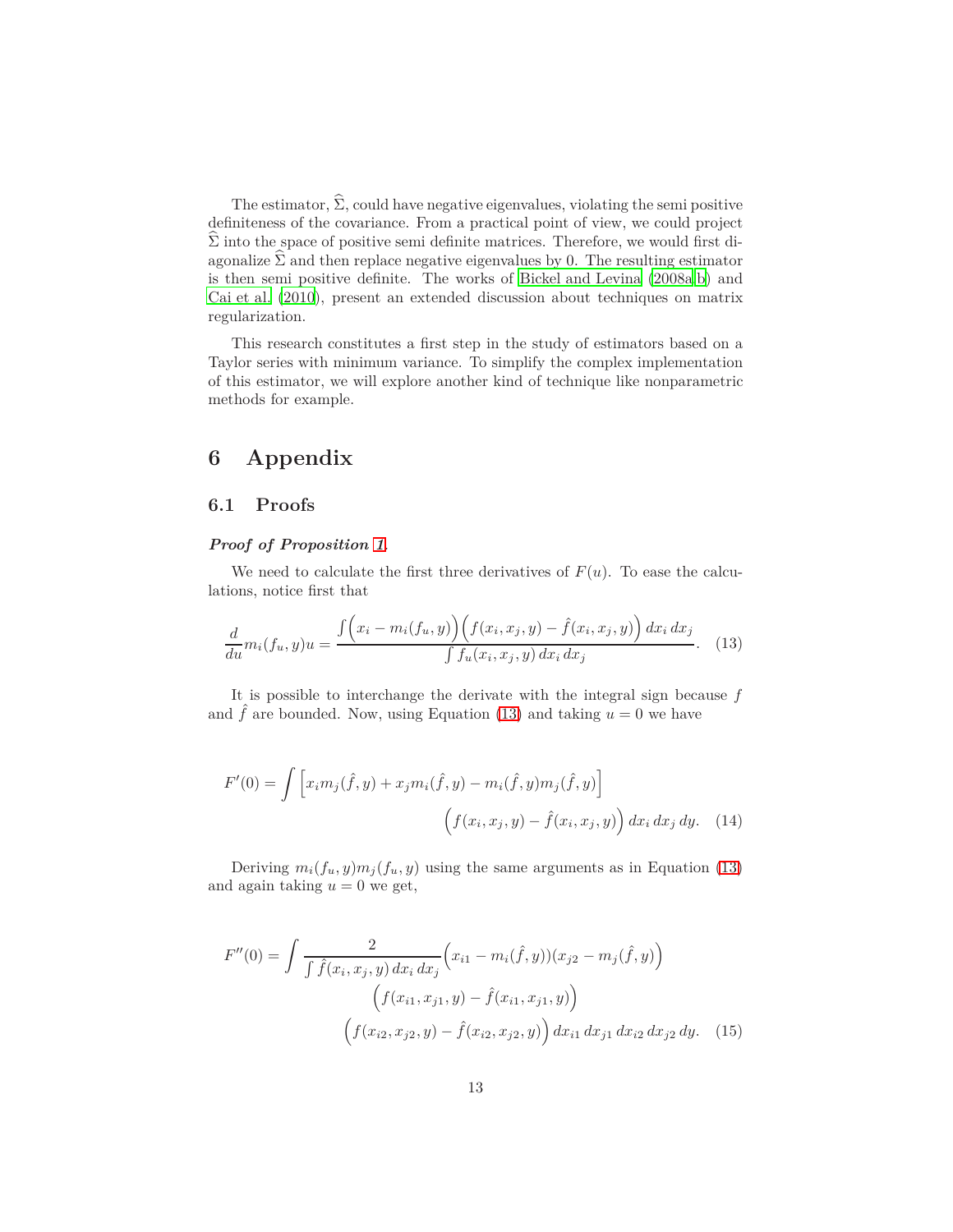Using the previous arguments we also find that

$$
F'''(u) = \int \frac{-6}{\int f_u(x_i, x_j, y) dx_i dx_j} (x_{i1} - m_j(f_u, y)) (x_{j2} - m_j(f_u, y))
$$

$$
(f(x_{i1}, x_{j1}, y) - \hat{f}(x_{i1}, x_{j1}, y)) (f(x_{i2}, x_{j2}, y) - \hat{f}(x_{i2}, x_{j2}, y))
$$

$$
(f(x_{i3}, x_{j3}, y) - \hat{f}(x_{i3}, x_{j3}, y)) dx_{i1} dx_{j1} dx_{i2} dx_{j2} dx_{i3} dx_{j3} dy
$$
(16)

Replacing Equation [\(14\)](#page-12-2), [\(15\)](#page-12-3), and [\(16\)](#page-13-0) into Equation [\(4\)](#page-3-1) we get the desired decomposition.  $\Box$ 

*Proof of Theorem [1](#page-8-1).* We will first control the remaining term of Equation [\(6\)](#page-4-2),

<span id="page-13-0"></span>
$$
\Gamma_n = \frac{1}{6} F'''(\xi)(1 - \xi)^3.
$$

Remember that

$$
F'''(\xi) = -6 \int \frac{\left(x_{i1} - m_i(f_{\xi}, y)\right)\left(x_{j2} - m_j(f_{\xi}, y)\right)}{\left(\int f_{\xi}(x_i, x_j, y) dx_i dx_j\right)^2} \left(f(x_{i1}, x_{j1}, y) - \hat{f}(x_{i1}, x_{j1}, y)\right) \left(f(x_{i2}, x_{j2}, y) - \hat{f}(x_{i2}, x_{j2}, y)\right) \left(f(x_{i3}, x_{j3}, y) - \hat{f}(x_{i3}, x_{j3}, y)\right) dx_{i1} dx_{j1} dx_{i2} dx_{j2} dx_{i3} dx_{j3} dy,
$$

Assumptions [1](#page-6-0) and [2](#page-6-1) ensure that the first part of the integrand is bounded by a constant, *µ*. Furthermore,

$$
|\Gamma_n| \leq \mu \int \left| f(x_{i1}, x_{j1}, y) - \hat{f}(x_{i1}, x_{j1}, y) \right| \left| f(x_{i2}, x_{j2}, y) - \hat{f}(x_{i2}, x_{j2}, y) \right|
$$
  
\n
$$
\left| f(x_{i3}, x_{j3}, y) - \hat{f}(x_{i3}, x_{j3}, y) \right| dx_{i1} dx_{j1} dx_{i2} dx_{j2} dx_{i3} dx_{j3} dy
$$
  
\n
$$
= \mu \int \left( \int \left| f(x_i, x_j, y) - \hat{f}(x_i, x_j, y) \right| dx_i dx_j \right)^3 dy
$$
  
\n
$$
\leq \mu \Delta^3 \int \left| f(x_i, x_j, y) - \hat{f}(x_i, x_j, y) \right|^3 dx_i dx_j dy
$$

by the Hölder inequality. Then,  $\mathbb{E}[\Gamma_n^2]$  is equal to  $O(\mathbb{E}||f - \hat{f}||_3^6)$ . Since  $\hat{f}$  verifies Assumption [3,](#page-6-2) this quantity is of order  $O(n_1^{-6\lambda})$ . We also assume  $n_1 \approx n/\log(n)$ and  $\lambda > 1/6$ , then  $n_1^{-6\lambda} = o(1/n)$ . Therefore, we get  $\mathbb{E}[\Gamma_n^2] = o(1/n)$  which implies that the remaining term, Γ*n*, is negligible.

To prove the asymptotic normality of  $\hat{\sigma}_{ij}$ , we shall show that  $\sqrt{n}(\hat{\sigma}_{ij} - T_{ij}(f))$ and

$$
Z_{ij}^{(n)} = \frac{1}{n_2} \sum_{k=1}^{n_2} H_1(f, X_{ik}, X_{jk}, Y_k)
$$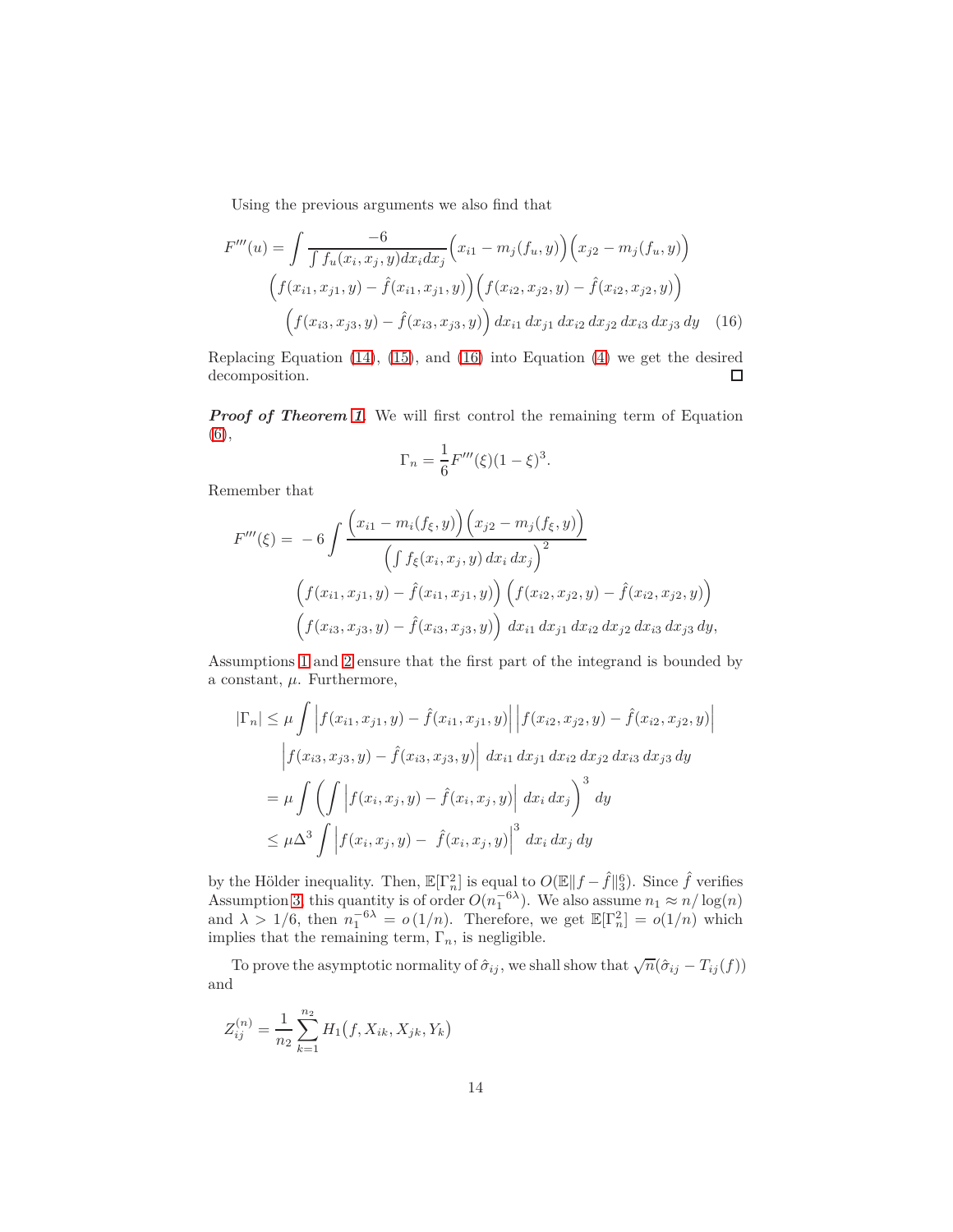<span id="page-14-1"></span>
$$
- \int H_1(f, x_i, x_j, y) f(x_i, x_j, y) dx_i dx_j dy \quad (17)
$$

have the same asymptotic behavior. We can get for  $Z_{ij}^{(n)}$  a classic central limit theorem with variance

$$
C_{ij}(f) = \text{Var}(H_1(f, x_i, x_j, y))
$$
  
=  $\int H_1(f, x_i, x_j, y)^2 f(x_i, x_j, y)) dx_i dx_j dy$   
-  $\left(\int H_1(f, x_i, x_j, y) f(x_i, x_j, y) dx_i dx_j dy\right)^2$ 

which implies Equation [\(9\)](#page-8-3) and [\(10\)](#page-8-4). In order to establish our claim, we will show that

<span id="page-14-0"></span>
$$
R_{ij}^{(n)} = \sqrt{n} \left[ \hat{\sigma}_{ij} - T_{ij}(f) - Z_{ij}^{(n)} \right]
$$
 (18)

has a second-order moment converging to 0.

Define  $\widehat{Z}_{ij}^{(n)}$  as  $Z_{ij}^{(n)}$  with *f* replaced by  $\widehat{f}$ . Let us note that  $R_{ij}^{(n)} = R_1 + R_2$ where

$$
R_1 = \sqrt{n} \left[ \hat{\sigma}_{ij} - T_{ij}(f) - \hat{Z}_{ij}^{(n)} \right]
$$
  

$$
R_2 = \sqrt{n} \left[ \hat{Z}_{ij}^{(n)} - Z_{ij}^{(n)} \right].
$$

It only remains to state that  $\mathbb{E}[R_1^2]$  and  $\mathbb{E}[R_2^2]$  converges to 0. We can rewrite  $R_1$  as

$$
R_1 = -\sqrt{n} \left[ \widehat{Q} - Q + \Gamma_n \right]
$$

with

$$
Q = \int H_2(\hat{f}, x_{i1}, x_{j2}, y) f(x_{i1}, x_{j1}, y) f(x_{i2}, x_{j2}, y) dx_{i1} dx_{j1} dx_{i2} dx_{j2} dy
$$
  

$$
H_2(\hat{f}, x_{i1}, x_{j2}, y) = \frac{1}{\int \hat{f}(x_i, x_j, y) dx_i dx_j} (x_{i1} - m_i(\hat{f}, y)) (x_{j2} - m_j(\hat{f}, y)).
$$

We can estimate  $H_2(\hat{f}, x_{i1}, x_{j2}, y) = \eta(x_{i1}, x_{j2}, y)$  as done in Section [4.](#page-9-0) Let  $\widehat{Q}$  be the estimator of *Q*. Since  $\mathbb{E}[\Gamma_n^2] = o(1/n)$ , we only have to control the Term,  $\sqrt{n}(\hat{Q}-Q)$ , such that  $\lim_{n\to\infty} n \mathbb{E}[\hat{Q}-Q]^2 = 0$  by Lemma [7](#page-34-0) in Section [6.2.](#page-21-0) This Lemma implies that  $\mathbb{E}[R_1^2] \to 0$  as  $n \to \infty$ . For  $R_2$  we have

$$
\mathbb{E}[R_2^2] = \frac{n}{n_2} \left[ \int \left( H_1(f, x_i, x_j, y) - H_1(\hat{f}, x_i, x_j, y) \right)^2 f(x_i, x_j, y) dx_i dx_j dy \right] - \frac{n}{n_2} \left[ \int H_1(f, x_i, x_j, y) f(x_i, x_j, y) dx_i dx_j dy - \int H_1(\hat{f}, x_i, x_j, y)^2 f(x_i, x_j, y) dx_i dx_j dy \right]^2.
$$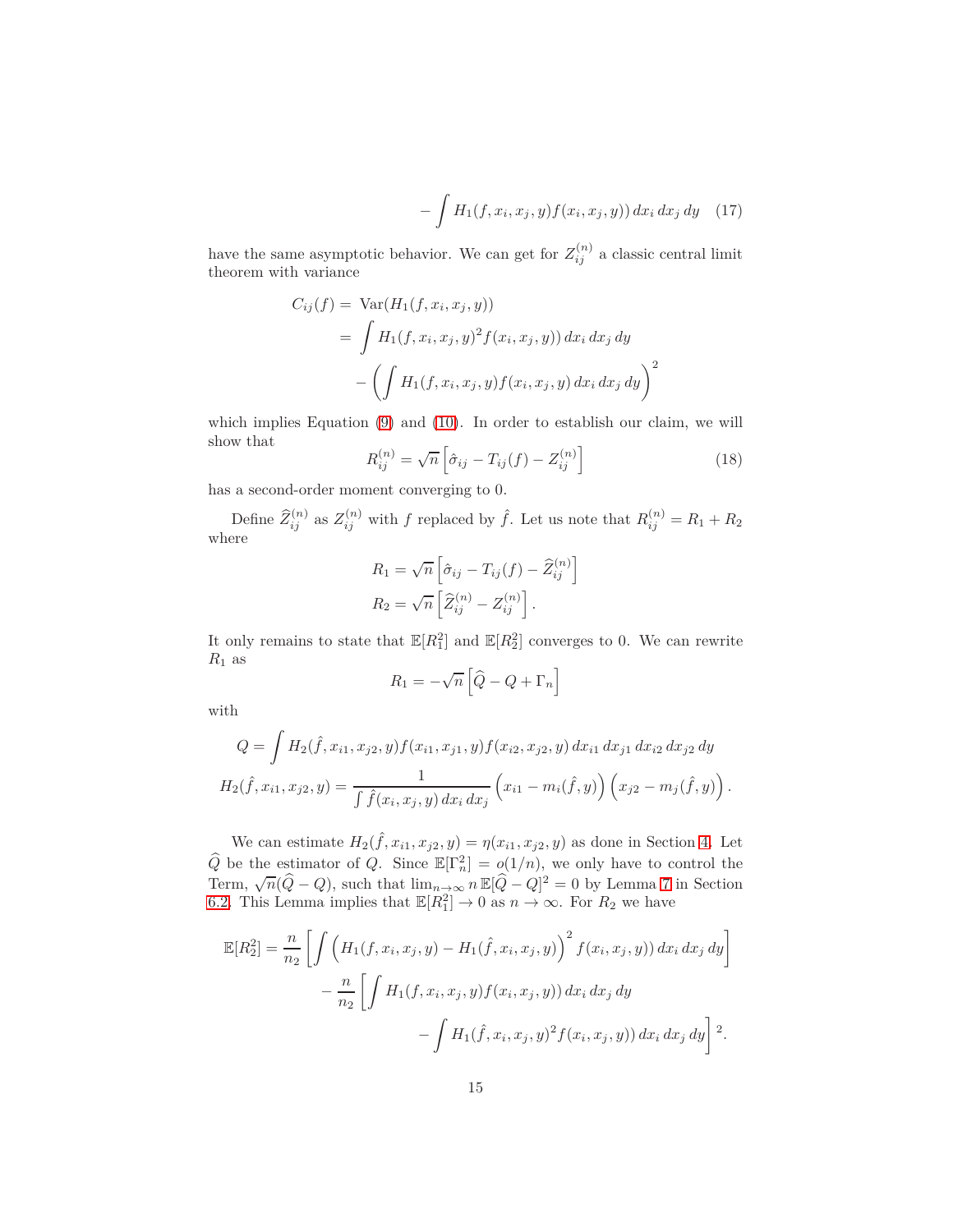The same arguments as the ones of Lemma [7](#page-34-0) (Mean Value Theorem and Assumptions [2](#page-6-1) and [3\)](#page-6-2) show that  $\mathbb{E}[R_2^2] \to 0$ .  $\Box$ 

*Proof of Theorem [2](#page-8-2).* To prove the inequality we will use the usual framework described in [Ibragimov and Khas'Minskii \(1991\)](#page-20-8). The first step is to calculate the Fréchet derivative of  $T_{ij}(f)$  at some point  $f_0 \in \mathcal{E}$ . Assumptions [2](#page-6-1) and [3](#page-6-2) and Equation [\(5\)](#page-4-0), imply that

$$
T_{ij}(f) - T_{ij}(f_0) = \int \left( x_i m_j(f_0, y) + x_j m_i(f_0, y) - m_i(f_0, y) m_j(f_0, y) \right)
$$

$$
\left( f(x_i, x_j, y) - f_0(x_i, x_j, y) \right) dx_i dx_j dy + O\left( \int (f - f_0)^2 \right)
$$

where  $m_i(f_0, y) = \int x_i f_0(x_i, x_j, y) dx_i dx_j dy / \int f_0(x_i, x_j, y) dx_i dx_j dy$ . Therefore, the Fréchet derivative of  $T_{ij}(f)$  at  $f_0$  is  $T'_{ij}(f_0) \cdot h = \langle H_1(f_0, \cdot), h \rangle$  with

$$
H_1(f_0, x_i, x_j, y) = x_i m_j(f_0, y) + x_j m_i(f_0, y) - m_i(f_0, y) m_j(f_0, y).
$$

Using the results of [Ibragimov and Khas'Minskii \(1991\)](#page-20-8), we denote the set of functions in  $\mathbb{L}^2(dx_i dx_j dy)$  orthogonal to  $\sqrt{f_0}$  as

$$
H(f_0) = \left\{ u \in \mathbb{L}^2(\, dx_i \, dx_j \, dy), \int u(x_i, x_j, y) \sqrt{f_0(x_i, x_j, y)} \, dx_i \, dx_j \, dy = 0 \right\}.
$$

Naming  $\mathbb{P}_{H(f_0)}$  as the projection onto  $H(f_0)$ ,  $A_n(t) = (\sqrt{f_0}) t/\sqrt{n}$  and  $P_{f_0}^{(n)}$ *f*0 is the joint distribution of  $(X_{ik}, X_{jk})$   $k = 1, \ldots, n$  under  $f_0$ . Since  $(X_{ik}, X_{jk})$   $k =$  $1, \ldots, n$  are i.i.d., the family,  $\{P_{f_0}^{(n)}\}$  $f_0^{(n)}, f \in \mathcal{E}$ , is differentiable in a quadratic mean at  $f_0$  and therefore locally asymptotically normal at all points,  $f_0 \in$  $\mathcal{E}$ , in the  $H(f_0)$  direction with a normalizing factor  $A_n(f_0)$  (see the details in [Van der Vaart \(2000\)](#page-20-9)). Then, by the results of [Ibragimov and Khas'Minskii](#page-20-8) [\(1991\)](#page-20-8), we say that under these conditions, denoting  $K_n = B_n \theta'(f_0) A_n \mathbb{P}_{H(f_0)}$ with  $B_n = \sqrt{n}u$ , if  $K_n \longrightarrow K$  and if  $K(u) = \langle t, u \rangle$ , then for every estimator,  $\hat{\sigma}_{ij}$ , of  $T_{ij}(f)$  and every family,  $V(f_0)$ , of vicinities of  $f_0$ , we have

$$
\inf_{\{\mathcal{V}(f_0)\}} \liminf_{n \to \infty} \sup_{f \in \mathcal{V}(f_0)} n \, \mathbb{E}[\hat{\sigma}_{ij} - T_{ij}(f_0)]^2 \geq \| t_{\mathbb{L}^2(dx_i dx_j dy)} \|^2.
$$

Here,

$$
K_n(u) = \sqrt{n} T'(f_0) \cdot \frac{\sqrt{f_0}}{\sqrt{n}} \mathbb{P}_{H(f_0)}(u) = T'(f_0) \left( \sqrt{f_0} \left( u - \sqrt{f_0} \int u \sqrt{f_0} \right) \right),
$$

since for any  $u \in L^2(dx_i dx_j dy)$  we can write it as  $u = \sqrt{f_0} \langle \sqrt{f_0}, u \rangle + \mathbb{P}_{H(f_0)}(u)$ . In this case  $K_n(u)$  does not depend on *n* and

$$
K(h) = T'(f_0) \cdot \left(\sqrt{f_0} \left(u - \sqrt{f_0} \int h \sqrt{f_0}\right)\right)
$$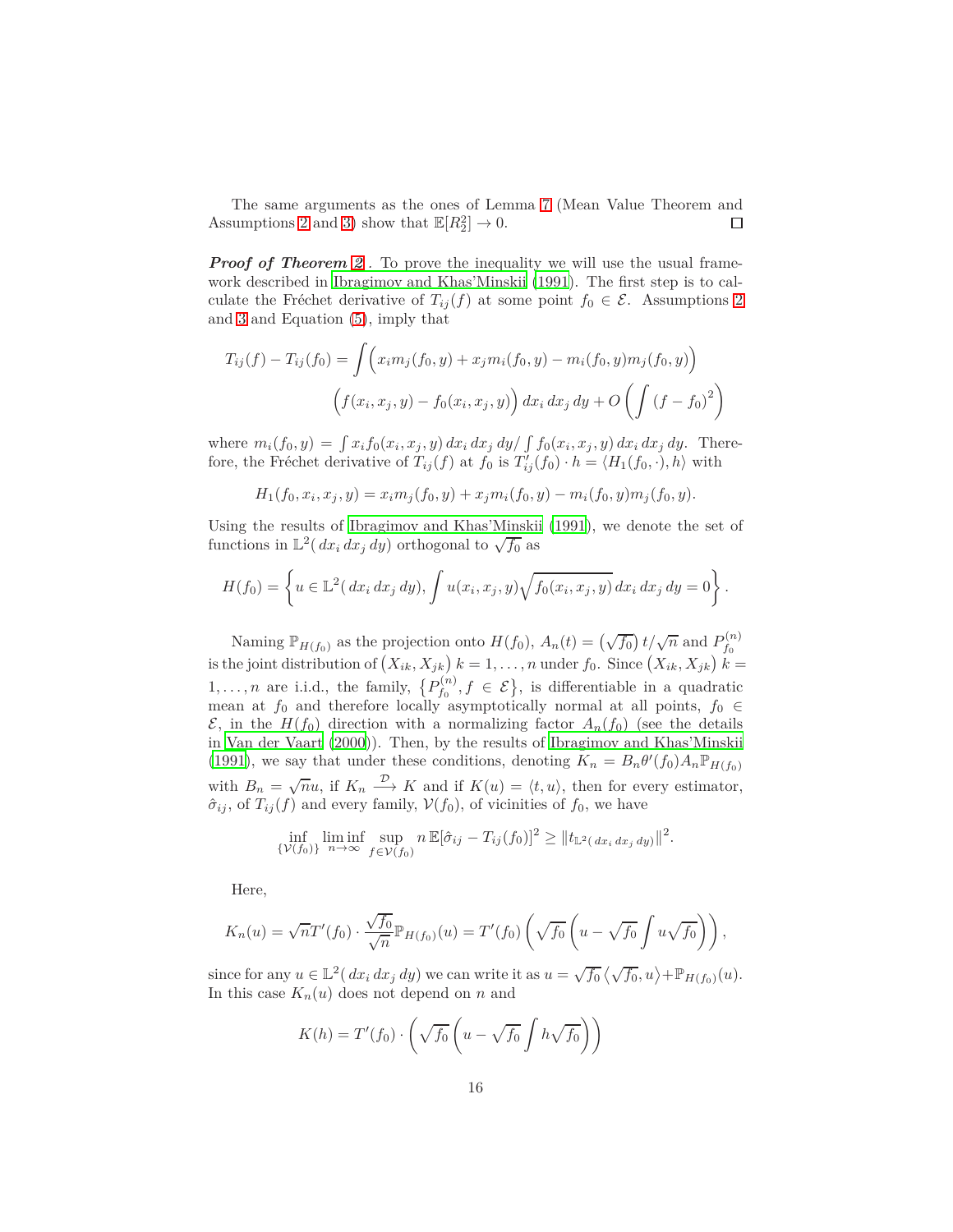$$
= \int H_1(f_0, \cdot) \sqrt{f_0} u - \int H_1(f_0, \cdot) \sqrt{f_0} \int u \sqrt{f_0} du
$$
  
=  $\langle t, u \rangle$ 

with

$$
t(x_i, x_j, y) = H_1(f_0, x_i, x_j, y) \sqrt{f_0} - \left( \int H_1(f_0, x_i, x_j, y) f_0 \right) \sqrt{f_0}.
$$

The semi parametric Cramér-Rao bound for this problem is thus

$$
||t_{\mathbb{L}^2(dx_i, dx_j, dy)}|| = \int H_1(f_0, x_i, x_j, y)^2 f_0 dx_i dx_j dy
$$

$$
- \left( \int H_1(f_0, x_i, x_j, y) f_0 dx_i dx_j dy \right)^2
$$

and we recognize the expression,  $C_{ij}(f_0)$ , found in Theorem [1.](#page-8-1)

 $\Box$ 

*Proof of Corollary [2](#page-9-1).* This proof is based on the following observation. Employing Equation [\(18\)](#page-14-0) we have

$$
\widehat{T}_n - \boldsymbol{T}(f) = \boldsymbol{Z}_n(f) + \frac{\boldsymbol{R}_n}{\sqrt{n}}
$$

where  $\mathbf{Z}_n(f)$  and  $\mathbf{R}_n$  are matrices with elements  $Z_{ij}^{(n)}$  and  $R_{ij}^{(n)}$ , defined in Equation [\(17\)](#page-14-1) and [\(18\)](#page-14-0), respectively.

Hence we have,

$$
n \mathbb{E}\left[\left\|\text{vech}\left(\widehat{T}_n - T(f) - Z_n(f)\right)\right\|^2\right] = \mathbb{E}\left[\left\|\text{vech}\left(\mathbf{R}_n\right)\right\|^2\right] = \sum_{i \leq j} \mathbb{E}\left[\left(R_{ij}^{(n)}\right)^2\right].
$$

We see by Lemma [7](#page-34-0) that  $\mathbb{E}[R_{ij}^2] \to 0$  as  $n \to 0$ . It follows that

$$
n \mathbb{E}\left[\left\|\text{vech}\left(\widehat{T}_n - \boldsymbol{T}(f) - \boldsymbol{Z}_n(f)\right)\right\|^2\right] \to 0 \text{ as } n \to 0.
$$

We know that if  $X_n$ ,  $X$  and  $Y_n$  are random variables, then if  $X_n \xrightarrow{\mathcal{D}} X$  and  $(X_n - Y_n) \xrightarrow{\mathcal{P}} 0$ , it follows that  $Y_n \xrightarrow{\mathcal{D}} X$ .

Remember also that the convergence in  $\mathbb{L}^2$  implies convergence in the probability, therefore

$$
\sqrt{n}\operatorname{vech}\left(\widehat{T}_n-\boldsymbol{T}(f)-\boldsymbol{Z}_n(f)\right)\stackrel{\mathcal{P}}{\longrightarrow} 0.
$$

By the Multivariate Central Limit Theorem we have that  $\sqrt{n}$  vech  $(\mathbb{Z}_n(f)) \stackrel{\mathcal{D}}{\longrightarrow}$  $\mathcal{N}(0, \mathbf{C}(f))$ . Therefore,  $\sqrt{n}$  vech  $(\hat{\mathbf{T}}_n - \mathbf{T}(f)) \xrightarrow{\mathcal{D}} \mathcal{N}(0, \mathbf{C}(f))$ .  $\Box$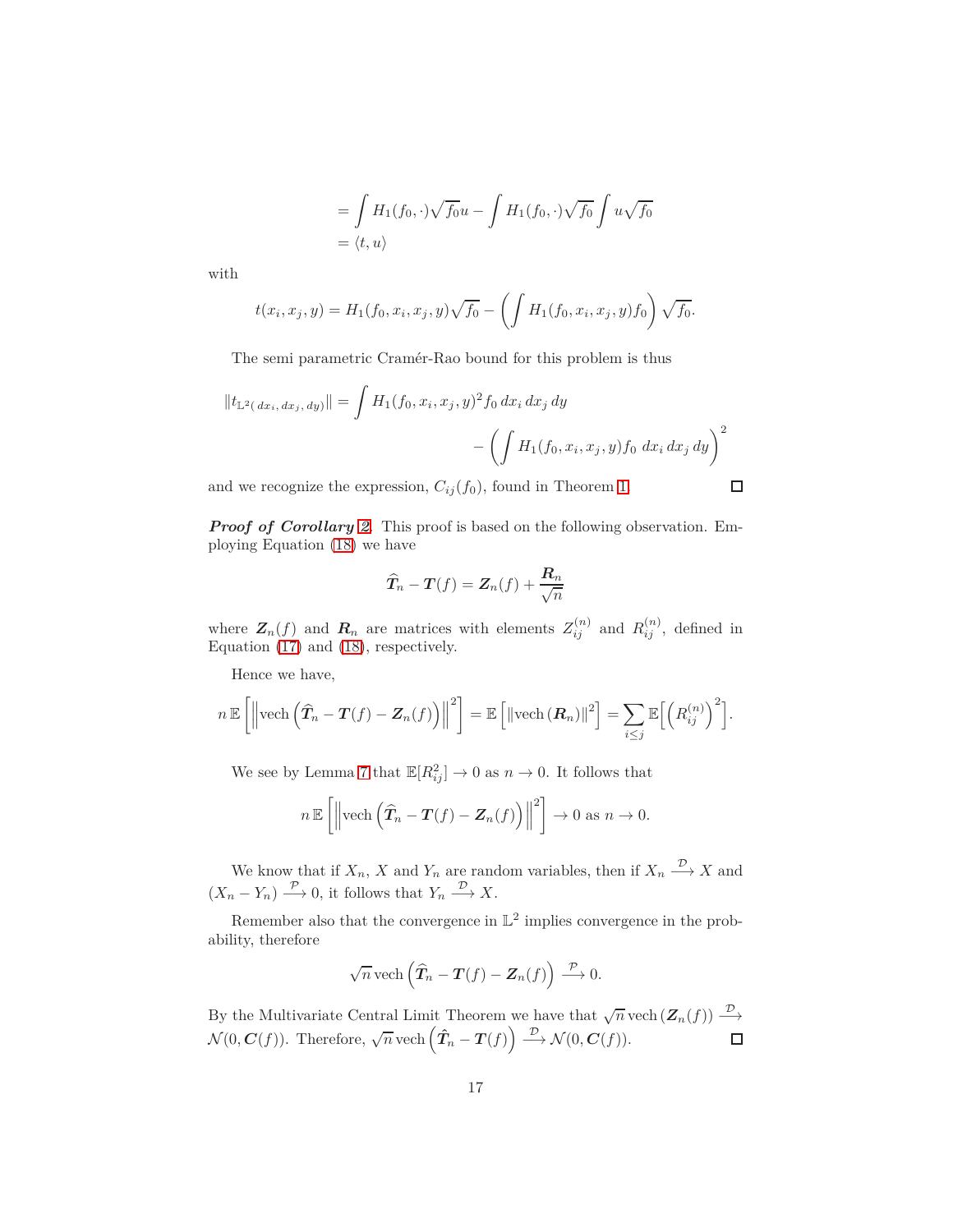*Proof of Theorem [3](#page-10-1).* For abbreviation, we write  $M$  instead of  $M_n$  and set  $m = |M_n|$ . We first compute the mean squared error of  $\hat{\theta}_n$  as

$$
\mathbb{E}[\hat{\theta}_n - \theta]^2 = \text{Bias}^2(\hat{\theta}_n) + \text{Var}(\hat{\theta}_n)
$$

where  $\text{Bias}(\hat{\theta}_n) = \mathbb{E}[\hat{\theta}_n] - \theta.$ 

We begin the proof by bounding  $\text{Var}(\hat{\theta}_n)$ . Let *A* and *B* be  $m \times 1$  vectors with components

$$
a_l = \int p_l(x_i, x_j, y) f(x_i, x_j, y) dx_i dx_j dy \quad l = 1, ..., m,
$$
  
\n
$$
b_l = \int p_l(x_{i1}, x_{j1}, y) f(x_{i2}, x_{j2}, y) \psi(x_{i1}, x_{j1}, x_{i2}, x_{j2}, y) dx_{i1} dx_{j1} dx_{i2} dx_{j2} dy
$$
  
\n
$$
= \int p_l(x_i, x_j, y) g(x_i, x_j, y) dx_i dx_j dy \quad l = 1, ..., m
$$

where  $g(x_i, x_j, y) = \int f(x_{i2}, x_{j2}, y) \psi(x_i, x_j, x_{i2}, x_{j2}, y) dx_{i2} dx_{j2}$ . Let Q and R be  $m \times 1$  vectors of centered functions

$$
q_l(x_i, x_j, y) = p_l(x_i, x_j, y) - a_l
$$
  

$$
r_l(x_i, x_j, y) = \int p_l(x_{i2}, x_{j2}, y) \psi(x_i, x_j, x_{i2}, x_{j2}, y) dx_{i2} dx_{j2} - b_l
$$

for  $l = 1, \ldots, m$ . Let C be an  $m \times m$  matrix of constants with indices  $l, l' =$  $1, \ldots, m$  defined by

$$
c_{ll'} = \int p_l(x_{i1}, x_{j1}, y) p_{l'}(x_{i2}, x_{j2}, y) \eta(x_{i1}, x_{j2}, y) dx_{i1} dx_{j1} dx_{i2} dx_{j2} dy.
$$

Let us denote  $U_n$  by the process

$$
U_n h = \frac{1}{n(n-1)} \sum_{k \neq k'=1}^n h(X_{ik}, X_{jk}, Y_k, X_{ik'}, X_{jk'}, Y_{k'})
$$

and  $P_n$  by the empirical measure

$$
P_n h = \frac{1}{n} \sum_{k=1}^n h(X_{ik}, X_{jk}, Y_k)
$$

for some *h* in  $\mathbb{L}^2(dx_i, dx_j, dy)$ . With these notations,  $\hat{\theta}_n$  has the Hoeffding's decomposition

$$
\hat{\theta}_n = \frac{1}{n(n-1)} \sum_{l \in M} \sum_{k \neq k'=1}^n \left( q_l(X_{ik}, X_{jk}, Y_k) + a_l \right) \left( r_l(X_{ik'}, X_{jk'}, Y_{k'}) + b_l \right)
$$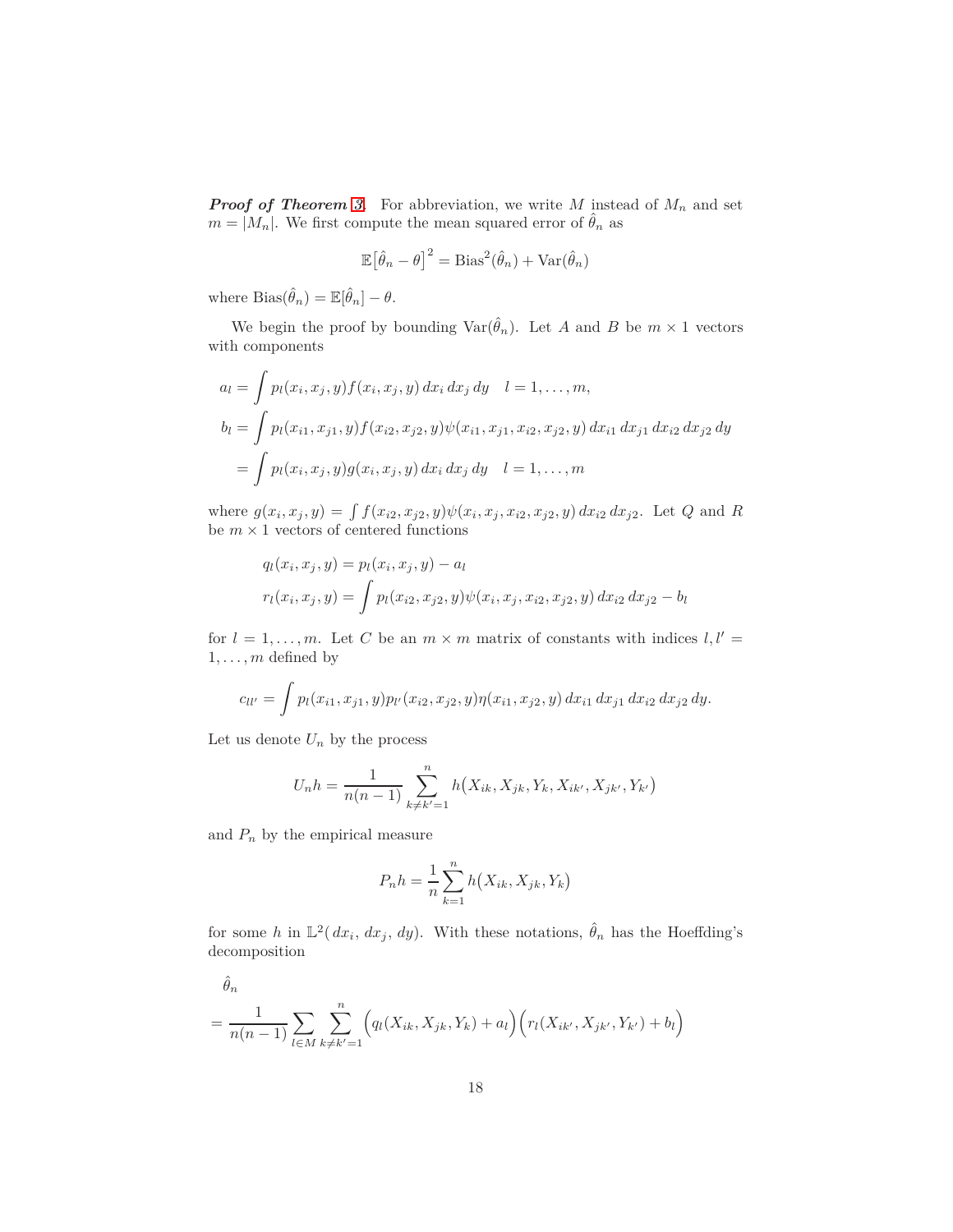$$
-\frac{1}{n(n-1)} \sum_{l,l' \in M} \sum_{k \neq k'=1}^{n} \Big( q_l(X_{ik}, X_{jk}, Y_k) + a_l \Big) \Big( q_{l'}(X_{ik'}, X_{jk'}, Y_{k'}) + a_{l'} \Big) c_{ll'}
$$
  
=  $U_n K + P_n L + A^{\top} B - A^{\top} C A$ 

where

$$
K(x_{i1}, x_{j1}, y_1, x_{i2}, x_{j2}, y_2) = Q^{\top}(x_{i1}, x_{j1}, y_1) R(x_{i2}, x_{j2}, y_2)
$$

$$
- Q^{\top}(x_{i1}, x_{j1}, y_1) C Q(x_{i2}, x_{j2}, y_2)
$$

$$
L(x_i, x_j, y) = A^{\top} R(x_i, x_j, y) + B Q(x_i, x_j, y)
$$

$$
- 2A^{\top} C Q(x_i, x_j, y).
$$

Therefore,  $\text{Var}(\hat{\theta}_n) = \text{Var}(U_n K) + \text{Var}(P_n L) - 2 \text{Cov}(U_n K, P_n L)$ . These three terms are bounded in Lemmas [2](#page-22-0)- [4,](#page-30-0) which gives

$$
\text{Var}(\hat{\theta}_n) \le \frac{20}{n(n-1)} \|\eta\|_{\infty}^2 \|f\|_{\infty}^2 \Delta^2(m+1) + \frac{12}{n} \|\eta\|_{\infty}^2 \|f\|_{\infty}^2 \Delta^2.
$$

For *n* large enough and a constant  $\gamma \in \mathbb{R}$ ,

$$
\text{Var}(\hat{\theta}_n) \leq \gamma ||\eta||_{\infty}^2 ||f||_{\infty}^2 \Delta^2 \left(\frac{m}{n^2} + \frac{1}{n}\right).
$$

The term  $Bias(\hat{\theta}_n)$  is easily computed, as proven in Lemma [5,](#page-31-0) and is equal to

$$
- \int \left( S_M f(x_{i1}, x_{j1}, y) - f(x_{i1}, x_{j1}, y) \right) \left( S_M f(x_{i2}, x_{j2}, y) - f(x_{i2}, x_{j2}, y) \right) \eta(x_{i1}, x_{j1}, x_{i2}, x_{j2}, y) dx_{i1} dx_{j1} dx_{i2} dx_{j2} dy.
$$

From Lemma [5,](#page-31-0) we bound the bias of  $\hat{\theta}_n$  by

$$
|\text{Bias}(\hat{\theta}_n)| \leq \Delta ||\eta||_{\infty} \sup_{l \notin M} |c_l|^2.
$$

The assumption of  $(\sup_{l \notin M} |c_i|^2)^2 \approx m/n^2$  and since  $m/n \to 0$ , we deduce that  $\mathbb{E}[\hat{\theta}_n - \theta]^2$  has a parametric rate of convergence,  $O(1/n)$ .

Finally to prove Equation [\(3\)](#page-10-1), note that

$$
n \mathbb{E}[\hat{\theta}_n - \theta]^2 = n \text{ Bias}^2(\hat{\theta}_n) + n \text{Var}(\hat{\theta}_n)
$$
  
=  $n \text{Bias}^2(\hat{\theta}_n) + n \text{Var}(U_n K) + n \text{Var}(P_n L).$ 

We previously proved that for some  $\lambda_1, \lambda_2 \in \mathbb{R}$ 

$$
n \operatorname{Bias}^2(\hat{\theta}_n) \le \lambda_1 \Delta^2 \|\eta\|_{\infty}^2 \frac{m}{n}
$$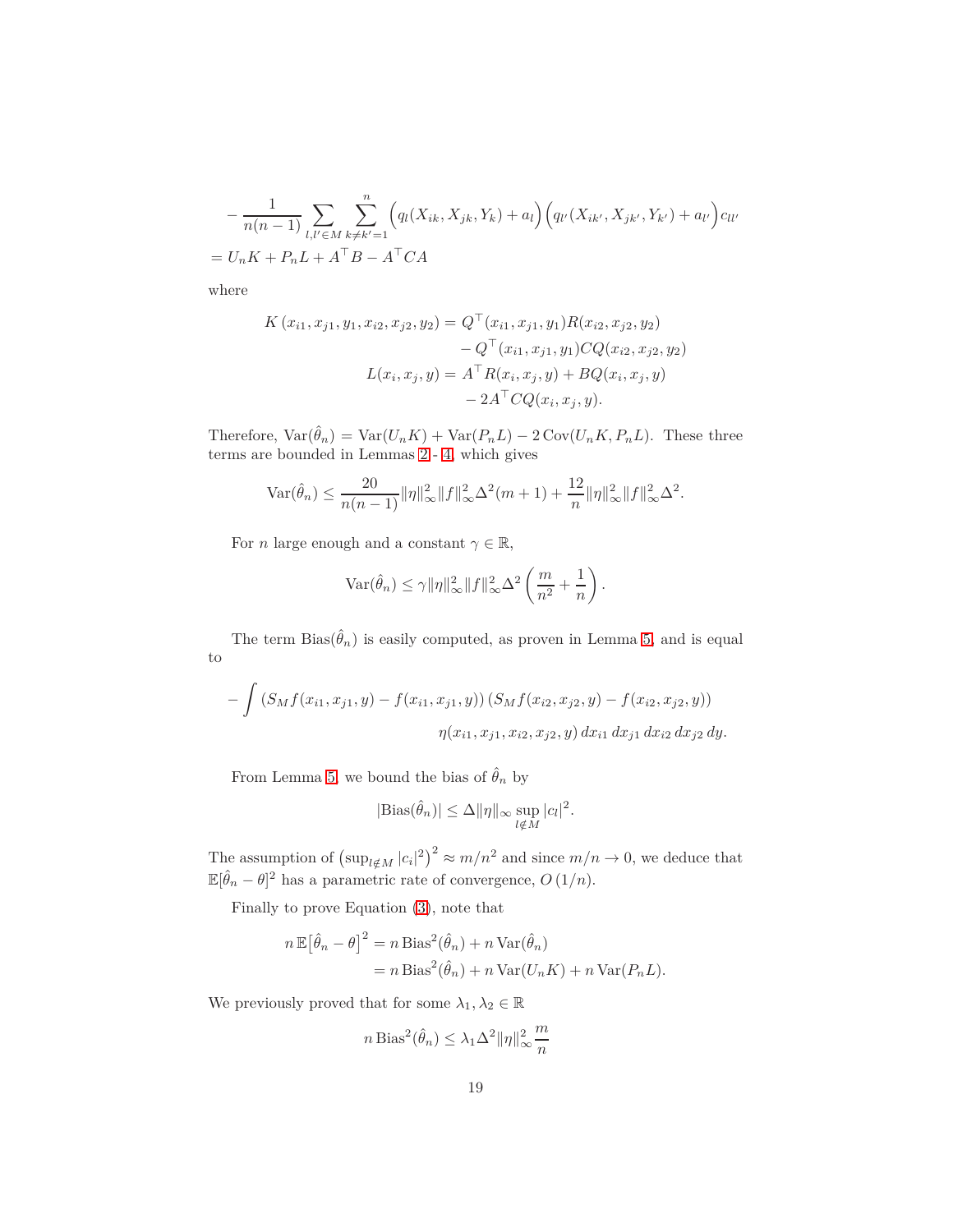$$
n \operatorname{Var}(U_n K) \le \lambda_2 \Delta^2 \|f\|_{\infty}^2 \|\eta\|_{\infty}^2 \frac{m}{n}.
$$

Thus, Lemma [6](#page-31-1) implies

$$
\left| n \operatorname{Var}(P_n L) - \Lambda(f, \eta) \right| \le \lambda \left[ \| S_M f - f \|_2 + \| S_M g - g \|_2 \right],
$$

where  $\lambda$  is an increasing function of  $||f||_{\infty}^2$ ,  $||\eta||_{\infty}^2$  and  $\Delta$ . Based on all of this we find Equation [\(3\)](#page-10-1) which ends the proof of Theorem [3.](#page-10-1)  $\Box$ 

#### **References**

- <span id="page-19-9"></span>Bickel, P. J. and Levina, E. (2008a). Covariance regularization by thresholding. *The Annals of Statistics*, 36(6):2577–2604.
- <span id="page-19-10"></span>Bickel, P. J. and Levina, E. (2008b). Regularized estimation of large covariance matrices. *The Annals of Statistics*, 36(1):199–227.
- <span id="page-19-5"></span>Bura, E. and Cook, R. D. (2001). Estimating the structural dimension of regressions via parametric inverse regression. *Journal of the Royal Statistical Society: Series B (Statistical Methodology)*, 63(2):393–410.
- <span id="page-19-11"></span>Cai, T. T., Zhang, C.-H., and Zhou, H. H. (2010). Optimal rates of convergence for covariance matrix estimation. *The Annals of Statistics*, 38(4):2118–2144.
- <span id="page-19-6"></span>Cook, R. D. and Ni, L. (2005). Sufficient dimension reduction via inverse regression. *Journal of the American Statistical Association*, 100(470):410–428.
- <span id="page-19-7"></span>Da Veiga, S. and Gamboa, F. (2013). Efficient estimation of sensitivity indices. *Journal of Nonparametric Statistics*, 25(3):573–595.
- <span id="page-19-0"></span>Duan, N. and Li, K.-C. (1991). Slicing regression: A link-free regression method. *The Annals of Statistics*, 19(2):505–530.
- <span id="page-19-3"></span>Ferré, L. and Yao, A. (2005). Smoothed functional inverse regression. *Statistica Sinica*, 15(3):665–683.
- <span id="page-19-2"></span>Ferré, L. and Yao, A. F. (2003). Functional sliced inverse regression analysis. 37(6):475–488.
- <span id="page-19-1"></span>Hardle, W. and Tsybakov, A. B. (1991). Sliced Inverse Regression for Dimension Reduction: Comment. *Journal of the American Statistical Association*, 86(414):pp. 333—-335.
- <span id="page-19-4"></span>Hsing, T. (1999). Nearest neighbor inverse regression. *Annals of statistics*, 27(2):697–731.
- <span id="page-19-8"></span>Ibragimov, I. and Khas' minskii, R. (1983). Estimation of distribution density. *Journal of Soviet Mathematics*, 21(1):40–57.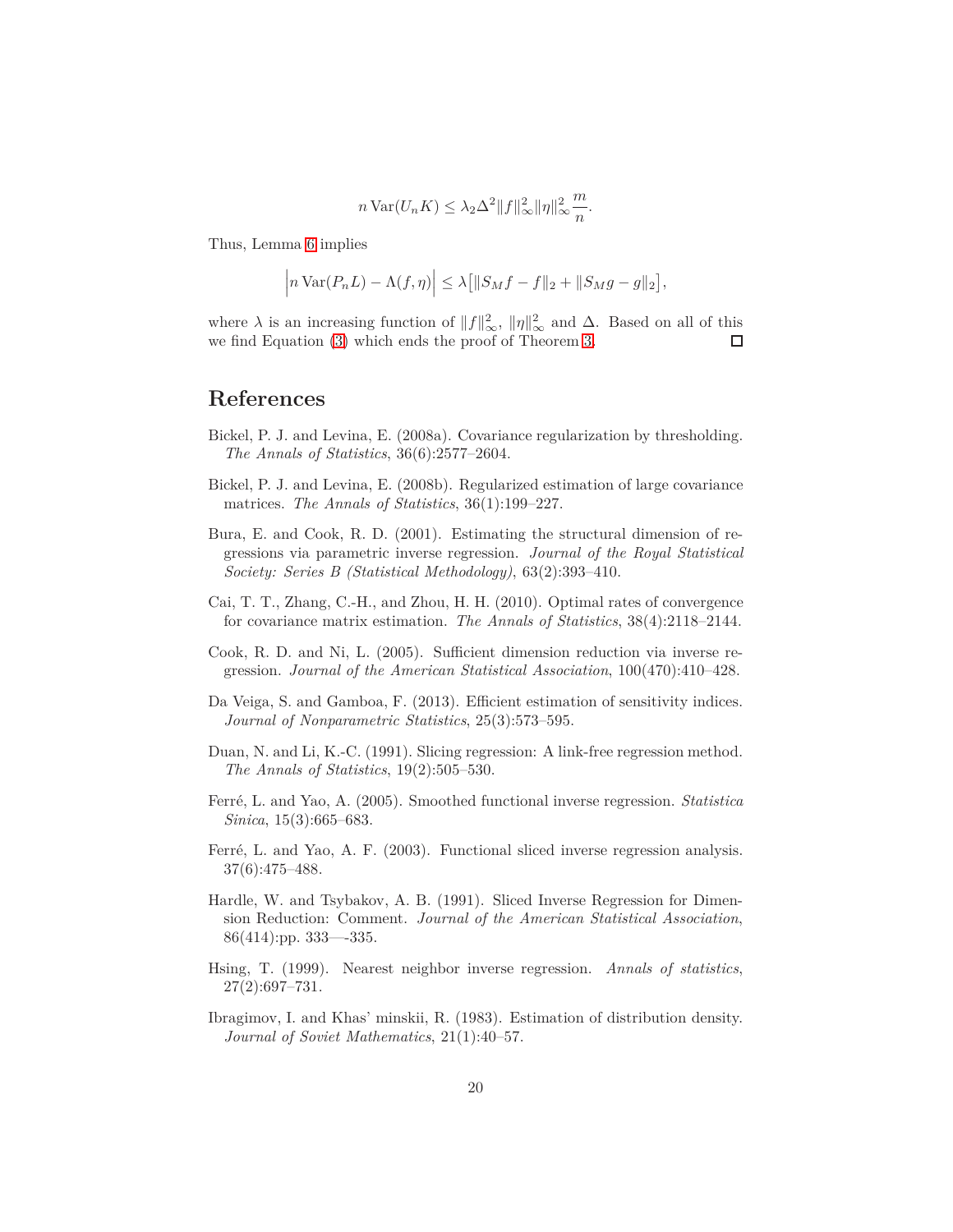- <span id="page-20-6"></span>Ibragimov, I. and Khas' minskii, R. (1984). More on the estimation of distribution densities. *Journal of Soviet Mathematics*, 25(3):1155–1165.
- <span id="page-20-8"></span>Ibragimov, I. A. and Khas'Minskii, R. Z. (1991). Asymptotically normal families of distributions and efficient estimation. *The Annals of Statistics*, 19(4):1681– 1724.
- <span id="page-20-4"></span>Laurent, B. (1996). Efficient estimation of integral functionals of a density. *The Annals of Statistics*, 24(2):659–681.
- <span id="page-20-7"></span>Laurent-Bonneau, B. (1993). *Estimation de fonctionnelles integrales non lineaires d'une densite et de ses derivees*. PhD thesis, Université Paris Sud, Centre d'Orsay.
- <span id="page-20-0"></span>Li, K.-C. (1991a). Sliced inverse regression for dimension reduction. *J. Am. Stat. Assoc.*, 86(414):316–327.
- <span id="page-20-1"></span>Li, K.-C. (1991b). Sliced inverse regression for dimension reduction: Rejoinder. *Journal of the American Statistical Association*, 86(414):337–342.
- <span id="page-20-5"></span>Meyer, Y. and Salinger, D. H. (1993). *Wavelets and Operators*. Cambridge Studies in Advanced Mathematics ; 37. Cambridge University Press, Cambridge.
- <span id="page-20-3"></span>Setodji, C. M. and Cook, R. D. (2004). K -means inverse regression. *Technometrics*, 46(4):421–429.
- <span id="page-20-9"></span>Van der Vaart, A. W. (2000). *Asymptotic Statistics*, volume 3 of *Cambridge Series on Statistical and Probabilistic Mathematics*. Cambridge University Press.
- <span id="page-20-2"></span>Zhu, L.-X. and Fang, K.-T. (1996). Asymptotics for kernel estimate of sliced inverse regression. *The Annals of Statistics*, 24(3):1053–1068.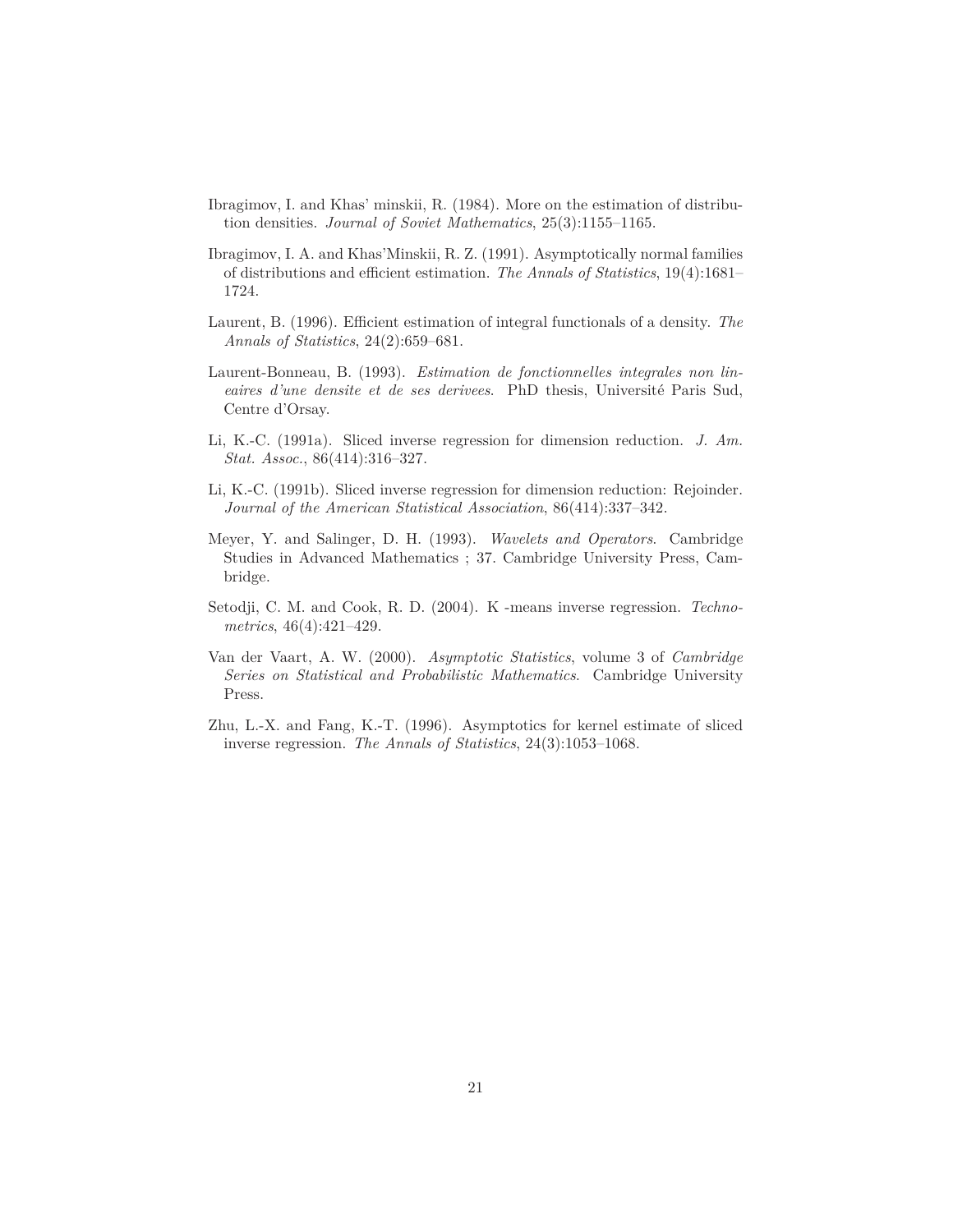# <span id="page-21-0"></span>**6.2 Technical Results**

<span id="page-21-1"></span>**Lemma 1** (Bias of  $\hat{\theta}_n$ ). The estimator  $\hat{\theta}_n$  defined in [\(12\)](#page-10-2) estimates  $\theta$  with bias *equal to*

$$
- \int \Big(S_Mf(x_{i1}, x_{j1}, y) - f(x_{i1}, x_{j1}, y)\Big) \Big(S_Mf(x_{i2}, x_{j2}, y) - f(x_{i2}, x_{j2}, y)\Big) \eta(x_{i1}, x_{j2}, y) dx_{i1} dx_{j1} dx_{i2} dx_{j2} dy.
$$

*Proof of Lemma [1](#page-21-1).* Let  $\hat{\theta}_n = \hat{\theta}_n^1 - \hat{\theta}_n^2$  where

$$
\hat{\theta}_n^1 = \frac{1}{n(n-1)} \sum_{l \in M} \sum_{k \neq k'=1} p_l(X_{ik}, X_{jk}, Y_k)
$$
  

$$
\int p_l(x_i, x_j, Y_{k'}) \psi(x_i, x_j, X_{ik'}, X_{jk'}, Y_{k'}) dx_i dx_j
$$
  

$$
\hat{\theta}_n^2 = -\frac{1}{n(n-1)} \sum_{l,l' \in M} \sum_{k \neq k'=1}^n p_l(X_{ik}, X_{jk}, Y_k) p_{l'}(X_{ik'}, X_{jk'}, Y_{k'})
$$
  

$$
\int p_l(x_{i1}, x_{j1}, y) p_{l'}(x_{i2}, x_{j2}, y) \eta(x_{i1}, x_{j2}, y) dx_{i1} dx_{j1} dx_{i2} dx_{j2} dy.
$$

Let us first compute  $\mathbb{E}[\hat{\theta}_n^1]$ .

$$
\mathbb{E}[\hat{\theta}_n^1] = \sum_{l \in M} \int p_l(x_{i1}, x_{j1}, y) f(x_{i1}, x_{j1}, y) dx_{i1} dx_{j1} dy
$$

$$
\int p_l(x_{i1}, x_{j1}, y) \psi(x_{i1}, x_{j1}, x_{i2}, x_{j2}, y)
$$

$$
f(x_{i2}, x_{j2}, y) dx_{i1} dx_{j1} dx_{i2} dx_{j2} dy
$$

$$
= \sum_{l \in M} a_l \int p_l(x_{i1}, x_{j1}, y) \psi(x_{i1}, x_{j1}, x_{i2}, x_{j2}, y)
$$

$$
f(x_{i2}, x_{j2}, y) dx_{i1} dx_{j1} dx_{i2} dx_{j2} dy
$$

$$
= \int \left( \sum_{l \in M} a_l p_l(x_{i2}, x_{j2}, y) \right) \psi(x_{i1}, x_{j1}, x_{i2}, x_{j2}, y)
$$

$$
f(x_{i2}, x_{j2}, y) dx_{i1} dx_{j1} dx_{i2} dx_{j2} dy
$$

$$
= \int S_M f(x_{i1}, x_{j1}, y) f(x_{i2}, x_{j2}, y)
$$

$$
\eta(x_{i1}, x_{j2}, y) dx_{i1} dx_{j1} dx_{i2} dx_{j2} dy
$$

$$
+ \int S_M f(x_{i2}, x_{j2}, y) f(x_{i1}, x_{j1}, y)
$$

$$
\eta(x_{i1}, x_{j2}, y) dx_{i1} dx_{j1} dx_{i2} dx_{j2} dy
$$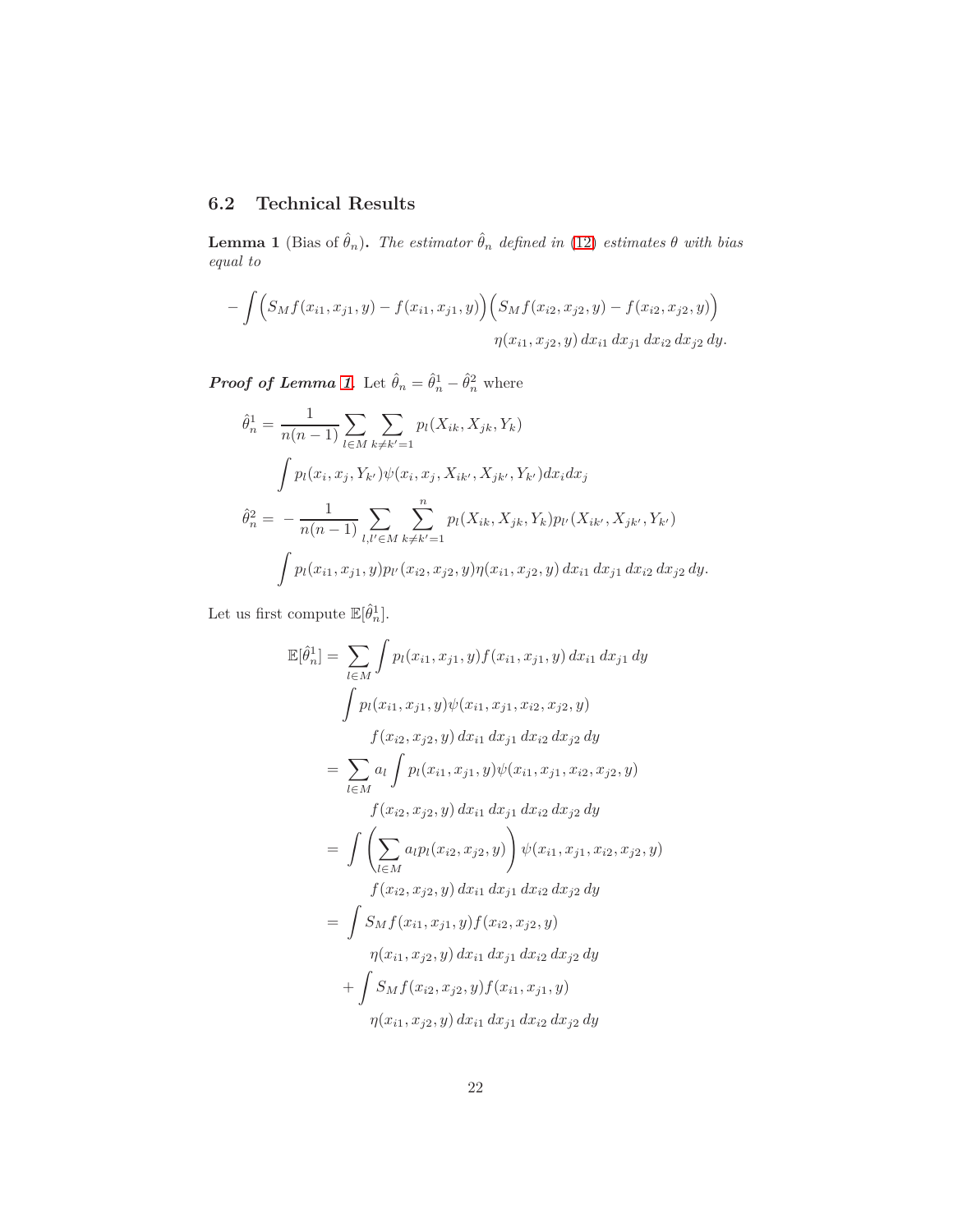Now for  $\hat{\theta}_n^2$ , we get

$$
\mathbb{E}[\hat{\theta}_n^2] = \sum_{l,l' \in M} \int p_l(x_i, x_j, y) f(x_i, x_j, y) dx_i dx_j dy
$$
  

$$
\int p_{l'}(x_i, x_j, y) f(x_i, x_j, y) dx_i dx_j dy
$$
  

$$
\int p_l(x_{i1}, x_{j1}, y) p_{l'}(x_{i2}, x_{j2}, y)
$$
  

$$
\eta(x_{i1}, x_{j2}, y) dx_{i1} dx_{j1} dx_{i2} dx_{j2} dy
$$
  

$$
= \sum_{l,l' \in M} a_l a_{l'} \int p_l(x_{i1}, x_{j1}, y) p_{l'}(x_{i2}, x_{j2}, y)
$$
  

$$
\eta(x_{i1}, x_{j2}, y) dx_{i1} dx_{j1} dx_{i2} dx_{j2} dy
$$
  

$$
= \int \left( \sum_{l \in M} a_l p_l(x_{i1}, x_{j1}, y) \right) \left( \sum_{l' \in M} a_{l'} p_{l'}(x_{i2}, x_{j2}, y) \right)
$$
  

$$
\eta(x_{i1}, x_{j2}, y) dx_{i1} dx_{j1} dx_{i2} dx_{j2} dy
$$
  

$$
= \int S_M f(x_{i1}, x_{j1}, y) S_M f(x_{i2}, x_{j2}, y)
$$
  

$$
\eta(x_{i1}, x_{j2}, y) dx_{i1} dx_{j1} dx_{i2} dx_{j2} dy.
$$

Arranging these terms and using

$$
Bias(\hat{\theta}_n) = \mathbb{E}[\hat{\theta}_n] - \theta = \mathbb{E}[\hat{\theta}_n^1] - \mathbb{E}[\hat{\theta}_n^2] - \theta
$$

we obtain the desire bias.

<span id="page-22-0"></span>**Lemma 2** (Bound of Var $(U_n K)$ ). *Under the assumptions of Theorem [3,](#page-10-1) we have*

$$
\text{Var}(U_n K) \le \frac{20}{n(n-1)} \|\eta\|_{\infty}^2 \|f\|_{\infty}^2 \Delta^2(m+1)
$$

*Proof of Lemma [2](#page-22-0).* Note that  $U_nK$  is centered because Q and R are centered and  $(X_{ik}, X_{jk}, Y_k)$ ,  $k = 1, \ldots, n$  is an independent sample. So  $\text{Var}(U_n K)$  is equal to

$$
\mathbb{E}[U_n K]^2 = \mathbb{E}\left(\frac{1}{(n(n-1))^2} \sum_{k_1 \neq k_1'=1}^n \sum_{k_2 \neq k_2'=1}^n K(X_{ik_1}, X_{jk_1}, Y_{k_1}, X_{ik_1'}, X_{jk_1'}, Y_{k_1'})\right)
$$
  

$$
= \frac{1}{n(n-1)} \mathbb{E}\left(K^2(X_{i1}, X_{j1}, Y_1, X_{i2}, X_{j2}, Y_2)\right)
$$
  

$$
+ K(X_{i1}, X_{j1}, Y_1, X_{i2}, X_{j2}, Y_2)K(X_{i2}, X_{j2}, Y_2, X_{i1}, X_{j1}, Y_1)\right)
$$

 $\Box$ 

 $\setminus$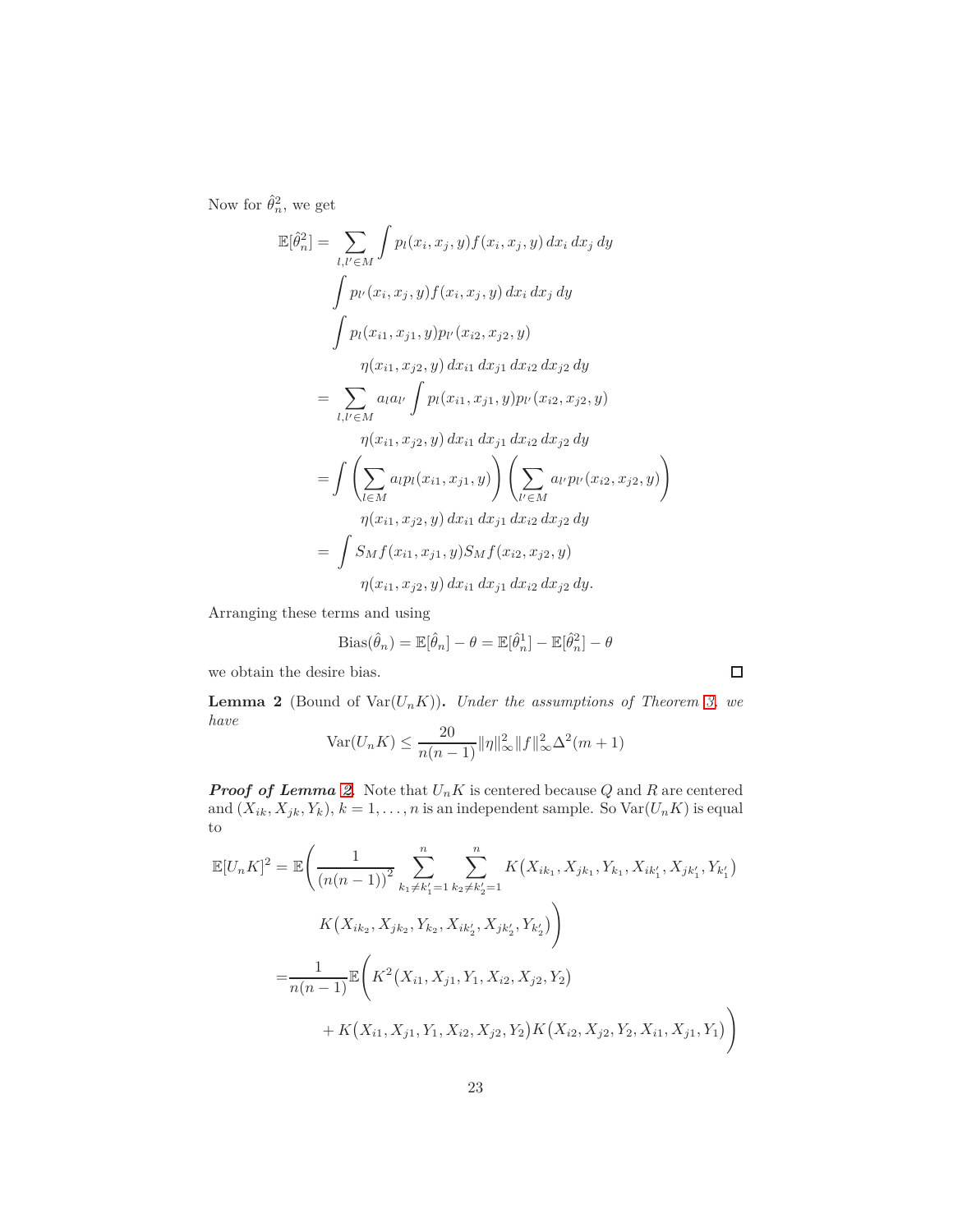By the Cauchy-Schwarz inequality, we get

$$
Var(U_n K) \le \frac{2}{n(n-1)} \mathbb{E}\left[K^2\left(X_{i1}, X_{j1}, Y_1, X_{i2}, X_{j2}, Y_2\right)\right].
$$

Moreover, using the fact that  $2|\mathbb{E}[XY]| \leq \mathbb{E}[X^2] + \mathbb{E}[Y^2]$ , we obtain

$$
\mathbb{E}[K^2(X_{i1}, X_{j1}, Y_1, X_{i2}, X_{j2}, Y_2)]
$$
  
\n
$$
\leq 2 \Bigg[ \mathbb{E}[(Q^{\top}(X_{i1}, X_{j1}, Y_1)R(X_{i2}, X_{j2}, Y_2))^2]
$$
  
\n
$$
+ \mathbb{E}[(Q^{\top}(X_{i1}, X_{j1}, Y_1)CQ(X_{i2}, X_{j2}, Y_2))^2] \Bigg].
$$

We will bound these two terms. The first one is

$$
\mathbb{E}\Big[\Big(Q^{\top}(X_{i1}, X_{j1}, Y_1)R(X_{i2}, X_{j2}, Y_2)\Big)^2\Big]
$$
\n
$$
= \sum_{l,l'\in M} \Big(\int p_l(x_i, x_j, y)p_{l'}(x_i, x_j, y)f(x_i, x_j, y) dx_i dx_j dy - a_l a_{l'}\Big)
$$
\n
$$
\Big(\int p_l(x_{i2}, x_{j2}, y)p_{l'}(x_{i3}, x_{j3}, y)\psi(x_{i1}, x_{j1}, x_{i2}, x_{j2}, y)
$$
\n
$$
\psi(x_{i1}, x_{j1}, x_{i3}, x_{j3}, y)f(x_{i1}, x_{j1}, y) dx_{i1} dx_{j1} dx_{i2} dx_{j2} dx_{i3} dx_{j3} dy - b_l b_{l'}\Big)
$$
\n
$$
= W_1 - W_2 - W_3 + W_4
$$

where

$$
W_{1} = \int \sum_{l,l' \in M} p_{l}(x_{i1}, x_{j1}, y) p_{l'}(x_{i1}, x_{j1}, y) p_{l}(x_{i2}, x_{j2}, y') p_{l'}(x_{i3}, x_{j3}, y')
$$
  
\n
$$
\psi(x_{i4}, x_{j4}, x_{i2}, x_{j2}, y') \psi(x_{i4}, x_{j4}, x_{i3}, x_{j3}, y')
$$
  
\n
$$
f(x_{i1}, x_{j1}, y) f(x_{i4}, x_{j4}, y') dx_{i1} dx_{j1} dx_{i2} dx_{j2} dx_{i3} dx_{j3} dx_{i4} dx_{j4} dy dy'
$$
  
\n
$$
W_{2} = \int \sum_{l,l' \in M} b_{l} b_{l'} p_{l}(x_{i1}, x_{j1}, y) p_{l'}(x_{i1}, x_{j1}, y) f(x_{i1}, x_{j1}, y) dx_{i1} dx_{j1} dy
$$
  
\n
$$
W_{3} = \int \sum_{l,l' \in M} a_{l} a_{l'} p_{l}(x_{i2}, x_{j2}, y') p_{l'}(x_{i3}, x_{j3}, y')
$$
  
\n
$$
\psi(x_{i4}, x_{j4}, x_{i2}, x_{j2}, y') \psi(x_{i4}, x_{j4}, x_{i3}, x_{j3}, y')
$$
  
\n
$$
f(x_{i4}, x_{j4}, y') dx_{i2} dx_{j2} dx_{i3} dx_{j3} dx_{i4} dx_{j4} dy'
$$
  
\n
$$
W_{4} = \sum_{l,l' \in M} a_{l} a_{l'} b_{l} b_{l'}.
$$

 $W_2$  and  $W_3$  are positive, hence

$$
\mathbb{E}\Big[\Big(2Q^\top(X_{i1}, X_{j1}, Y_1)R(X_{i2}, X_{j2}, Y_2)\Big)^2\Big]\leq W_1+W_4.
$$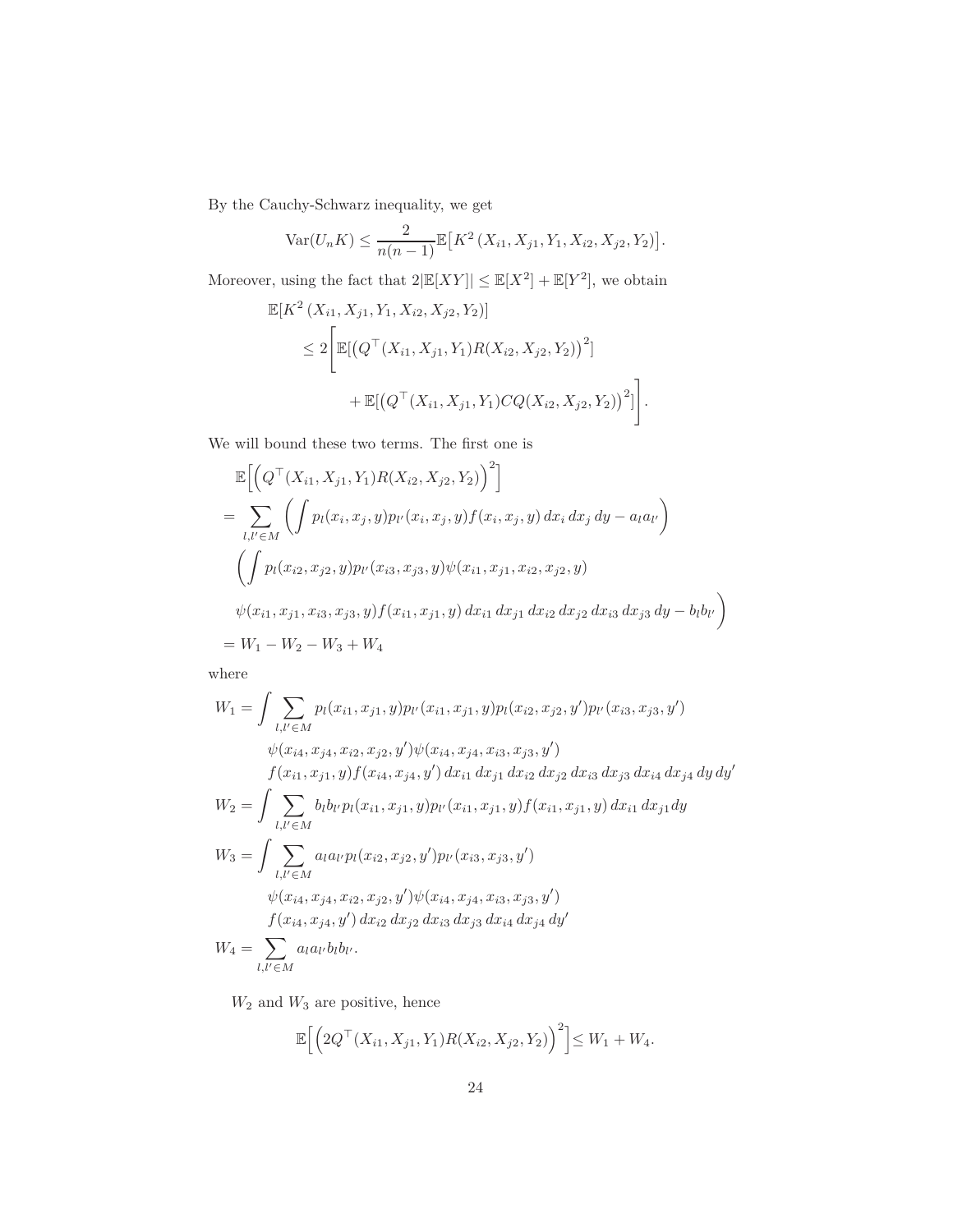$$
W_{1} = \int \sum_{l,l' \in M} p_{l}(x_{i1}, x_{j1}, y) p_{l'}(x_{i1}, x_{j1}, y)
$$
  

$$
\left( \int p_{l}(x_{i2}, x_{j2}, y') \psi(x_{i4}, x_{j4}, x_{i2}, x_{j2}, y') dx_{i2} dx_{j2} \right)
$$
  

$$
\left( \int p_{l'}(x_{i3}, x_{j3}, y') \psi(x_{i4}, x_{j4}, x_{i3}, x_{j3}, y') dx_{i3} dx_{j3} \right)
$$
  

$$
f(x_{i1}, x_{j1}, y) f(x_{i4}, x_{j4}, y') dx_{i1} dx_{j1} dx_{i4} dx_{j4} dy dy'
$$
  

$$
\leq ||f||_{\infty}^{2} \sum_{l,l' \in M} \int p_{l}(x_{i1}, x_{j1}, y) p_{l'}(x_{i1}, x_{j1}, y) dx_{i1} dx_{j1} dy
$$
  

$$
\int \left( \int p_{l}(x_{i2}, x_{j2}, y') \psi(x_{i4}, x_{j4}, x_{i2}, x_{j2}, y') dx_{i2} dx_{j2} \right)
$$
  

$$
\left( \int p_{l'}(x_{i3}, x_{j3}, y') \psi(x_{i4}, x_{j4}, x_{i3}, x_{j3}, y') dx_{i3} dx_{j3} \right)
$$
  

$$
dx_{i2} dx_{j2} dx_{i4} dx_{j4} dy'
$$

Since  $p_l$ 's are orhonormal we have

$$
W_1 \le ||f||_{\infty}^2 \sum_{l \in M} \int \left( \int p_l(x_{i2}, x_{j2}, y') \right) dy(x_{i4}, x_{j4}, x_{i2}, x_{j2}, y') dx_{i2} dx_{j2} \bigg)^2 dx_{i4} dx_{j4} dy'.
$$

Moreover by the Cauchy-Schwarz inequality and  $\|\psi\|_\infty \leq 2\|\eta\|_\infty$ 

$$
\left(\int p_l(x_{i2}, x_{j2}, y')\psi(x_{i4}, x_{j4}, x_{i2}, x_{j2}, y') dx_{i2} dx_{j2}\right)^2
$$
\n
$$
\leq \int p_l(x_{i2}, x_{j2}, y')^2 dx_{i2} dx_{j2} \int \psi(x_{i4}, x_{j4}, x_{i2}, x_{j2}, y')^2 dx_{i2} dx_{j2}
$$
\n
$$
\leq ||\psi||_{\infty}^2 \Delta \int p_l(x_{i2}, x_{j2}, y')^2 dx_{i2} dx_{j2}
$$
\n
$$
\leq 4||\eta||_{\infty}^2 \Delta \int p_l(x_{i2}, x_{j2}, y')^2 dx_{i2} dx_{j2},
$$

and then

$$
\int \left( \int p_l(x_{i2}, x_{j2}, y') \psi(x_{i4}, x_{j4}, x_{i2}, x_{j2}, y') dx_{i2} dx_{j2} \right)^2 dx_{i4} dx_{j4} dy'
$$
  
\n
$$
\leq 4 ||\eta||_{\infty}^2 \Delta^2 \int p_l(x_{i2}, x_{j2}, y')^2 dx_{i2} dx_{j2} dy'
$$
  
\n
$$
= 4 ||\eta||_{\infty}^2 \Delta^2.
$$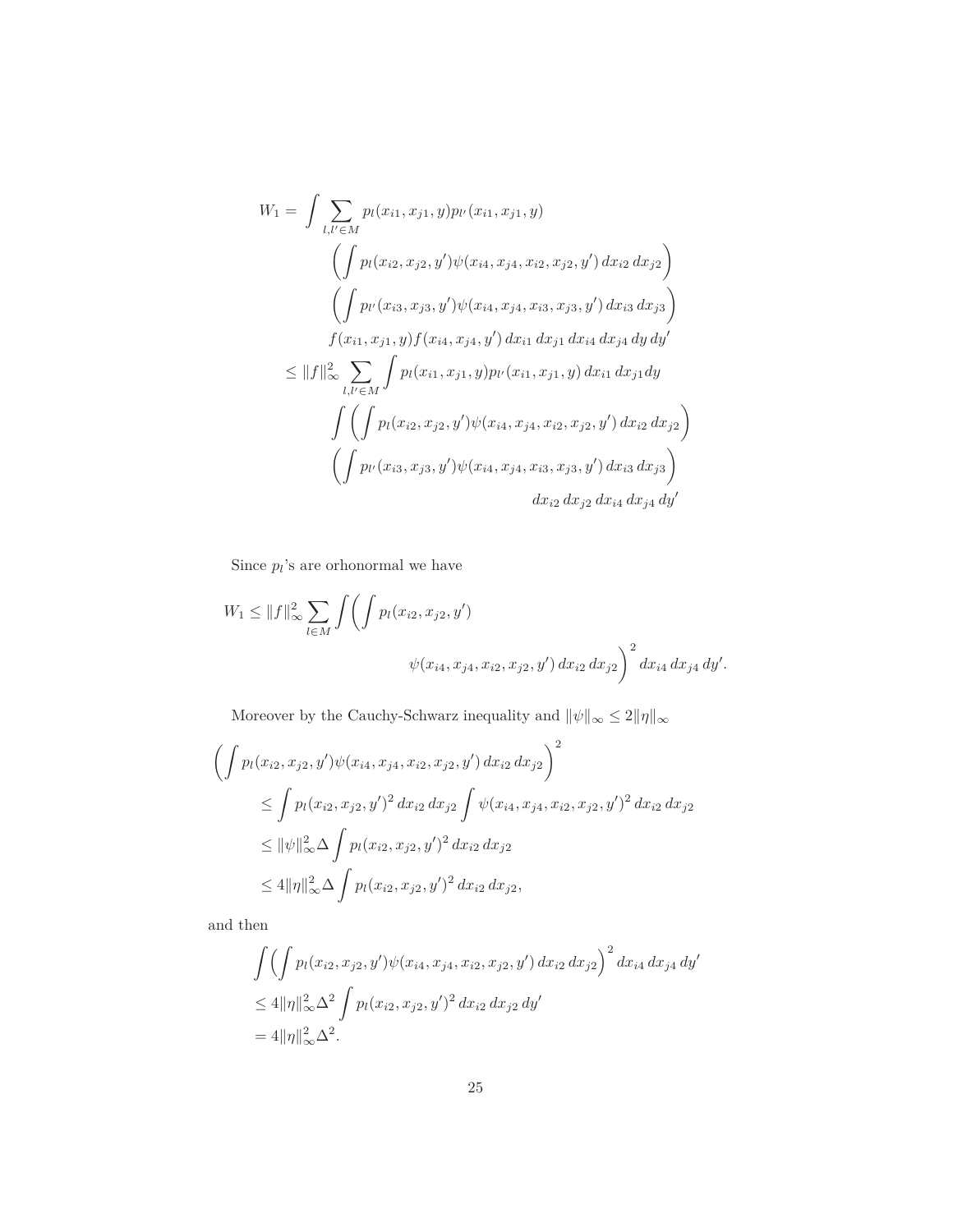Finally,

$$
W_1 \le 4 \|\eta\|_{\infty}^2 \|f\|_{\infty}^2 \Delta^2 m.
$$

For the term *W*<sup>4</sup> using the facts that *SMf* and *S<sup>M</sup> g* are projection and that  $\int f = 1$ , we have

$$
W_4 = \left(\sum_{l \in M} a_l b_l\right)^2 \le \sum_{l \in M} a_l^2 \sum_{l \in M} b_l^2 \le ||f||_2^2 ||g||_2^2 \le ||f||_{\infty} ||g||_2^2.
$$

By the Cauchy-Schwartz inequality we have  $||g||_2^2 \le 4||\eta||_{\infty}^2||f||_{\infty}\Delta^2$  and then

$$
W_4 \le 4 \|\eta\|_{\infty}^2 \|f\|_{\infty}^2 \Delta^2
$$

which leads to

<span id="page-25-0"></span>
$$
\mathbb{E}\Big[\Big(Q^{\top}(X_{i1}, X_{j1}, Y_1)R(X_{i2}, X_{j2}, Y_2)\Big)^2\Big] \le 4\|\eta\|_{\infty}^2 \|f\|_{\infty}^2 \Delta^2(m+1). \tag{19}
$$

The second term is

$$
\mathbb{E}\big[\big(Q^{\top}(X_{i1}, X_{j1}, Y_1 C Q(X_{i2}, X_{j2}, Y_2)\big)\big] = W_5 - 2W_6 + W_7
$$

where

$$
W_5 = \int \sum_{l_1, l'_1} \sum_{l_2, l'_2} c_{l_1 l'_1} c_{l_2 l'_2} p_{l_1}(x_{i1}, x_{j1}, y) p_{l_2}(x_{i1}, x_{j1}, y)
$$
  
\n
$$
p_{l'_1}(x_{i2}, x_{j2}, y') p_{l'_2}(x_{i2}, x_{j2}, y')
$$
  
\n
$$
f(x_{i1}, x_{j1}, y) f(x_{i2}, x_{j2}, y') dx_{i1} dx_{j1} dx_{i2} dx_{j2} dy' dy
$$
  
\n
$$
W_6 = \int \sum_{l_1, l'_1} \sum_{l_2, l'_2} c_{l_1 l'_1} c_{l_2 l'_2} a_{l_1} a_{l_2} p_{l'_1}(x_i, x_j, y)
$$
  
\n
$$
p_{l'_2}(x_i, x_j, y) dx_i dx_j dy
$$
  
\n
$$
W_7 = \sum_{l_1, l'_1} \sum_{l_2, l'_2} c_{l_1 l'_1} c_{l_2 l'_2} a_{l_1} a_{l'_1} a_{l_2} a_{l'_2}.
$$

Using the previous manipulation, we show that  $W_6\geq 0.$  Thus

$$
\mathbb{E}\big[\big(Q^\top(X_{i1}, X_{j1}, Y_1)CQ(X_{i2}, X_{j2}, Y_2)\big)\big]\leq W_5+W_7.
$$

First, observe that

$$
W_5 = \sum_{l_1,l'_1} \sum_{l_2,l'_2} c_{l_1l'_1} c_{l_2l'_2}
$$
  

$$
\left( \int p_{l_1}(x_{i1}, x_{j1}, y) p_{l_2}(x_{i1}, x_{j1}, y) f(x_{i1}, x_{j1}, y) dx_{i1} dx_{j1} dy \right)
$$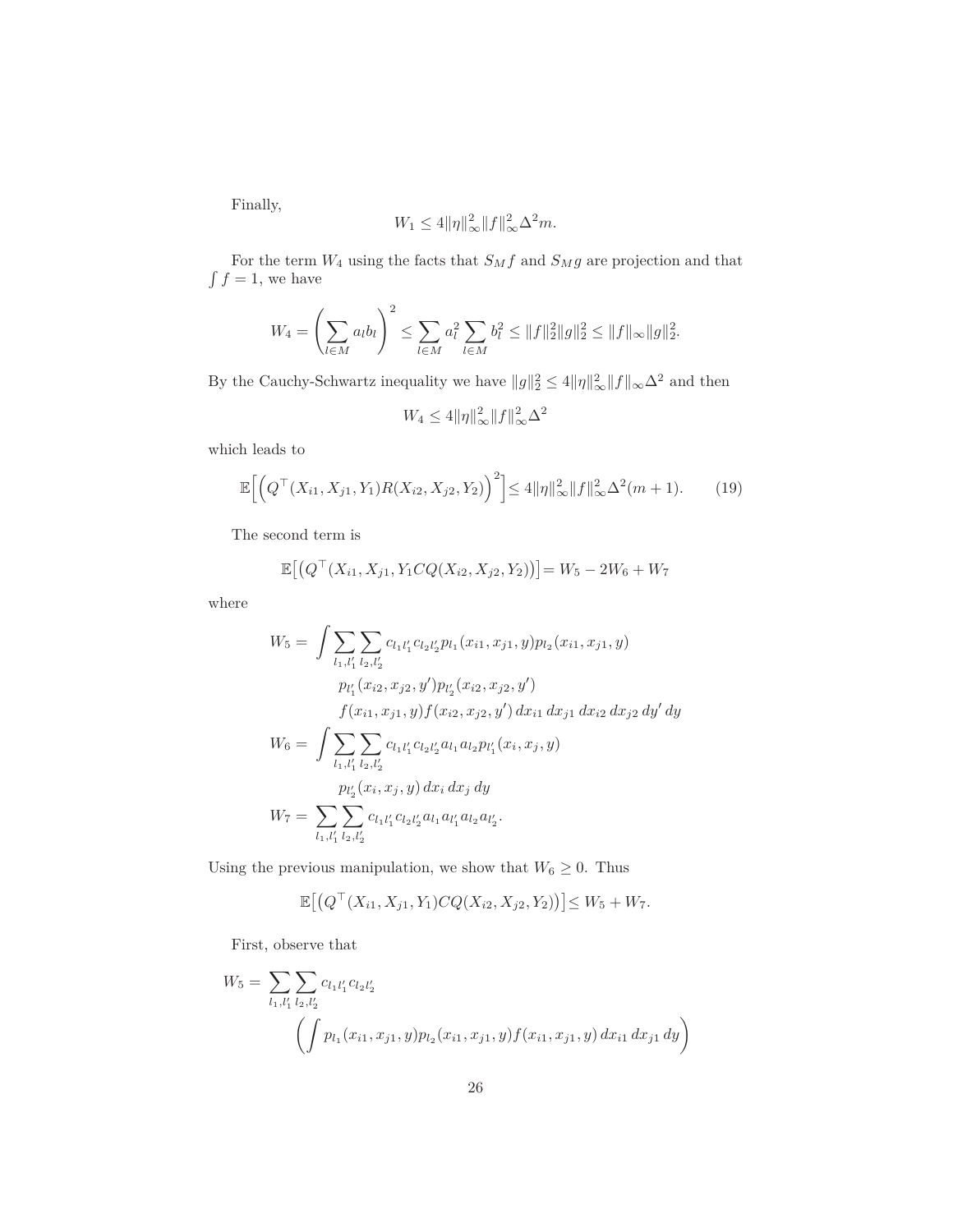$$
\left(\int p_{l'_1}(x_{i2}, x_{j2}, y')p_{l'_2}(x_{i2}, x_{j2}, y')f(x_{i2}, x_{j2}, y') dx_{i2} dx_{j2} dy'\right)
$$
  
\n
$$
\leq ||f||_{\infty}^2 \sum_{l_1, l'_1} \sum_{l_2, l'_2} c_{l_1 l'_1} c_{l_2 l'_2} \left(\int p_{l_1}(x_{i1}, x_{j1}, y) p_{l_2}(x_{i1}, x_{j1}, y) dx_{i1} dx_{j1} dy\right)
$$
  
\n
$$
\left(\int p_{l'_1}(x_{i2}, x_{j2}, y') p_{l'_2}(x_{i2}, x_{j2}, y') dx_{i2} dx_{j2} dy'\right)
$$
  
\n
$$
= ||f||_{\infty}^2 \sum_{l,l'} c_{ll'}^2
$$

again using the orthonormality of the  $p_l$ 's.

Therefore, given the decomposition  $p_l(x_i, x_j, y) = \alpha_{l_\alpha}(x_i, x_j) \beta_{l_\beta}(y)$ ,

$$
\sum_{l,l'} c_{ll'}^2 = \int \sum_{l_\beta, l'_\beta} \beta_{l_\beta}(y) \beta_{l'_\beta}(y) \beta_{l_\beta}(y') \beta_{l'_\beta}(y')
$$
\n
$$
\sum_{l_\alpha, l'_\alpha} \left( \int \alpha_{l_\alpha}(x_{i1}, x_{j1}) \alpha_{l'_\alpha}(x_{i2}, x_{j2}) \eta(x_{i1}, x_{j2}, y) dx_{i1} dx_{j1} dx_{i2} dx_{j2} \right)
$$
\n
$$
\left( \int \alpha_{l_\alpha}(x_{i3}, x_{j3}) \alpha_{l'_\alpha}(x_{i4}, x_{j4}) \eta(x_{i3}, x_{j4}, y') dx_{i3} dx_{j3} dx_{i4} dx_{j4} \right) dy dy'
$$

But

$$
\sum_{l_{\alpha},l'_{\alpha}} \left( \int \alpha_{l_{\alpha}}(x_{i1}, x_{j1}) \alpha_{l'_{\alpha}}(x_{i2}, x_{j2}) \eta(x_{i1}, x_{j2}, y) dx_{i1} dx_{j1} dx_{i2} dx_{j2} \right)
$$
\n
$$
\left( \int \alpha_{l_{\alpha}}(x_{i3}, x_{j3}) \alpha_{l'_{\alpha}}(x_{i4}, x_{j4}) \eta(x_{i3}, x_{j4}, y') dx_{i3} dx_{j3} dx_{i4} dx_{j4} \right)
$$
\n
$$
= \sum_{l_{\alpha},l'_{\alpha}} \int \alpha_{l_{\alpha}}(x_{i1}, x_{j1}) \alpha_{l'_{\alpha}}(x_{i2}, x_{j2}) \eta(x_{i1}, x_{j2}, y) \alpha_{l_{\alpha}}(x_{i3}, x_{j3})
$$
\n
$$
\alpha_{l'_{\alpha}}(x_{i4}, x_{j4}) \eta(x_{i3}, x_{j4}, y') dx_{i1} dx_{j1} dx_{i2} dx_{j2} dx_{i3} dx_{j3} dx_{i4} dx_{j4}
$$
\n
$$
= \int \sum_{l_{\alpha}} \int \int \alpha_{l_{\alpha}}(x_{i1}, x_{j1}) \eta(x_{i1}, x_{j2}, y) dx_{i1} dx_{j1} \right) \alpha_{l_{\alpha}}(x_{i3}, x_{j3})
$$
\n
$$
\sum_{l'_{\alpha}} \left( \int \alpha_{l'_{\alpha}}(x_{i1}, x_{j1}) \eta(x_{i3}, x_{j4}, y') dx_{i4} dx_{j4} \right)
$$
\n
$$
\alpha_{l'_{\alpha}}(x_{i2}, x_{j2}) dx_{i2} dx_{j2} dx_{i3} dx_{j3}
$$
\n
$$
\leq \int \eta(x_{i3}, x_{j3}, x_{i2}, x_{j2}, y) \eta(x_{i3}, x_{j2}, y') dx_{i2} dx_{j2} dx_{i3} dx_{j3}
$$
\n
$$
\leq = \Delta^2 ||\eta||^2_{\infty}
$$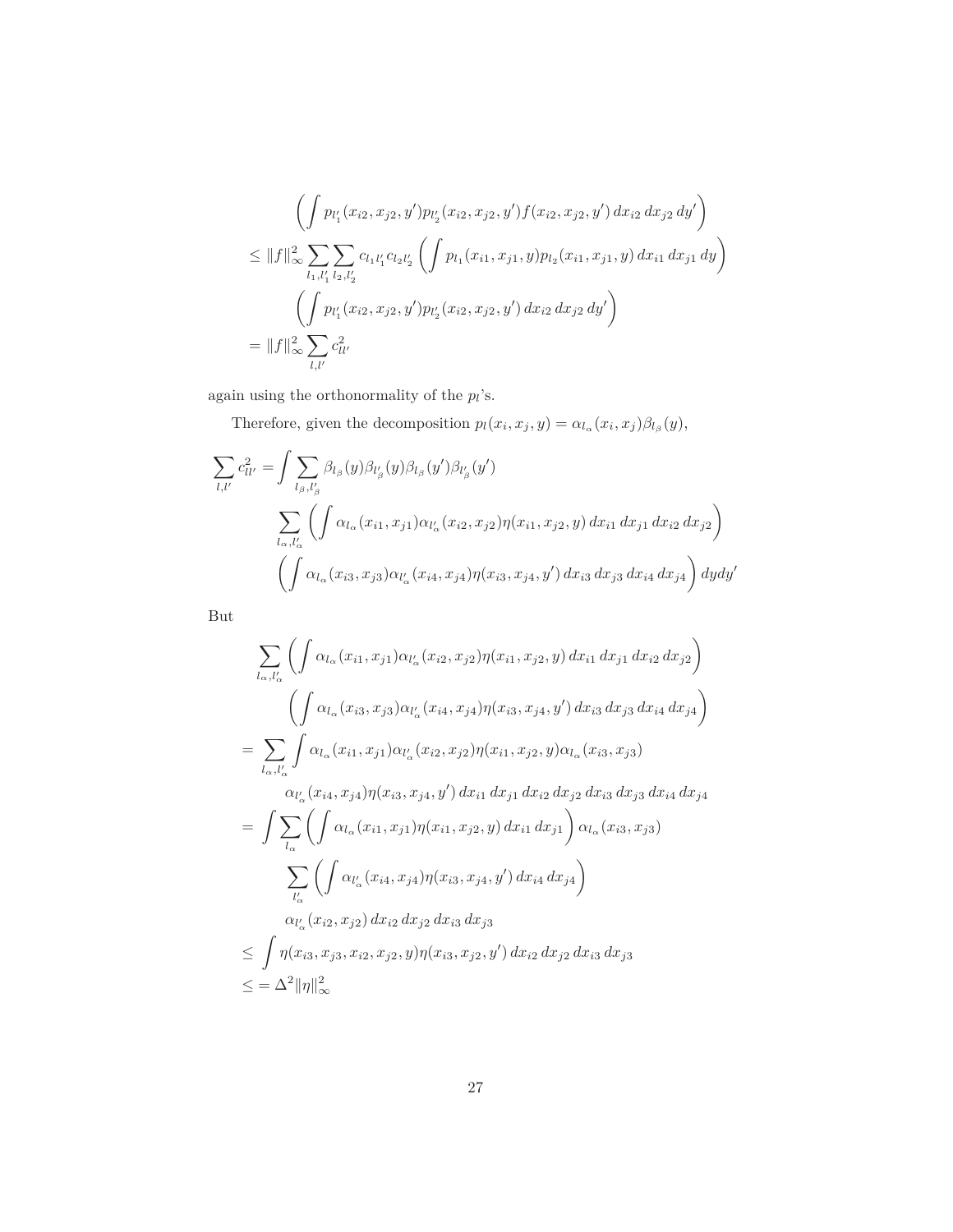using the orthonormality of the basis  $\alpha_{l_{\alpha}}$ . Then we get

$$
\sum_{l,l'} c_{ll'}^2 \leq \Delta^2 \|\eta\|_{\infty}^2 \left( \int \sum_{l_{\beta},l'_{\beta}} \beta_{l_{\beta}}(y) \beta_{l'_{\beta}}(y) \beta_{l_{\beta}}(y') \beta_{l'_{\beta}}(y') dy dy' \right)
$$
  

$$
= \Delta^2 \|\eta\|_{\infty}^2 \sum_{l_{\beta},l'_{\beta}} \left( \int \beta_{l_{\beta}}(y) \beta_{l'_{\beta}}(y) dy \right)^2
$$
  

$$
\leq \Delta^2 \|\eta\|_{\infty}^2 \sum_{l_{\beta}} \left( \int \beta_{l_{\beta}}^2(y) dy \right)^2
$$
  

$$
\leq \Delta^2 \|\eta\|_{\infty}^2 m
$$

since the  $\beta_{l_\beta}$  are orthonormal. Finally

$$
W_5 \le ||f||_{\infty}^2 ||\eta||_{\infty}^2 \Delta^2 m.
$$

Now for  $W_7$  we first will bound,

$$
\left| \sum_{l,l'} c_{ll'} a_{l} a_{l'} \right|
$$
\n
$$
= \left| \int \sum_{l,l' \in M} a_{l} a_{l'} p_{l_2}(x_{i1}, x_{j1}, y) p_{l'_1}(x_{i2}, x_{j2}, y) \right|
$$
\n
$$
\eta(x_{i1}, x_{j2}, y) dx_{i1} dx_{j1} dx_{i2} dx_{j2} dy \right|
$$
\n
$$
\leq \int \left| S_M(x_{i1}, x_{j1}, y) S_M(x_{i2}, x_{j2}, y) \right|
$$
\n
$$
\eta(x_{i1}, x_{j2}, y) \left| dx_{i1} dx_{j1} dx_{i2} dx_{j2} dy \right|
$$
\n
$$
\leq ||\eta||_{\infty} \int \left( \int |S_M(x_{i1}, x_{j1}, y) S_M(x_{i2}, x_{j2}, y) | dy \right) dx_{i1} dx_{j1} dx_{i2} dx_{j2}.
$$

Taking squares in both sides and using the Cauchy-Schwartz inequality twice, we get

$$
\left(\sum_{l,l'} c_{ll'} a_{l} a_{l'}\right)^2
$$
\n
$$
= ||\eta||_{\infty}^2 \left(\int \left(\int |S_M(x_{i1}, x_{j1}, y) S_M(x_{i2}, x_{j2}, y)| dy\right) dx_{i1} dx_{j1} dx_{i2} dx_{j2}\right)^2
$$
\n
$$
\leq ||\eta||_{\infty}^2 \Delta^2 \int \left(\int |S_M(x_{i1}, x_{j1}, y) S_M(x_{i2}, x_{j2}, y)| dy\right)^2 dx_{i1} dx_{j1} dx_{i2} dx_{j2}
$$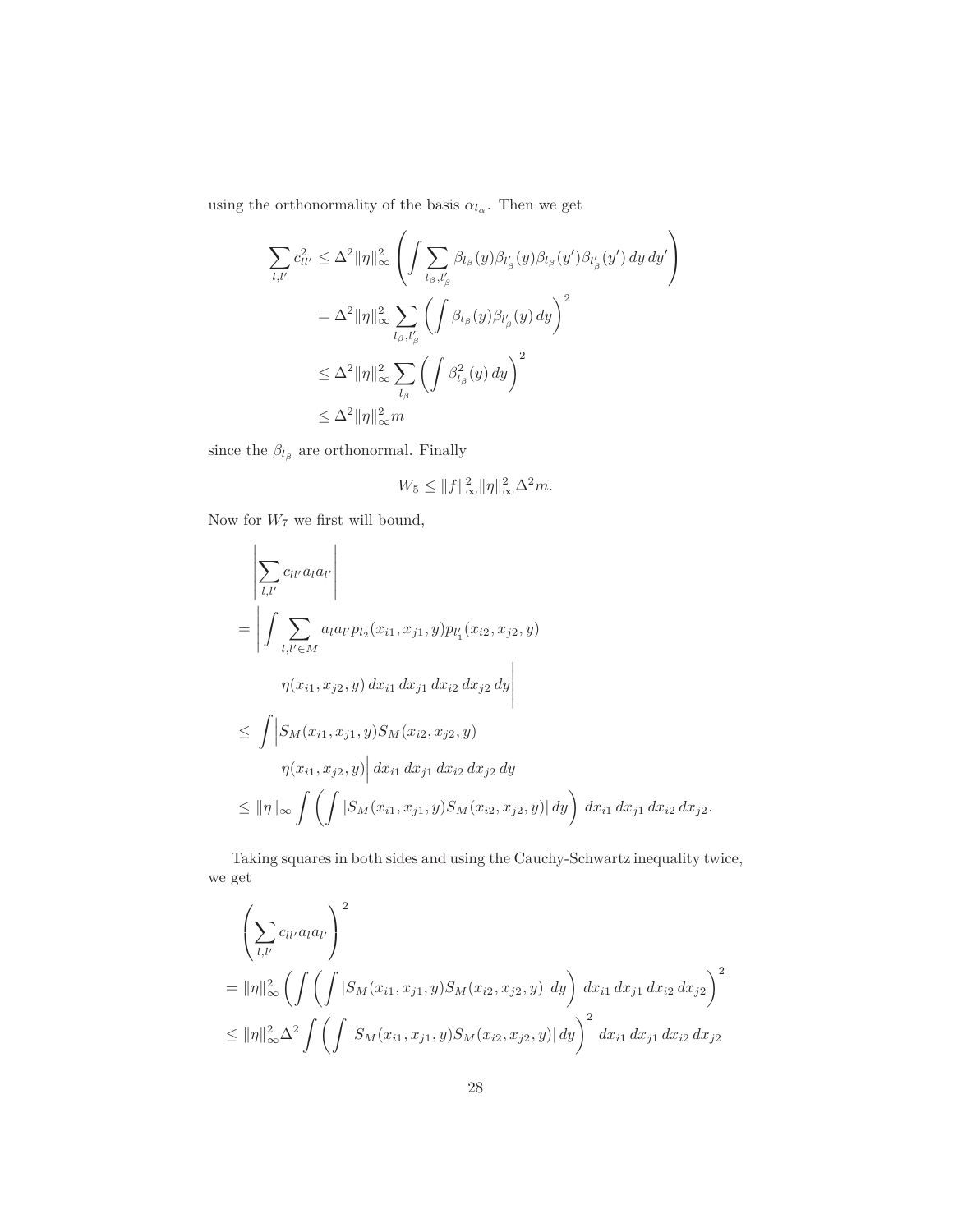$$
\leq \|\eta\|_{\infty}^{2} \Delta^{2} \int \left( \int S_{M}(x_{i1}, x_{j1}, y)^{2} dy \right)
$$
  

$$
\left( \int S_{M}(x_{i2}, x_{j2}, y')^{2} dy' \right) dx_{i1} dx_{j1} dx_{i2} dx_{j2}
$$
  

$$
= \|\eta\|_{\infty}^{2} \Delta^{2} \int S_{M}(x_{i1}, x_{j1}, y)^{2}
$$
  

$$
S_{M}(x_{i1}, x_{j1}, y')^{2} dx_{i1} dx_{j1} dx_{i2} dx_{j2} dy dy'
$$
  

$$
= \|\eta\|_{\infty}^{2} \Delta^{2} \left( \int S_{M}(x_{i}, x_{j}, y)^{2} dx_{i} dx_{j} dy \right)
$$
  

$$
\leq \|\eta\|_{\infty}^{2} \Delta^{2} \|f\|_{\infty}^{2}.
$$

Finally,

<span id="page-28-0"></span>
$$
\mathbb{E}[(Q^{\top}(X_{i1}, X_{j1}, Y_1)CQ(X_{i2}, X_{j2}, Y_2))^{2}] \leq \|\eta\|_{\infty}^{2} \|f\|_{\infty}^{2} \Delta^{2}(m+1). \tag{20}
$$

Collecting [\(19\)](#page-25-0) and [\(20\)](#page-28-0), we obtain

$$
\text{Var}(U_n K) \le \frac{20}{n(n-1)} \|\eta\|_{\infty}^2 \|f\|_{\infty}^2 \Delta^2(m+1)
$$

which concludes the proof of Lemma [2.](#page-22-0)

<span id="page-28-1"></span>**Lemma 3** (Bound for  $\text{Var}(P_n L)$ ). *Under the assumptions of Theorem [3,](#page-10-1) we have*

$$
\text{Var}(P_n L) \le \frac{12}{n} \|\eta\|_{\infty}^2 \|f\|_{\infty}^2 \Delta^2.
$$

*Proof of Lemma [3](#page-28-1).* **First note that given the independence of**  $(X_{ik}, X_{jk}, Y_k)$ for  $k = 1, \ldots, n$  we have

$$
Var(P_n L) = \frac{1}{n} Var(L(X_{i1}, X_{j1}, Y_1))
$$

we can write  $L(X_{i1}, X_{j1}, Y_1)$  as

$$
A^{\top}R(X_{i1}, X_{j1}, Y_1) + B^{\top}Q(X_{i1}, X_{j1}, Y_1) - 2A^{\top}CQ(X_{i1}, X_{j1}, Y_1)
$$
  
= 
$$
\sum_{l \in M} a_l \left( \int p_l(x_i, x_j, Y_1) \psi(x_i, x_j, X_{i1}, X_{j1}, Y_1) dx_i dx_j - b_l \right)
$$
  
+ 
$$
\sum_{l \in M} b_l \left( p_l(X_{i1}, X_{j1}, Y_1) - a_l \right) - 2 \sum_{l,l' \in M} c_{ll'} a_{l'} \left( p_l(X_{i1}, X_{j1}, Y_1) - a_l \right)
$$
  
= 
$$
\int \sum_{l \in M} a_l p_l(x_i, x_j, Y_1) \psi(x_i, x_j, X_{i1}, X_{j1}, Y_1) dx_i dx_j
$$
  
+ 
$$
\sum_{l \in M} b_l p_l(X_{i1}, X_{j1}, Y_1)
$$

 $\Box$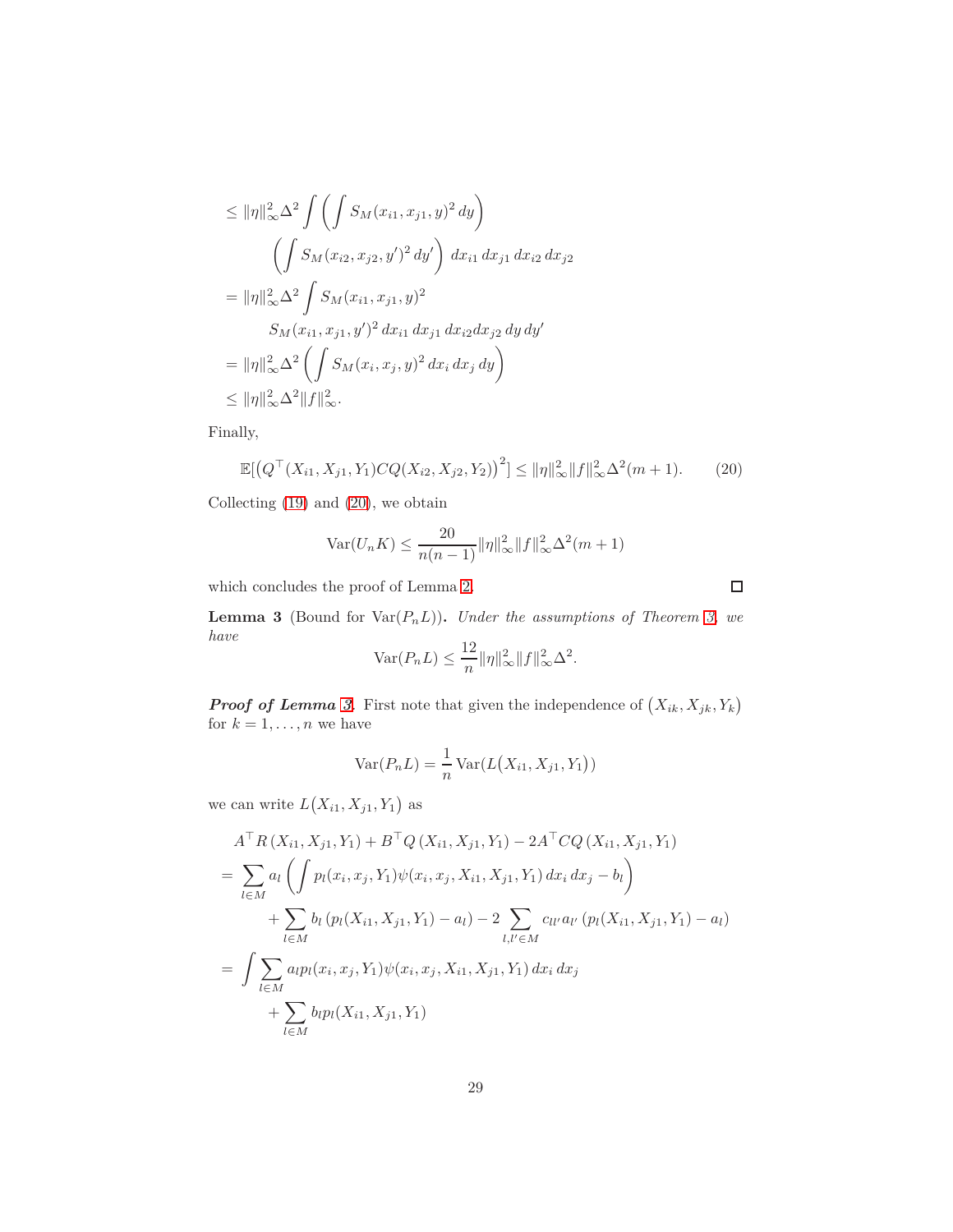$$
-2\sum_{l,l'\in M} c_{ll'}a_{l'}p_l(X_{i1}, X_{j1}, Y_1) - 2A^tB - 2A^tCA.
$$
  
= 
$$
\int S_M f(x_i, x_j, Y_1)\psi(x_i, x_j, X_{i1}, X_{j1}, Y_1) dx_i dx_j + S_M g(X_{i1}, X_{j1}, Y_1)
$$

$$
-2\sum_{l,l'\in M} c_{ll'}a_{l'}p_l(X_{i1}, X_{j1}, Y_1) - 2A^{\top}B - 2A^{\top}CA.
$$

Let  $h(x_i, x_j, y) = \int S_M f(x_{i2}, x_{j2}, y) \psi(x_i, x_j, x_{i2}, x_{j2}, y) dx_{i2} dx_{j2}$ , we have

$$
S_M h(x_i, x_j, y)
$$
  
= 
$$
\sum_{l \in M} \left( \int h(x_{i2}, x_{j2}, y) p_l(x_{i2}, x_{j2}, y) dx_{i2} dx_{j2} dy \right) p_l(x_i, x_j, y)
$$
  
= 
$$
\sum_{l \in M} \left( \int S_M f(x_{i3}, x_{j3}, y) \psi(x_{i2}, x_{j2}, x_{i3}, x_{j3}, y) \right)
$$
  

$$
p_l(x_{i2}, x_{j2}, y) dx_{i2} dx_{j2} dx_{i3} dx_{j3} dy \right) p_l(x_i, x_j, y)
$$
  
= 
$$
\sum_{l,l' \in M} \left( \int a_{l'} p_{l'}(x_{i3}, x_{j3}, y) \psi(x_{i2}, x_{j2}, x_{i3}, x_{j3}, y) \right)
$$
  

$$
p_l(x_{i2}, x_{j2}, y) dx_{i2} dx_{j2} dx_{i3} dx_{j3} dy \right) p_l(x_i, x_j, y)
$$
  
= 
$$
2 \sum_{l,l' \in M} \left( \int a_{l'} p_{l'}(x_{i3}, x_{j3}, y) \eta(x_{i2}, x_{j3}, y) \right)
$$
  

$$
p_l(x_{i2}, x_{j2}, y) dx_{i2} dx_{j2} dx_{i3} dx_{j3} dy \right) p_l(x_i, x_j, y)
$$
  
= 
$$
2 \sum_{l,l' \in M} a_{l'} c_{ll'} p_l(x_i, x_j, y)
$$

and we can write

$$
L(X_{i1}, X_{j1}, Y_1) = h(X_{i1}, X_{j1}, Y_1) + S_M g(X_{i1}, X_{j1}, Y_1)
$$
  
- 
$$
S_M h(X_{i1}, X_{j1}, Y_1) - 2A^{\top} B - 2A^{\top} CA.
$$

Thus,

$$
Var(L(X_{i1}, X_{j1}, Y_1))
$$
  
= Var(h(X\_{i1}, X\_{j1}, Y\_1) + S\_Mg(X\_{i1}, X\_{j1}, Y\_1) + S\_Mh(X\_{i1}, X\_{j1}, Y\_1))  

$$
\leq \mathbb{E}[(h(X_{i1}, X_{j1}, Y_1) + S_Mg(X_{i1}, X_{j1}, Y_1) + S_Mh(X_{i1}, X_{j1}, Y_1))^2]
$$
  

$$
\leq \mathbb{E}[(h(X_{i1}, X_{j1}, Y_1))^2 + (S_Mg(X_{i1}, X_{j1}, Y_1))^2 + (S_Mh(X_{i1}, X_{j1}, Y_1))^2].
$$

Each of these terms can be bounded

$$
\mathbb{E}[\left(h(X_{i1},X_{j1},Y_1)\right)^2]
$$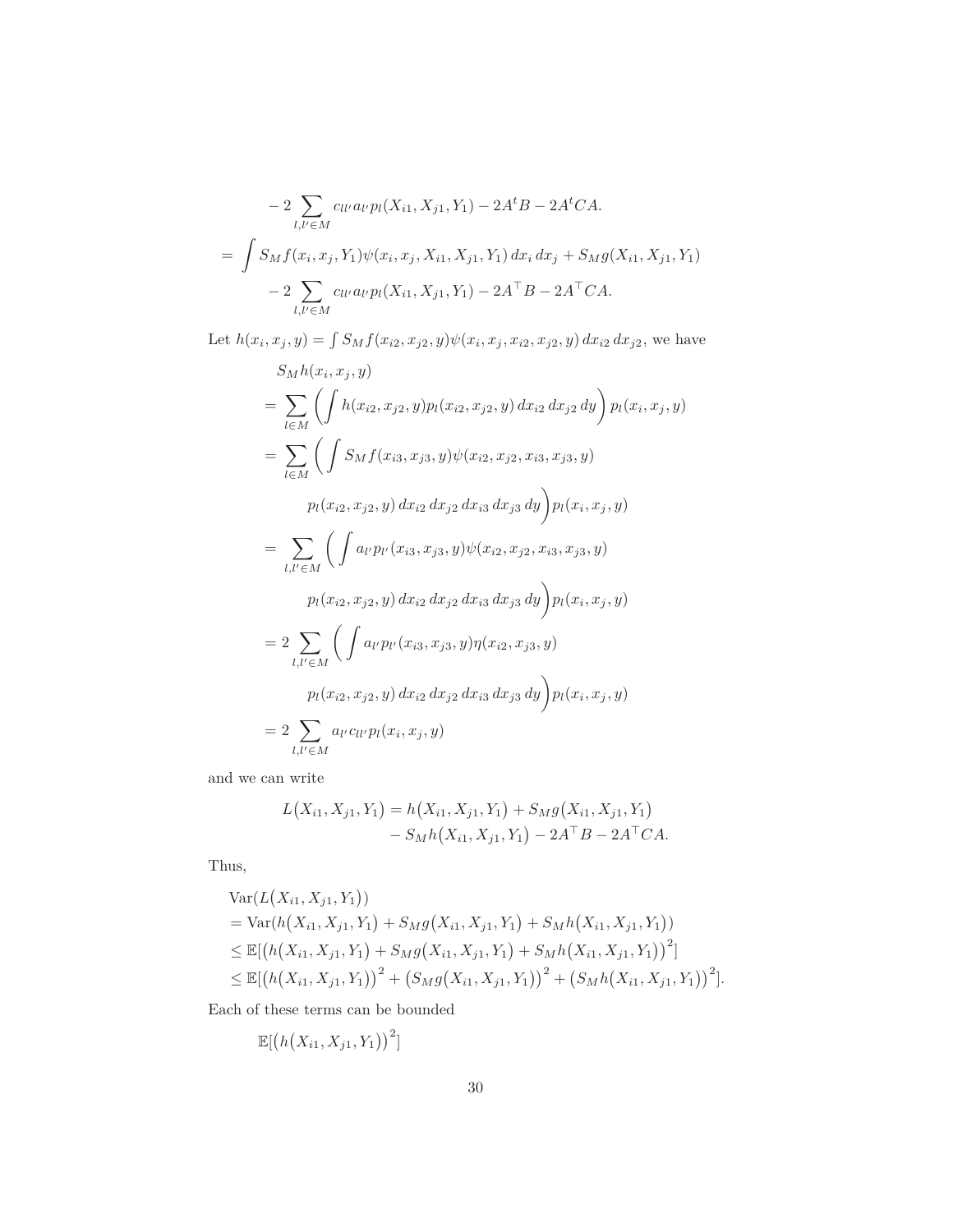$$
= \int \left( \int S_M f(x_{i2}, x_{j2}, y) \psi(x_{i1} x_{j2}, x_{i2}, x_{j2}, y) dx_{i2} dx_{j2} \right)^2
$$
  

$$
f(x_{i1}, x_{j1}, y) dx_{i1} dx_{j1} dy
$$
  

$$
\leq \Delta \int S_M f(x_{i2}, x_{j2}, y)^2 \psi(x_{i1} x_{j2}, x_{i2}, x_{j2}, y)^2
$$
  

$$
f(x_{i1}, x_{j1}, y) dx_{i1} dx_{j1} dx_{i2} dx_{j2} dy
$$
  

$$
\leq 4\Delta^2 ||f||_{\infty} ||\eta||_{\infty}^2 \int S_M f(x_i, x_j, y)^2 dx_i dx_j dy
$$
  

$$
= 4\Delta^2 ||f||_{\infty} ||\eta||_{\infty}^2 ||S_M f||_2^2
$$
  

$$
\leq 4\Delta^2 ||f||_{\infty} ||\eta||_{\infty}^2 ||f||_2^2
$$
  

$$
\leq 4\Delta^2 ||f||_{\infty} ||\eta||_{\infty}^2 ||f||_2^2
$$
  

$$
\leq 4\Delta^2 ||f||_{\infty} ||\eta||_{\infty}^2 ||f||_2^2
$$

and similar calculations are valid for the others two terms,

$$
\mathbb{E}[(S_M g(X_{i1}, X_{j1}, Y_1))^2] \leq ||f||_{\infty} ||S_M g||_2^2 \leq ||f||_{\infty} ||g||_2^2 \leq 4\Delta^2 ||f||_{\infty}^2 ||\eta||_{\infty}^2
$$
  

$$
\mathbb{E}[(S_M h(X_{i1}, X_{j1}, Y_1))^2] \leq ||f||_{\infty} ||S_M h||_2^2 \leq ||f||_{\infty} ||h||_2^2 \leq 4\Delta^2 ||f||_{\infty}^2 ||\eta||_{\infty}^2.
$$

Finally we get,

Var
$$
(P_n L) \leq \frac{12}{n} ||\eta||_{\infty}^2 ||f||_{\infty}^2 \Delta^2
$$
.

<span id="page-30-0"></span>**Lemma 4** (Computation of  $Cov(U_nK, P_nL)$ ). *Under the assumptions of Theorem [3,](#page-10-1) we have*

$$
Cov(U_nK, P_nL) = 0.
$$

*Proof of Lemma [4](#page-30-0).* Since  $U_nK$  and  $P_nL$  are centered, we have

$$
Cov(U_n K, P_n L)
$$
  
=  $\mathbb{E}[U_n K P_n L]$   
=  $\mathbb{E}\left[\frac{1}{n^2(n-1)}\sum_{k \neq k'=1}^n K(X_{ik}, X_{jk}, Y_k, X_{ik'}, X_{jk'}, Y_{k'})\sum_{k=1}^n L(X_{ik}, X_{jk}, Y_k)\right]$   
=  $\frac{1}{n} \mathbb{E}[K(X_{i1}, X_{j1}, Y_1, X_{i2}, X_{j2}, Y_2) (L(X_{i1}, X_{j1}, Y_1) + L(X_{i2}, X_{j2}, Y_2))]$   
=  $\frac{1}{n} \mathbb{E}[(Q^{\top}(X_{i1}, X_{j1}, Y_1)R(X_{i2}, X_{j2}, Y_2) - Q^{\top}(X_{i1}, X_{j1}, Y_1)CQ(X_{i2}, X_{j2}, Y_2))$   
 $(A^{\top}R(X_{i1}, X_{j1}, Y_1) + B^{\top}Q(X_{i1}, X_{j1}, Y_1) - 2A^{\top}CQ(X_{i1}, X_{j1}, Y_1) + A^{\top}R(X_{i2}, X_{j2}, Y_2) + B^{\top}QX_{i2}, X_{j2}, Y_2) - 2A^{\top}CQ(X_{i2}, X_{j2}, Y_2))]$   
= 0.

Since *K*, *L*, *Q* and *R* are centered.

 $\Box$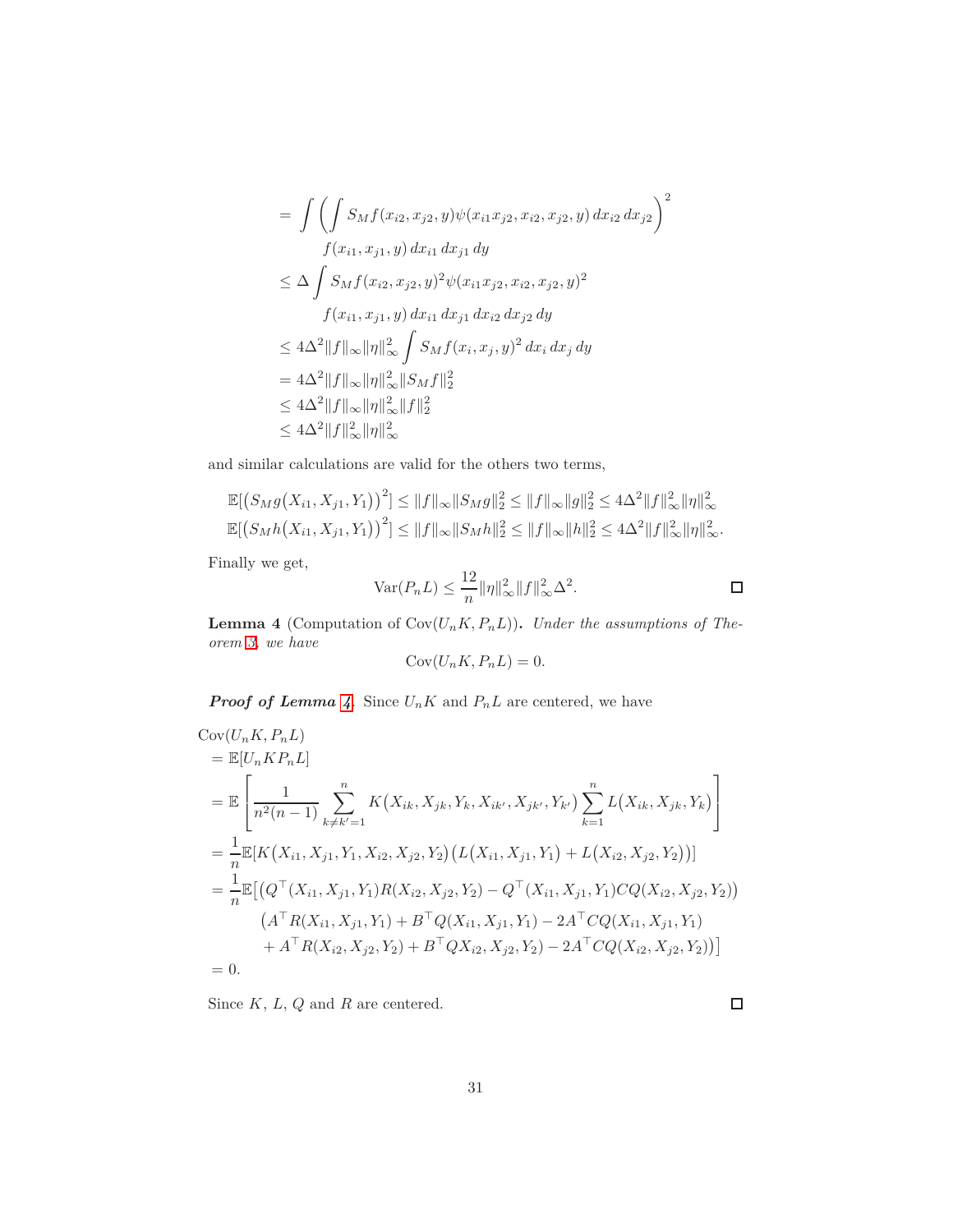<span id="page-31-0"></span>**Lemma 5** (Bound of Bias $(\hat{\theta}_n)$ ). *Under the assumptions of Theorem [3,](#page-10-1) we have* 

$$
|\text{Bias}(\hat{\theta}_n)| \le \Delta \|\eta\|_{\infty} \sup_{l \notin M} |c_l|^2
$$

*Proof of Lemma [5](#page-31-0).*

$$
|\text{Bias}\hat{\theta}_n| \leq ||\eta||_{\infty} \int \left( \int |S_M f(x_{i1}, x_{j1}, y) - f(x_{i1}, x_{j1}, y)| dx_{i1} dx_{j1} \right)
$$

$$
\left( \int |S_M f(x_{i2}, x_{j2}, y) - f(x_{i2}, x_{j2}, y)| dx_{i2} dx_{j2} \right) dy
$$

$$
= ||\eta||_{\infty} \int \left( \int |S_M f(x_i, x_j, y) - f(x_i, x_j, y)| dx_i dx_j \right)^2 dy
$$

$$
\leq \Delta ||\eta||_{\infty} \int (S_M f(x_i, x_j, y) - f(x_i, x_j, y))^2 dx_i dx_j dy
$$

$$
= \Delta ||\eta||_{\infty} \sum_{l,l' \notin M} a_l a_{l'} \int p_l(x_i, x_j, y) p_{l'}(x_i, x_j, y) dx_i dx_j dy
$$

$$
= \Delta ||\eta||_{\infty} \sum_{l \notin M} |a_l|^2 \leq \Delta ||\eta||_{\infty} \sup_{l \notin M} |c_l|^2.
$$

We use the Hölder's inequality and the fact that  $f\in \mathcal{E}$  then

$$
\sum_{l \notin M} |a_l|^2 \le \sup_{l \notin M} |c_l|^2.
$$

*.*

<span id="page-31-1"></span>**Lemma 6** (Asymptotic variance of  $\sqrt{n}(P_n L)$ .). *Under the assumptions of Theorem [3,](#page-10-1) we have*

$$
n \operatorname{Var}(P_n L) \to \Lambda(f, \eta)
$$

*where*

$$
\Lambda(f,\eta) = \int g(x_i, x_j, y)^2 f(x_i, x_j, y) dx_i dx_j dy
$$

$$
- \left( \int g(x_i, x_j, y) f(x_i, x_j, y) dx_i dx_j dy \right)^2.
$$

*Proof of Lemma [6](#page-31-1).* We proved in Lemma [3](#page-28-1) that

$$
Var(L(X_{i1}, X_{j1}, Y_1))
$$
  
= Var(h(X\_{i1}, X\_{j1}, Y\_1)  
+ S<sub>M</sub>g(X\_{i1}, X\_{j1}, Y\_1) + S<sub>M</sub>h(X\_{i1}, X\_{j1}, Y\_1))  
= Var(A\_1 + A\_2 + A\_3)  
= 
$$
\sum_{k,l=1}^{3} Cov(A_k, A_l).
$$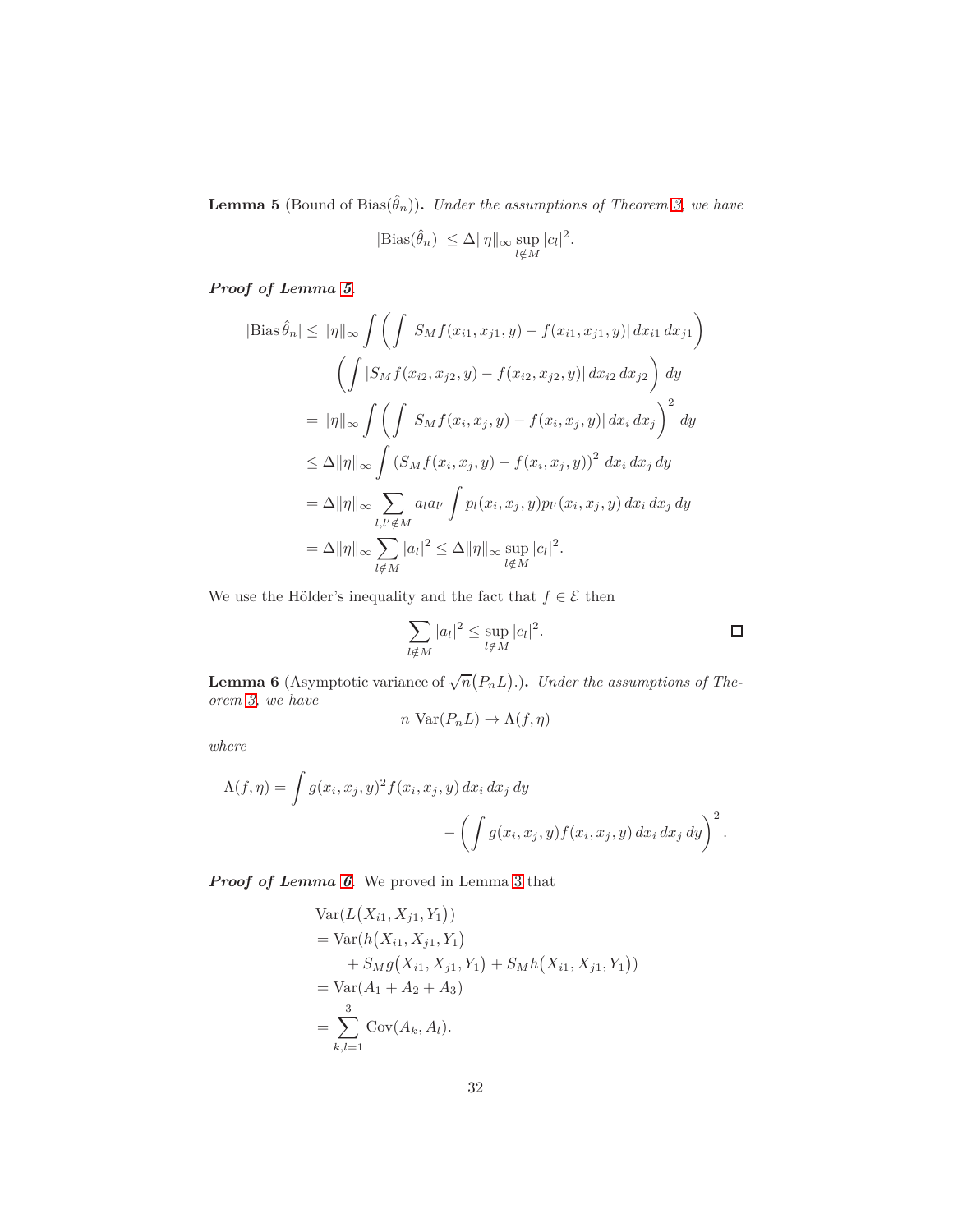We claim that  $\forall k, l \in \{1, 2, 3\}^2$ , we have

$$
\left| \text{Cov}(A_k, A_l) \right|
$$
  

$$
- \epsilon_{kl} \left[ \int g(x_i, x_j, y)^2 f(x_i, x_j, y) dx_i dx_j dy \right]
$$
  

$$
- \left( \int g(x_i, x_j, y) f(x_i, x_j, y) dx_i dx_j dy \right)^2 \right]
$$
  

$$
\leq \lambda \left[ \|S_M f - f\|_2 + \|S_M g - g\|_2 \right]
$$
 (21)

where

 $\mathbf{I}$ 

<span id="page-32-0"></span>
$$
\epsilon_{kl} = \begin{cases}\n-1 & \text{if } k = 3 \text{ or } l = 3 \text{ and } k \neq l, \\
1 & \text{otherwise}\n\end{cases}
$$

and  $\lambda$  depends only on  $||f||_{\infty}$ ,  $||\eta||_{\infty}$  and  $\Delta$ . We will do the details only for the case  $k = l = 3$  since the calculations are similar for others configurations,

$$
Var(A_3) = \int S_M^2 h(x_i, x_j, y) f(x_i, x_j, y) dx_i dx_j dy
$$

$$
- \left( \int S_M h(x_i, x_j, y) f(x_i, x_j, y) dx_i dx_j dy \right)^2.
$$

The computation will be done in two steps. We first bound the quantity by the Cauchy-Schwartz inequality

$$
\left| \int S_M^2 h(x_i, x_j, y) f(x_i, x_j, y) dx_i dx_j dy \right|
$$
  
\n
$$
- \int g(x_i, x_j, y)^2 f(x_i, x_j, y) dx_i dx_j dy \right|
$$
  
\n
$$
\leq \int |S_M^2 h(x_i, x_j, y) f(x_i, x_j, y) - S_M^2 g(x_i, x_j, y) f(x_i, x_j, y)| dx_i dx_j dy
$$
  
\n
$$
+ \int |S_M^2 g(x_i, x_j, y) f(x_i, x_j, y) - g(x_i, x_j, y)^2 f(x_i, x_j, y)| dx_i dx_j dy
$$
  
\n
$$
\leq ||f||_{\infty} ||S_M h + S_M g||_2 ||S_M h - S_M g||_2 + ||f||_{\infty} ||S_M g + g||_2 ||S_M g - g||_2.
$$

Using several times the fact that since  $S_M$  is a projection,  $||S_M g||_2 \le ||g||_2$ , the sum is bounded by

$$
||f||_{\infty}||h+g||_{2}||h-g||_{2}+2||f||_{\infty}||g||_{2}||S_{M}g-g||_{2}
$$
  
\n
$$
\leq ||f||_{\infty} (||h||_{2}+||g||_{2})||h-g||_{2}+2||f||_{\infty}||g||_{2}||S_{M}g-g||_{2}.
$$

We saw previously that  $||g||_2 \le 2\Delta ||f||^{1/2}_{\infty} ||\eta||_{\infty}$  and  $||h||_2 \le 2\Delta ||f||^{1/2}_{\infty} ||\eta||_{\infty}$ . The sum is then bound by

$$
4\Delta ||f||_{\infty}^{3/2} ||\eta||_{\infty} ||h - g||_2 + 4\Delta ||f||_{\infty}^{3/2} ||\eta||_{\infty} ||S_M g - g||_2.
$$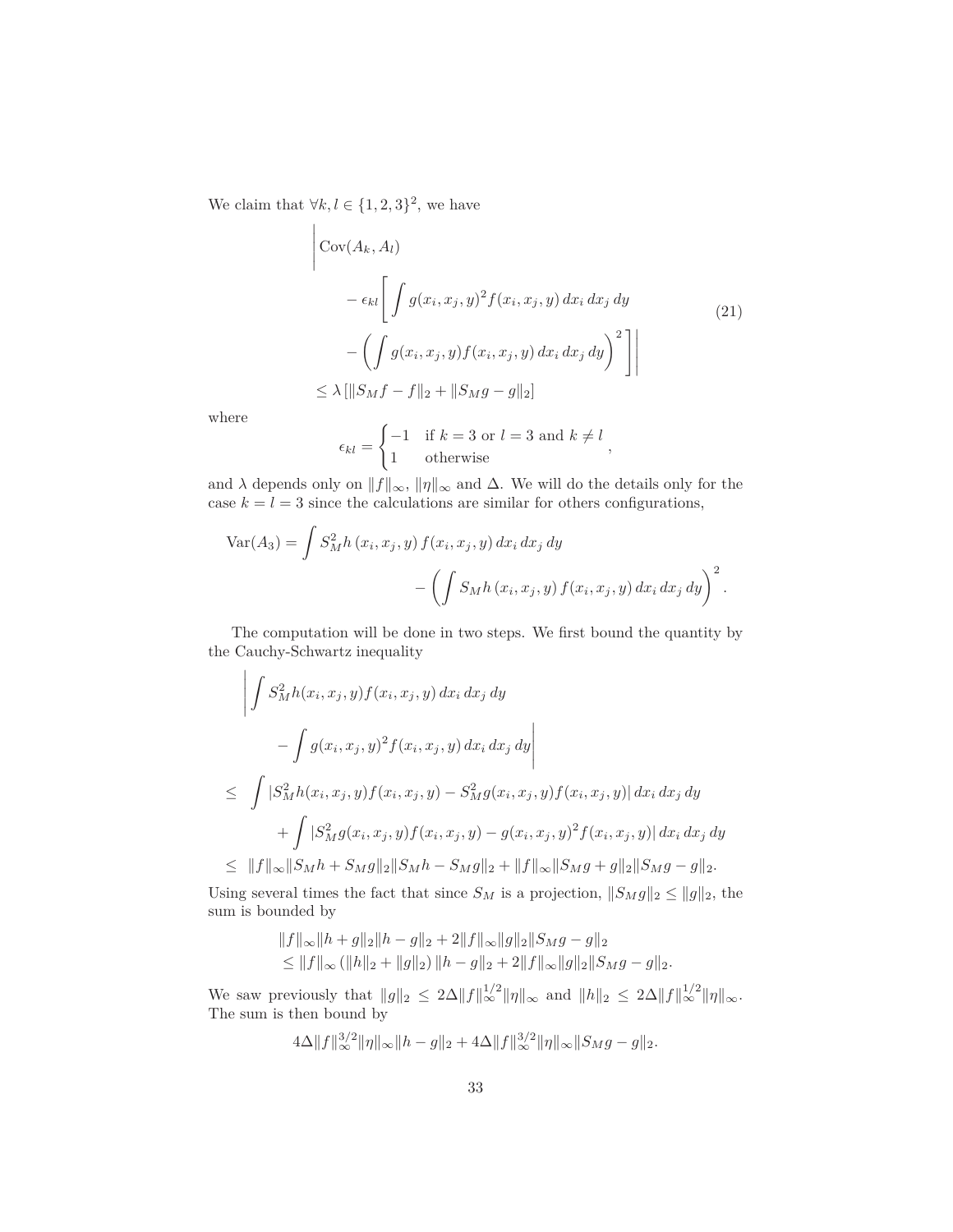We now have to deal with  $\|h-g\|_2$ :

$$
||h - g||_2^2
$$
  
=  $\int \left( \int (S_M f(x_{i2}, x_{j2}, y) - f(x_{i2}, x_{j2}, y)) \right)$   
 $\psi(x_{i1}, x_{j1}, x_{i2}, x_{j2}, y) dx_{i2} dx_{j2} \right)^2 dx_{i1} dx_{j1} dy$   
 $\leq \int \left( \int (S_M f(x_{i2}, x_{j2}, y) - f(x_{i2}, x_{j2}, y))^2 dx_{i2} dx_{j2} \right)$   
 $\left( \int \psi^2(x_{i1}, x_{j1}, x_{i2}, x_{j2}, y) dx_{i2} dx_{j2} \right) dx_{i1} dx_{j1} dy$   
 $\leq 4\Delta^2 ||\eta||_\infty^2 ||S_M f - f||_2^2.$ 

Finally this first part is bounded by

$$
\left| \int S_M^2 h(x_i, x_j, y) f(x_i, x_j, y) dx_i dx_j dy \right|
$$
  

$$
- \int g(x_i, x_j, y)^2 f(x_i, x_j, y) dx_i dx_j dy \right|
$$
  

$$
\leq 4\Delta ||f||_{\infty}^{3/2} ||\eta||_{\infty} (2\Delta ||\eta||_{\infty} ||S_M f - f||_2 + ||S_M g - g||_2).
$$

Following with the second quantity

$$
\left| \left( \int S_M h(x_i, x_j, y) f(x_i, x_j, y) dx_i dx_j dy \right)^2 \right|
$$
  

$$
- \left( \int g(x_i, x_j, y) f(x_i, x_j, y) dx_i dx_j dy \right)^2 \right|
$$
  

$$
= \left| \left( \int (S_M h(x_i, x_j, y) - g(x_i, x_j, y)) f(x_i, x_j, y) dx_i dx_j dy \right) \right|
$$
  

$$
\left( \int (S_M h(x_i, x_j, y) + g(x_i, x_j, y)) f(x_i, x_j, y) dx_i dx_j dy \right) \right|.
$$

By using the Cauchy-Schwartz inequality, it is bounded by

$$
||f||_2||S_Mh - g||_2||f||_2||S_Mh + g||_2
$$
  
\n
$$
\leq ||f||_2^2 (||h||_2 + ||g||_2) (||S_Mh - S_Mg||_2 + ||S_Mg - g||_2)
$$
  
\n
$$
\leq 4\Delta ||f||_{\infty}^{3/2} ||\eta||_{\infty} (||h - g||_2 + ||S_Mg - g||_2)
$$
  
\n
$$
\leq 4\Delta ||f||_{\infty}^{3/2} ||\eta||_{\infty} (2\Delta ||\eta||_{\infty} ||S_Mf - f||_2 + ||S_Mg - g||_2)
$$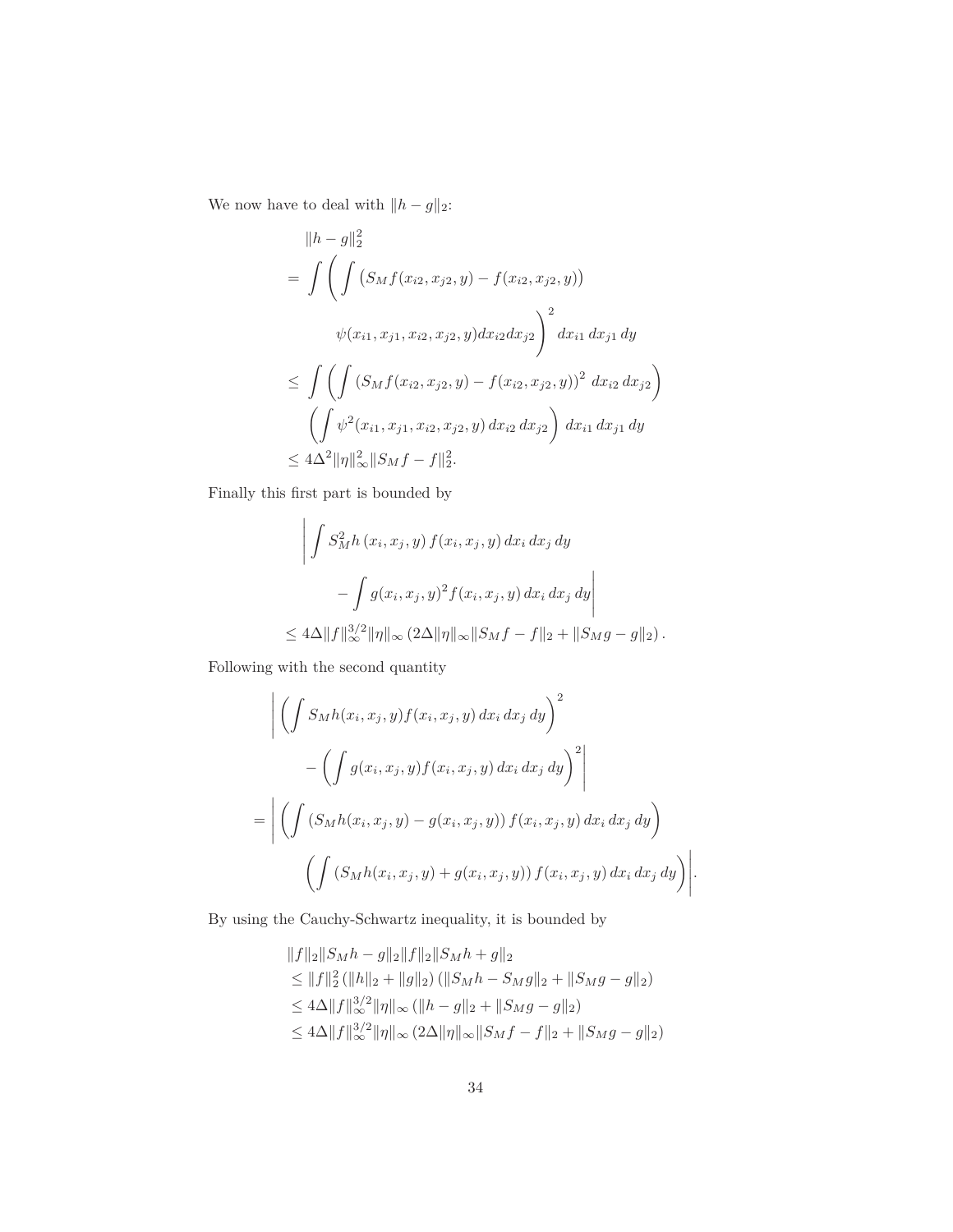using the previous calculations. Collecting the two inequalities gives [\(21\)](#page-32-0) for  $k = l = 3$ . Finally, since by assumption  $\forall t \in \mathbb{L}^2(d\mu)$ ,  $||S_M t - t||_2 \to 0$  when  $n \to \infty$  a direct consequence of  $(21)$  is

$$
\lim_{n \to \infty} \text{Var}(L(X_{i1}, X_{j1}, Y_1))
$$
\n
$$
= \int g^2(x_i, x_j, y) f(x_i, x_j, y) dx_i dx_j dy
$$
\n
$$
- \left( \int g(x_i, x_j, y) f(x_i, x_j, y) dx_i dx_j dy \right)^2
$$
\n
$$
= \Lambda(f, \eta).
$$

We conclude by noticing that  $\text{Var}(\sqrt{n}(P_n L)) = \text{Var}(L(X_{i1}, X_{j1}, Y_1)).$ 

 $\Box$ 

<span id="page-34-0"></span>**Lemma 7** (Asymptotics for  $\sqrt{n}(\hat{Q} - Q)$ ). *Under the assumptions of Theorem [1,](#page-8-1) we have*

$$
\lim_{n \to \infty} n \, \mathbb{E}[\hat{Q} - Q]^2 = 0.
$$

*Proof of Lemma [7](#page-34-0).* The bound given in [\(3\)](#page-10-1) states that if  $|M_n|/n \to 0$  we have

$$
\left| n \mathbb{E}[(\hat{Q} - Q)^2 | \hat{f}] - \left[ \int \hat{g}(x_i, x_j, y)^2 f(x_i, x_j, y) dx_i dx_j dy \right. \right. \left. - \left( \int \hat{g}(x_i, x_j, y) f(x_i, x_j, y) dx_i dx_j dy \right)^2 \right] \right|
$$
\n
$$
\leq \gamma (\|f\|_{\infty}, \|\eta\|_{\infty}, \Delta) \left[ \frac{|M_n|}{n} + \|S_M f - f\|_2 + \|S_M \hat{g} - \hat{g}\|_2 \right]
$$

where

$$
\hat{g}(x_i, x_j, y) = \int H_3(\hat{f}, x_i, x_j, x_{i2}, x_{j2}, y) f(x_{i2}, x_{j2}, y) dx_{i2} dx_{j2},
$$

where we recall that

$$
H_3(f, x_{i1}, x_{j1}, x_{i2}, x_{j2}, y) = H_2(f, x_{i1}, x_{j2}, y) + H_2(f, x_{i2}, x_{j1}, y)
$$

with

$$
H_2(\hat{f}, x_{i1}, x_{j2}, y) = \frac{(x_{i1} - m_i(\hat{f}, y)) (x_{j2} - m_j(\hat{f}, y))}{\int \hat{f}(x_i, x_j, y) dx_i dx_j}.
$$

By deconditioning we get

$$
\left| n \mathbb{E}[(\widehat{Q} - Q)^2] - \mathbb{E}\left[\int \widehat{g}(x_i, x_j, y)^2 f(x_i, x_j, y) dx_i dx_j dy \right] \right|
$$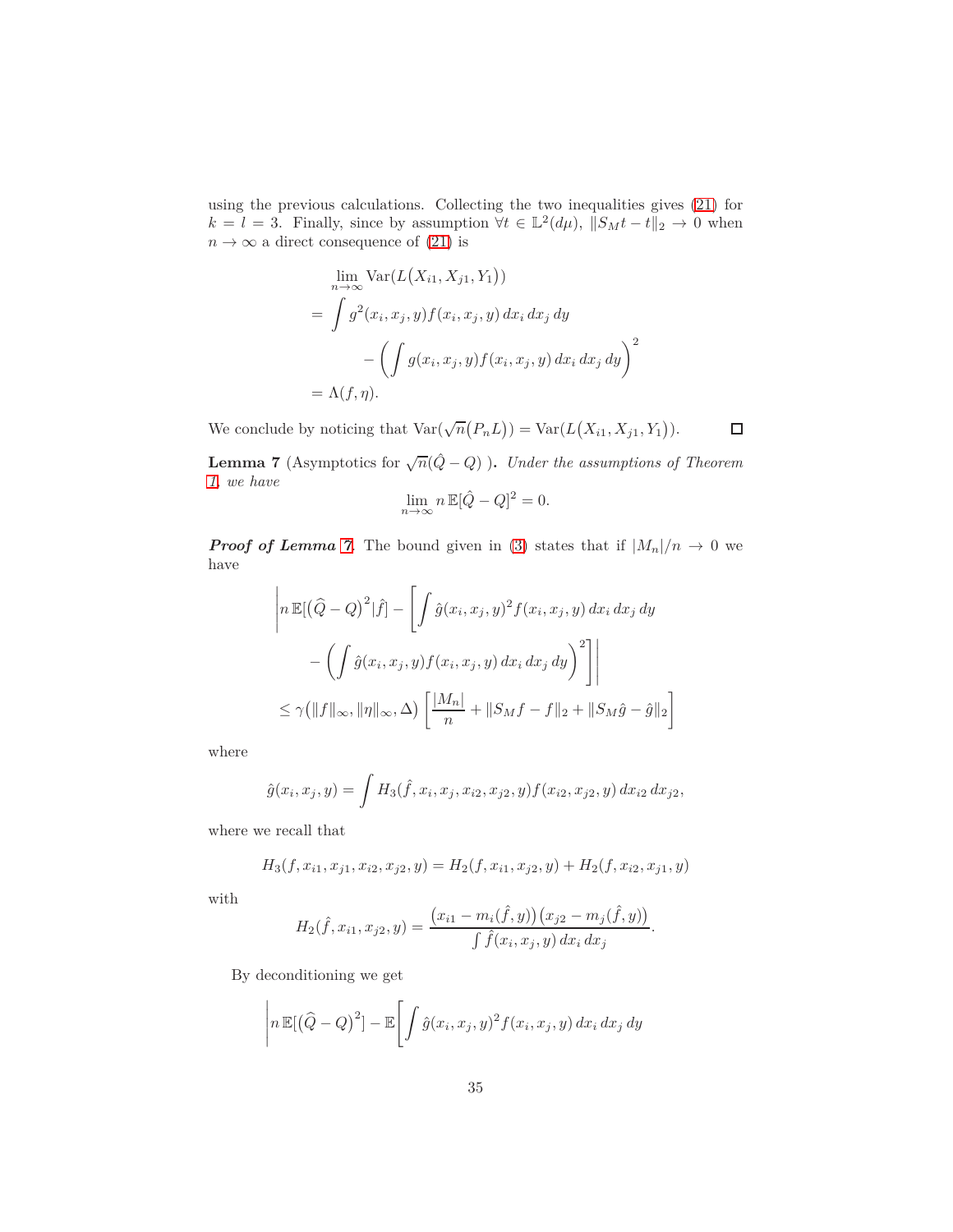$$
- \left( \int \hat{g}(x_i, x_j, y) f(x_i, x_j, y) dx_i dx_j dy \right)^2 \right] \Big|
$$
  

$$
\leq \gamma \left( \|f\|_{\infty}, \|\eta\|_{\infty}, \Delta \right) \left[ \frac{|M_n|}{n} + \|S_M f - f\|_2 + \mathbb{E}[\|S_M \hat{g} - \hat{g}\|_2] \right]
$$

Note that

$$
\mathbb{E}[\|S_{M_n}\hat{g} - \hat{g}\|_2] \leq \mathbb{E}[\|S_M\hat{g} - S_Mg\|_2] + \mathbb{E}[\|\hat{g} - g\|_2] + \mathbb{E}[\|S_{M_n}g - g\|_2] \leq 2\mathbb{E}[\|\hat{g} - g\|_2] + \mathbb{E}[\|S_{M_n}g - g\|_2]
$$

where  $g(x_i, x_j, y) = \int H_3(f, x_i, x_j, x_{i2}, x_{j2}, y) f(x_{i2}, x_{j2}, y) dx_{i2} dx_{j2}$ .

The second term converges to 0 since  $g \in L^2(dx\,dy\,dz)$  and for all *t* belonging to  $\mathbb{L}^2(dx\,dy\,dz)$ ,  $\int (S_Mt - t)^2 dx dy dz \to 0$ . Moreover

$$
\|\hat{g} - g\|_{2}^{2}
$$
\n
$$
= \int [\hat{g}(x_{i}, x_{j}, y) - g(x_{i}, x_{j}, y)]^{2} dx_{i} dx_{j} dy
$$
\n
$$
= \int \left[ \int (H_{3}(\hat{f}, x_{i}, x_{j}, x_{i2}, x_{j2}, y) -H_{3}(f, x_{i}, x_{j}, x_{i2}, x_{j2}, y) f(x_{i2}, x_{j2}, y) dx_{i2} dx_{j2} \right]^{2} dx_{i} dx_{j} dy
$$
\n
$$
\leq \int \left[ \int (H_{3}(\hat{f}, x_{i}, x_{j}, x_{i2}, x_{j2}, y) -H_{3}(f, x_{i}, x_{j}, x_{i2}, x_{j2}, y) \right]^{2} dx_{i2} dx_{j2} \right]
$$
\n
$$
\left[ \int f(x_{i2}, x_{j2}, y)^{2} dx_{i2} dx_{j2} \right] dx_{i} dx_{j} dy
$$
\n
$$
\leq \Delta ||f||_{\infty}^{2} \int (H_{2}(\hat{f}, x_{i}, x_{j}, x_{i2}, x_{j2}, y) -H_{2}(f, x_{i}, x_{j}, x_{i2}, x_{j2}, y))^{2} dx_{i} dx_{j} dx_{i2} dx_{j2} dy
$$
\n
$$
\leq \delta \Delta^{2} ||f||_{\infty}^{2} \int (\hat{f}(x_{i}, x_{j}, y) - f(x_{i}, x_{j}, y))^{2} dx_{i} dx_{j} dx_{j} dy
$$

for some constant  $\delta$  that comes out of applying the mean value theorem to  $H_3(\hat{f}, x_i, x_j, x_{i2}, x_{j2}, y) - H_3(f, x_i, x_{j}, x_{i2}, x_{j2}, y)$ . The constant  $\delta$  was taken un-der Assumptions [1](#page-6-0)[-3.](#page-6-2) Since  $\mathbb{E}[\|f - \hat{f}\|_2] \to 0$  then  $\mathbb{E}[\|g - \hat{g}\|_2] \to 0$ . Now show that the expectation of

$$
\int \hat{g}(x_i, x_j, y)^2 f(x_i, x_j, y) dx_i dx_j dy
$$